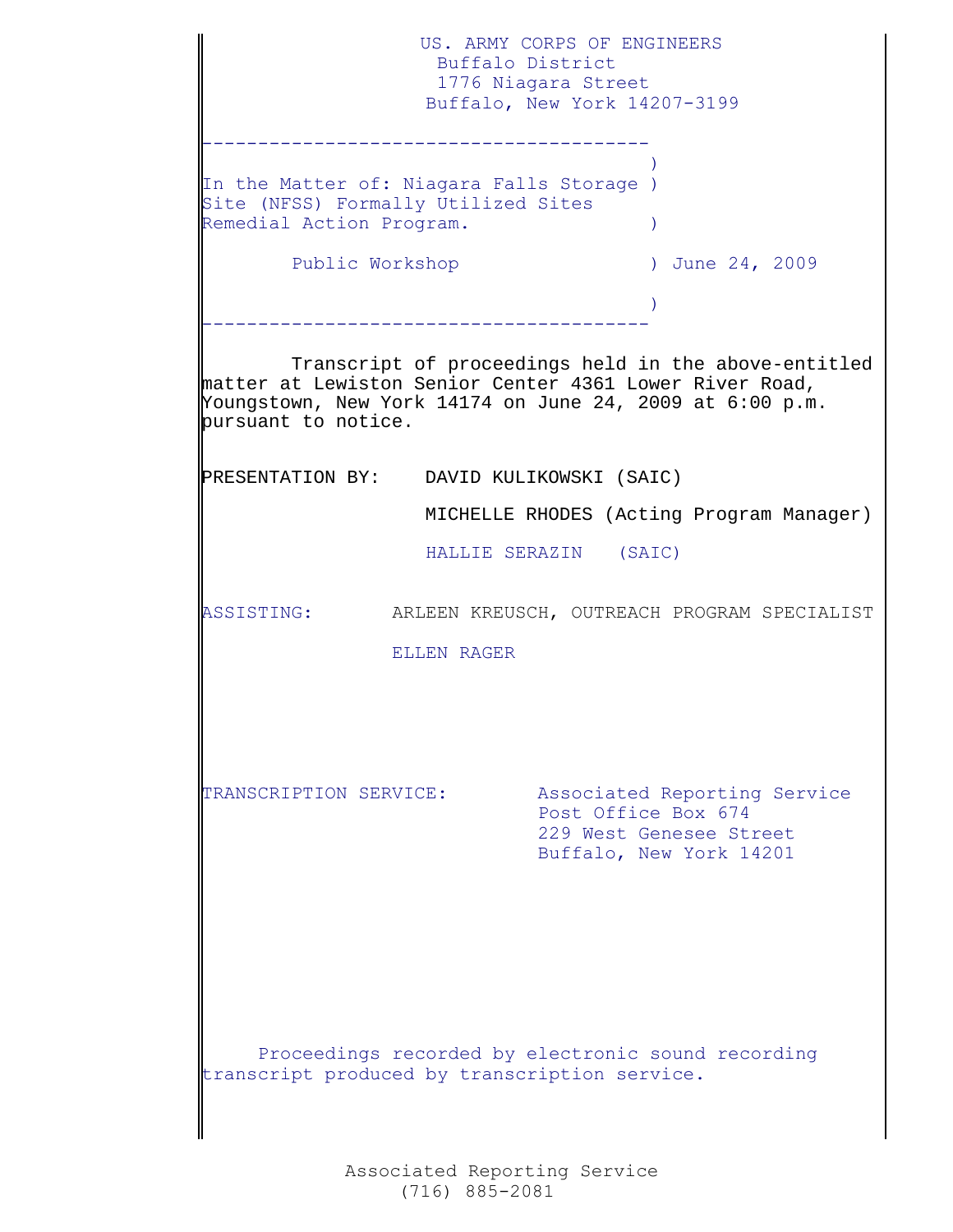INDEX

| <b>SPEAKERS</b>       | <b>PAGE</b>    |
|-----------------------|----------------|
| <b>ARLEEN KREUSCH</b> | 3              |
| MICHELLE RHODES       | 3              |
| DAVID KULIKOWSKI      | $\overline{7}$ |
| HALLIE SERAZIN        | 22             |
| ANN ROBERTS           | 35             |
| KAREN KEIL            | 37             |
| <b>BILL SKOBEL</b>    | 44             |
| NILS OLSEN            | 44             |
| LINDA HOUSTON         | 47             |
| TOM PAPUDA            | 53             |
| GUY ZACZEK            | 63             |
| NONA McQUAY           | 64             |
| <b>BONNIE GUCKIN</b>  | 77             |
| BILL CHOBOY           | 85             |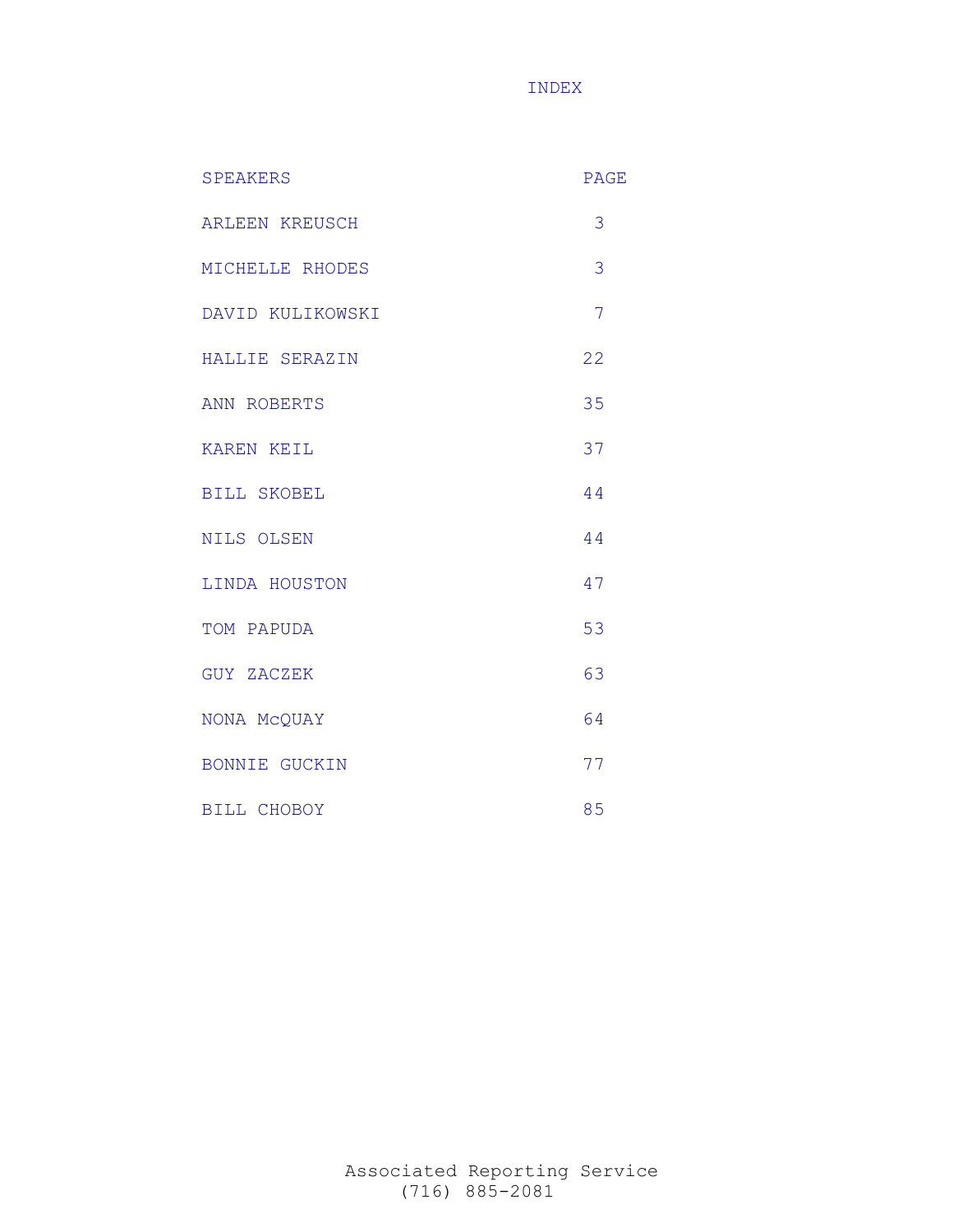|                         | US Army Corps of Engineers Re: Niagara Falls Storage<br>$\overline{\phantom{a}}$ 3<br>Site (NFSS) FUSRAP Public Workshop |
|-------------------------|--------------------------------------------------------------------------------------------------------------------------|
| $\overline{\mathbf{1}}$ | P R O C E E D I N G                                                                                                      |
| $\overline{2}$          | MS. ARLEEN KREUSCH: Good evening. I'd like                                                                               |
| $\overline{3}$          | to thank you all for coming tonight and just go                                                                          |
| $\overline{\mathbf{4}}$ | over a couple of logistics. The restrooms are                                                                            |
| $\overline{5}$          | over here on my left, your right. There's coffee                                                                         |
| $\underline{6}$         | and cookies. If anyone is interested in                                                                                  |
| $\overline{z}$          | refreshments, please feel free to get up any time                                                                        |
| 8                       | during the presentation and just grab                                                                                    |
| $\overline{9}$          | refreshments. The emergency, there's an                                                                                  |
| <u>10</u>               | emergency, two emergency exits behind me, and then                                                                       |
| 11                      | the emergency exit over, that you came in when you                                                                       |
| 12                      | signed in.                                                                                                               |
| 13                      | I would like to introduce Ms. Michelle                                                                                   |
| <u>14</u>               | Rhodes. She is the acting program manager for the                                                                        |
| <u>15</u>               | Niagara Falls Storage Site and Lake Ontario                                                                              |
| 16                      | Ordinance Works tonight. Michelle.                                                                                       |
| 17                      | MS. MICHELLE RHODES: I am very soft spoken                                                                               |
| <u>18</u>               | so hopefully everybody can hear me in back. Good                                                                         |
| <u>19</u>               | evening and thank you, everyone, for coming on                                                                           |
| 20                      | this beautiful Wednesday evening. I know it's                                                                            |
| 21                      | very nice out so we appreciate you attending                                                                             |
| 22                      | today. The next slide, please.                                                                                           |
| 23                      | The purpose of tonight's meeting is several                                                                              |
| 24                      | fold, but the most important objective is                                                                                |
| 25                      | encourage open communication of information and                                                                          |
|                         | Associated Reporting Service                                                                                             |

(716) 885-2081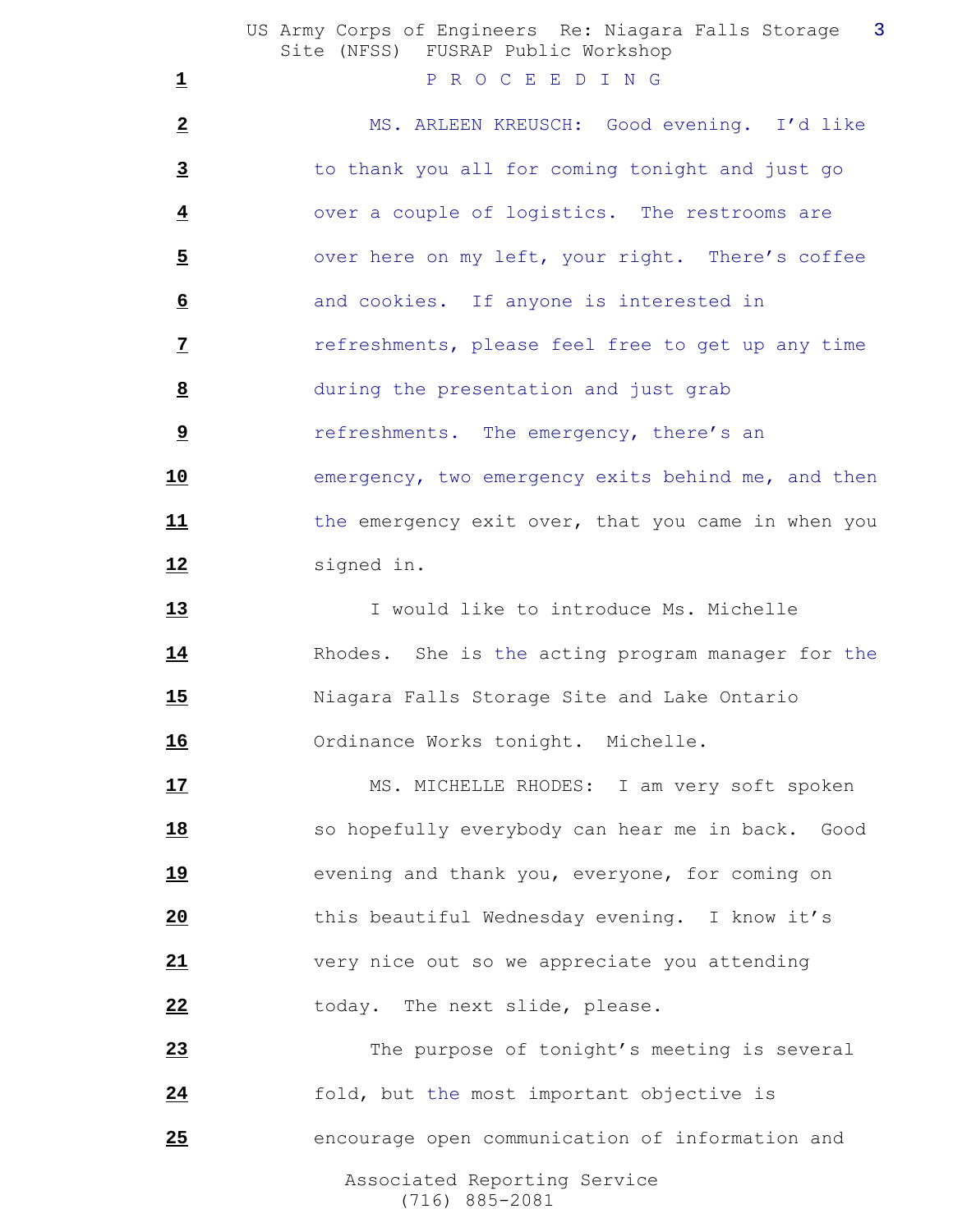ideas regarding the Corps' work at the Niagara Falls Storage Site. I would like to start with an update of where we are in the CERCLA process, provide a quick summary of findings from our Remedial Investigation Report that was published in December of 2007, and introduce the scope of the addendum to this Remedial Investigation Report based upon your comments and additional data needed for the Feasibility Study.

10 As we continue to work on the RI addendum, we begin to turn our sights toward the Feasibility Study phase of the process. We will look at multiple alternatives to address site contamination and develop cleanup objectives. A framework for the Feasibility Study has been developed that divides the site into distinct operable units. This approach will help focus the project itself on the area of the greatest potential concern for us, which is the waste containment structure.

 Associated Reporting Service (716) 885-2081 Finally, we will describe tonight the use of technical memoranda for the Feasibility Study, and these will basically be designed to engage the **24** public in the process. Instead of receiving a very large Remedial Investigation Report we'll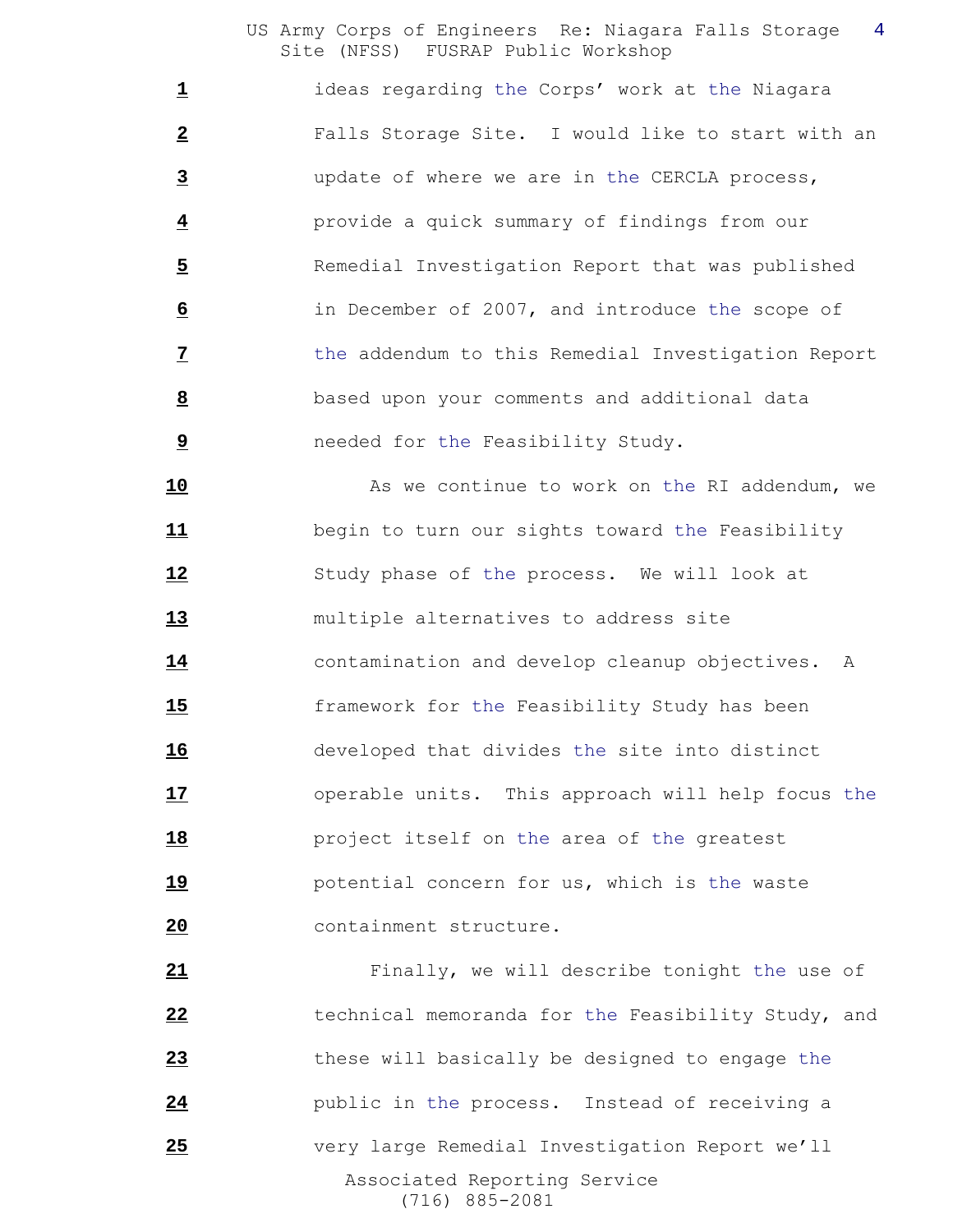break the Feasibility Study down into pieces that **are a lot more manageable and integrate input into** the process much more. Next slide, please.

 Tonight we're using a workshop format. We used that at the last LOOW meeting and it seemed to work very well, a lot better to encourage the two-way communication. We'll start with a brief slide presentation that will go from 6:00 to 6:45. Following that presentation, we invite you to come take a look at the posters we have developed. That will be located in the back here. And give you an opportunity to talk to the Niagara Falls Storage Site project team, one on one, with your questions.

 Associated Reporting Service (716) 885-2081 There are four stations. Behind the screen is the Feasibility Study station. They'll be talking about the framework we propose to use for the Feasibility Study. To my right here will be the RI Addendum station, and also if you'd like to know more about the RI findings. In the back is going to be for Lake Ontario Ordinance Works, and at this time I'd like to introduce Debbie McKinley. If you could stand, please. Debbie is **a** civil engineer with the Corps St. Louis District. She is currently preparing an archive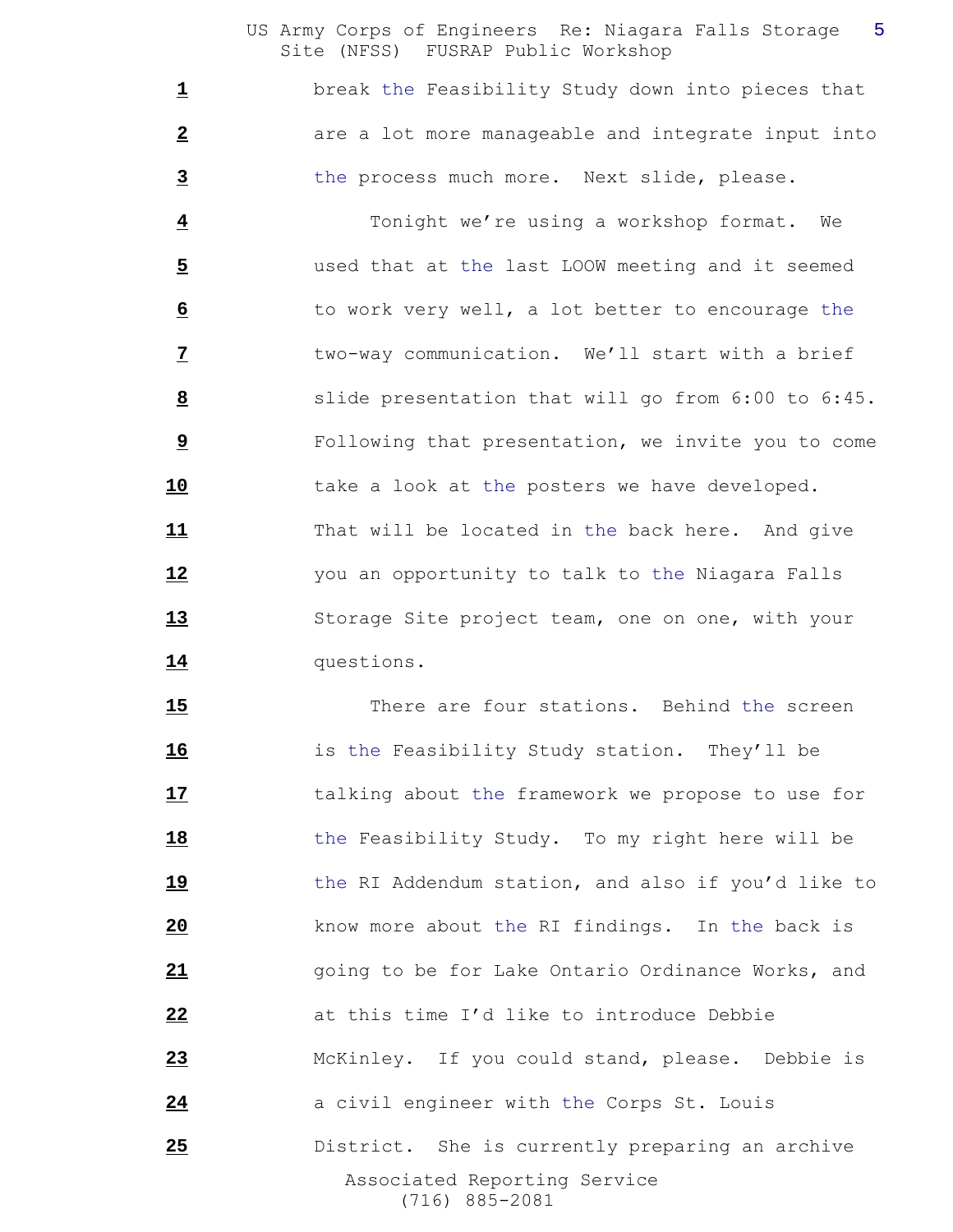1 search report and that will be used to develop recommendations for a path forward on different properties of the Lake Ontario Ordinance Works based on historic site activities.

 She is also the one that located the original construction report for the LOOW. On my left here we'll have a station for the Department of Energy managed FUSRAP sites, and these are also known as the Closed Vicinity Properties. If Jeff Tack could stand, please. Jeff works for Source One, a Department of Energy records contractor and a DOE FUSRAP records lead since 2001. He's standing in for Chris Clayton tonight, who is the DOE project manager who could not be here. Jeff will be available to explain the DOE's role in FUSRAP, provide DOE contact information and convey comments and concerns to the DOE.

 Associated Reporting Service (716) 885-2081 At 7:15 we'll reconvene here and conduct a roundtable discussion. So now I guess we can start the slide presentation. If you could hold your questions until the poster session and the Q&A session, but feel free to ask them then. And without any further ado, I'd like to introduce Dave Kulikowski, who will be presenting tonight, followed by Hallie Serazin. They are with SAC,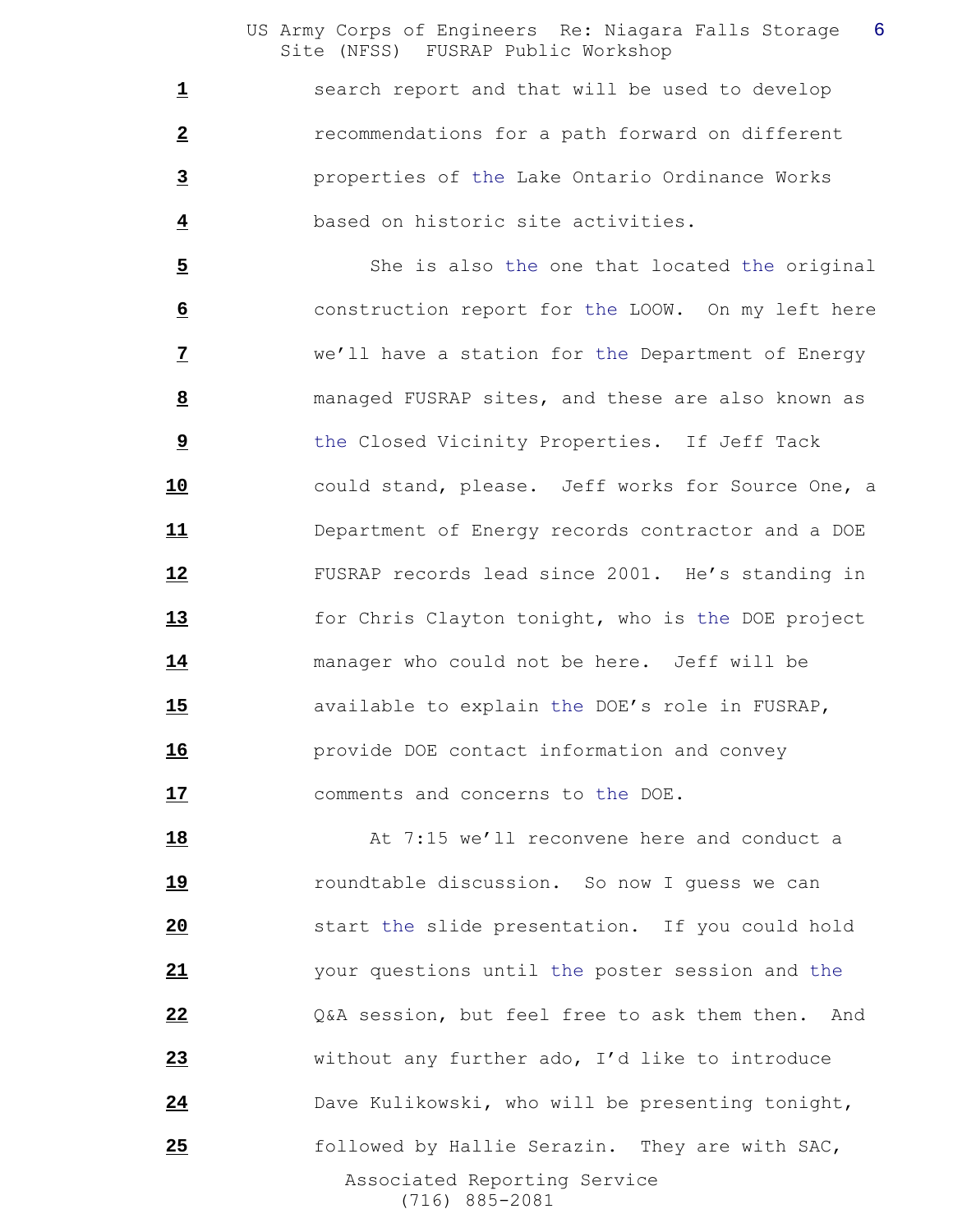who is the prime contractor for our Remedial Investigation Addendum and the Feasibility Study. MR. DAVE KULIKOWSKI: Can everybody hear me okay? That's good. All right. So let's start, where is the Niagara Falls Storage Site in the CERCLA process? So actions at the site are being performed under the Formerly Utilized Sites 8 Remedial Action Program, also known as FUSRAP, which follows the CERCLA process for hazardous waste site cleanup. The CERCLA program lays out a **11** systematic process for identifying, investigating and cleaning up hazardous waste sites, so the graphic shows we're right in that process. We're in the Remedial Investigation and heading into the 15 Feasibility Study.

 The purpose of the RI was to define the nature and extent of site contamination and evaluate potential risk to human health and the environment. For this site, the RI included a baseline risk assessment to quantify potential *risks to hypothetical receptors both on and off*  the property and a groundwater model to quantify contaminant transport away from source areas.

 Associated Reporting Service (716) 885-2081 24 So the next step in the CERCLA process is the Feasibility Study. During the Feasibility Study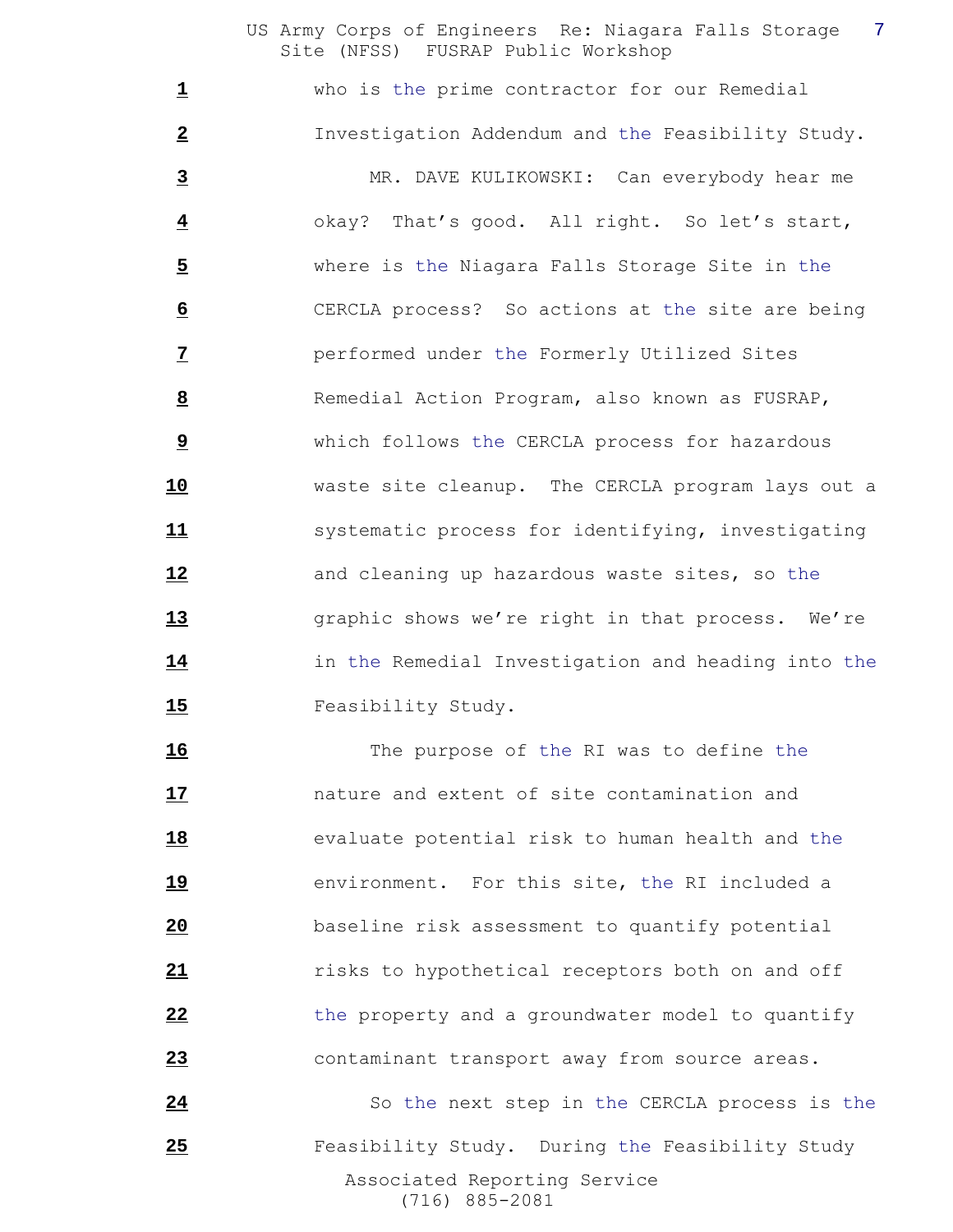cleanup standards will be developed and multiple **2** remedial alternatives to address site contamination will be evaluated.

 The Feasibility Study then leads into the proposed plan where the preferred remedial alternative is selected. And finally, you have a record of decision which will be filed to document the final decision on site closure. Next slide.

 Here is a graphical representation of the NFSS over time. Briefly, LOOW was acquired in 1942. In 1944 the Manhattan Engineer District, they were granted the use of a portion of the property for storage of radioactive waste, and that's when the Niagara Falls Storage Site was born. 1974 FUSRAP was initiated. 1981 monitoring started and it continues today. Also during the 80s the radioactive contaminated soil from a vicinity property was excavated and placed in an **area called the R10 dial at the site.** 

 Associated Reporting Service (716) 885-2081 Also in the 80s the IWCS was constructed, the Interim Waste Containment Structure, and that went on from 1982 to '86. 1997 rolls around and the NFSS comes under the Corps after being transferred from the DOE. And then we look at current and future actions. Initiation of technical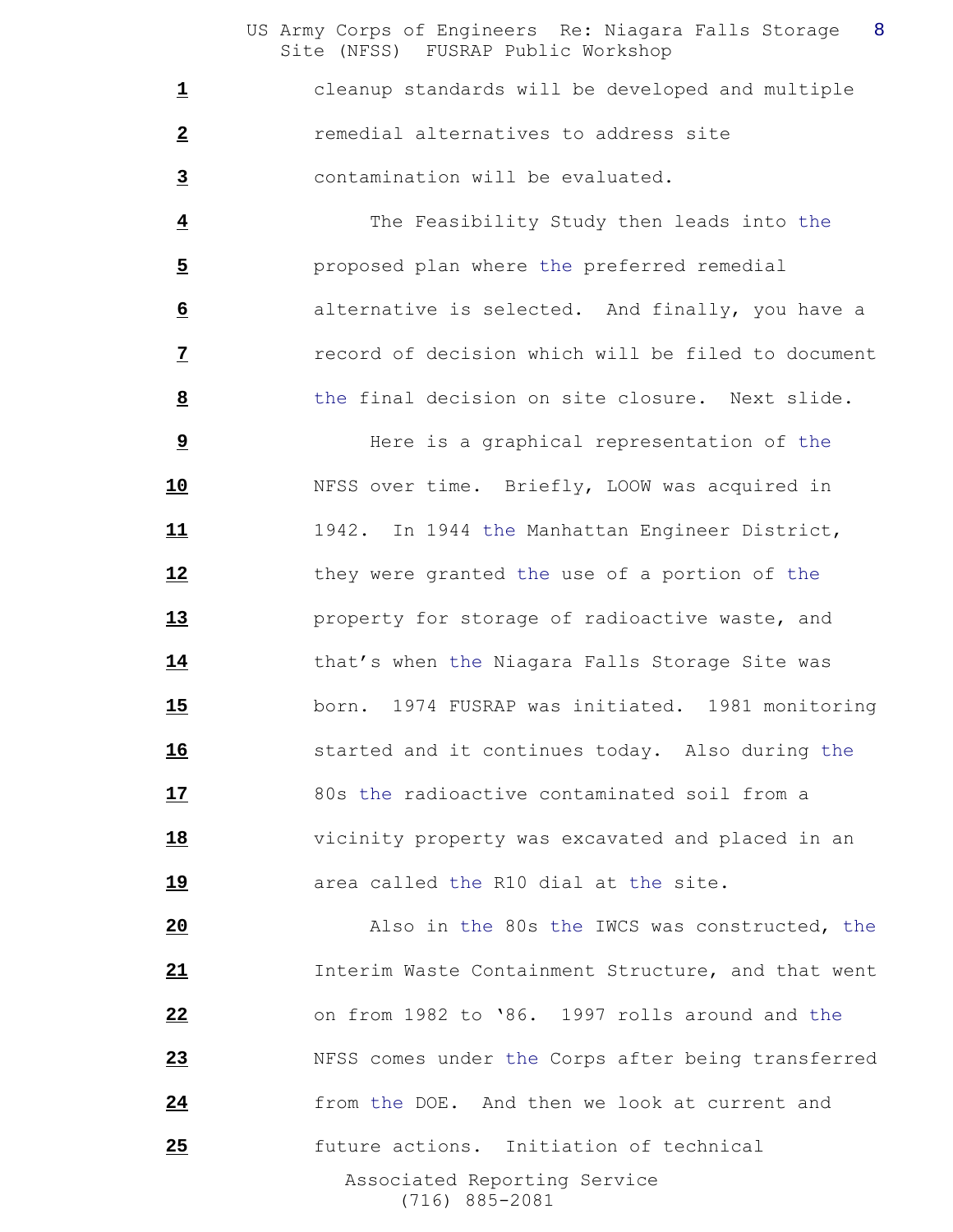memorandum and the Feasibility Study Work Plan in support of the Feasibility Study and the completion of an RI Addendum which is being developed to identify data gaps. Next slide.

 We'll look at some of the highlights of CERCLA activities at the site. The RI was completed in three phrases of field investigation from '99 to 2003. The RI consisted of three components. You had the Remedial Investigation itself. You had the baseline risk assessment and you had the groundwater flow and contaminant **12** transport model. Other activities that we've had are public information meetings. We had two last year, one in May and one in September and from the meetings we collected over 300 comments, and those were received regarding the RI, the baseline risk **17** assessment and the groundwater model.

 Associated Reporting Service (716) 885-2081 18 Those comments were submitted by local, State **19 and Federal requlatory agencies as well as from**  the community, from all of you. And the Corps is preparing responses to stakeholder comments and developing a responsiveness summary which is expected this fall. And also, we use these comments to identify areas where additional data is needed, and that was used to scope the RI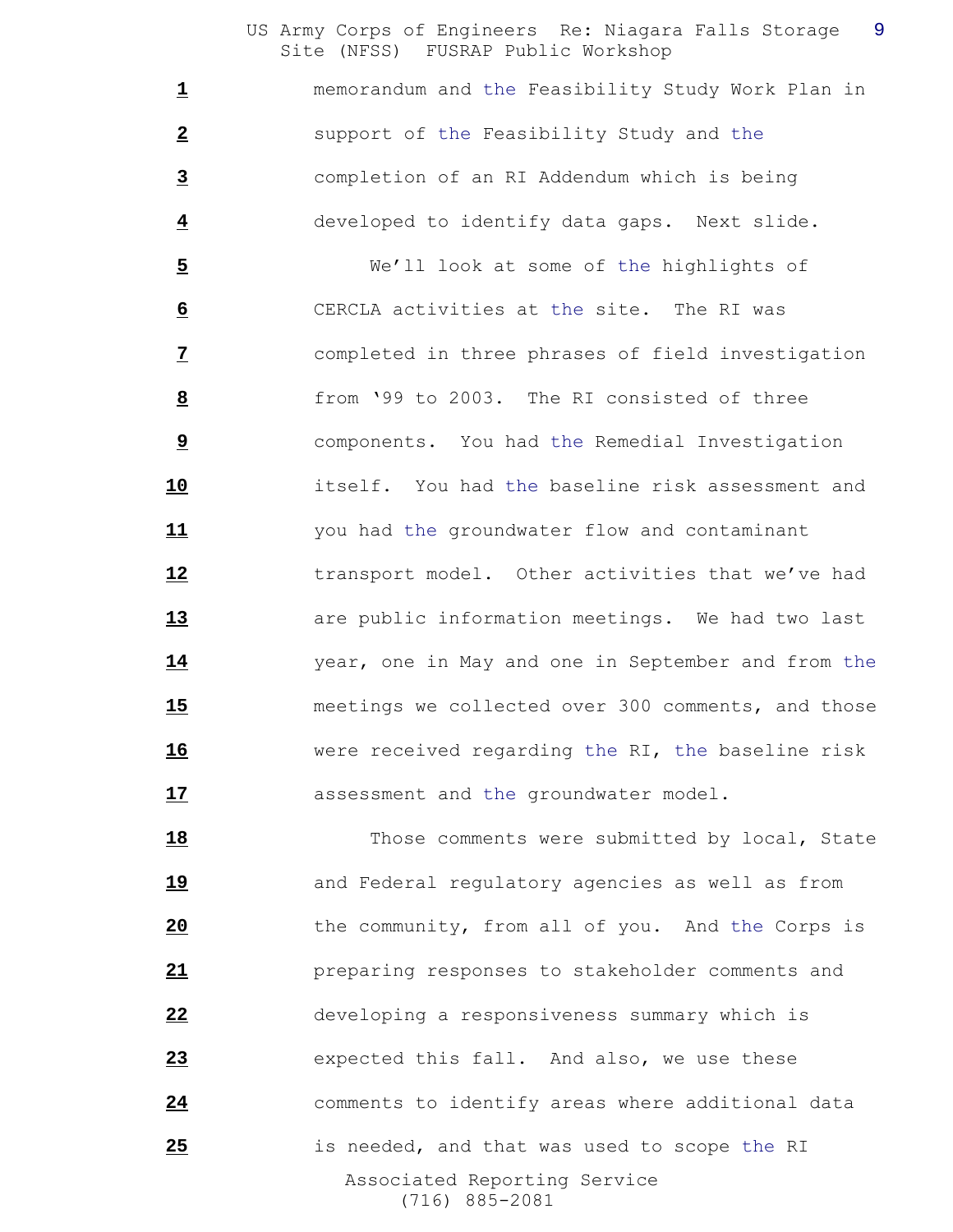Addendum. Okay. We'll move on.

 Let's talk about some conclusions from the NFSS RI report. So the RI completed for the site was extensive. It includes approximately 1400 samples with over 150,000 analytic results. The RI showed no immediate risk to nearby communities. Data collected for the RI also shows no outside contaminant migration via surface water or sediments. At this site groundwater contamination is in the upper water-bearing zone and it is determined that sand lenses are discontinuous in extent. The feasibility study, moving forward, will examine a variety of options to address long term risks presented by site contamination. And then the environmental surveillance program and site maintenance activities such as IWCS inspections, irrigation and other turf management activities, those will continue.

 In 2007 enhancements were made to the environmental surveillance program, such as increasing sample locations, such as in the west drainage ditch, and they also increased the number of parameters sampled for. Next slide.

 Associated Reporting Service (716) 885-2081 24 So let's look at current and planned RI activities. After receiving the RI comments, the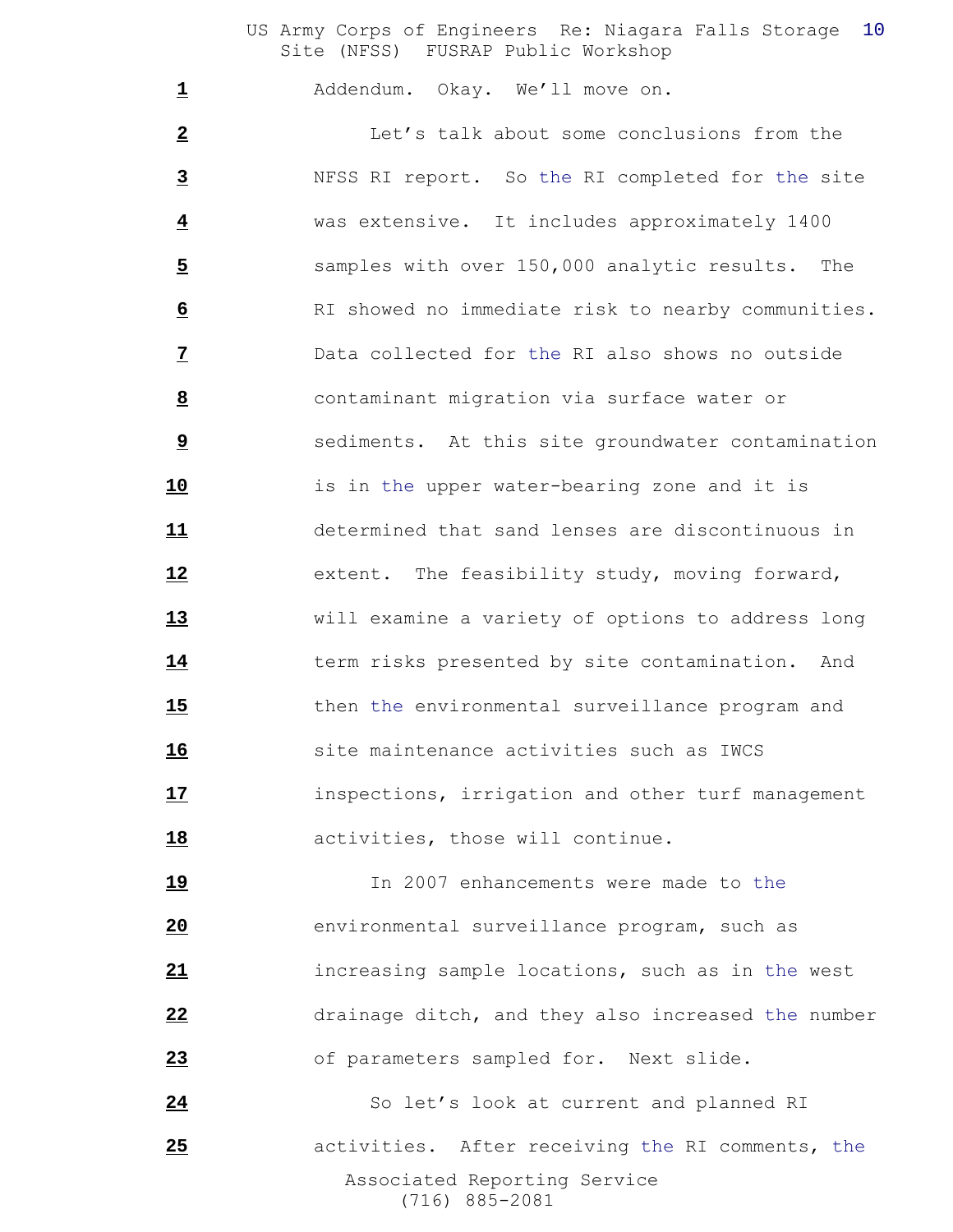NFSS technical project team met to review draft responses to comments and assess whether significant data gaps exist that would require additional investigation. Some of the data gaps identified, they're going to require additional field investigation and others will require additional review of historic records or the compilation of reference materials cited in the RI. All of this information collected will fill the identified data gaps and then those will be presented in the RI Addendum which is coming out. 12 So now we'll move on. Next slide.

 These are the RI Addendum topics. So we took 14 the comments, we broke them into areas of concern, and we'll address each of these areas. So first of all is the Interim Waste Containment Structure or the IWCS. You've got pipelines, the Building 18 409 area groundwater, NFSS background values, potential off-site groundwater plumes, radiological sampling results, off-site surface water and sediment, historic operational areas, 22 subsurface geology and supplemental RI information. Next slide. So I'm going to now go through each of those areas in more detail. The first kind of gets you

> Associated Reporting Service (716) 885-2081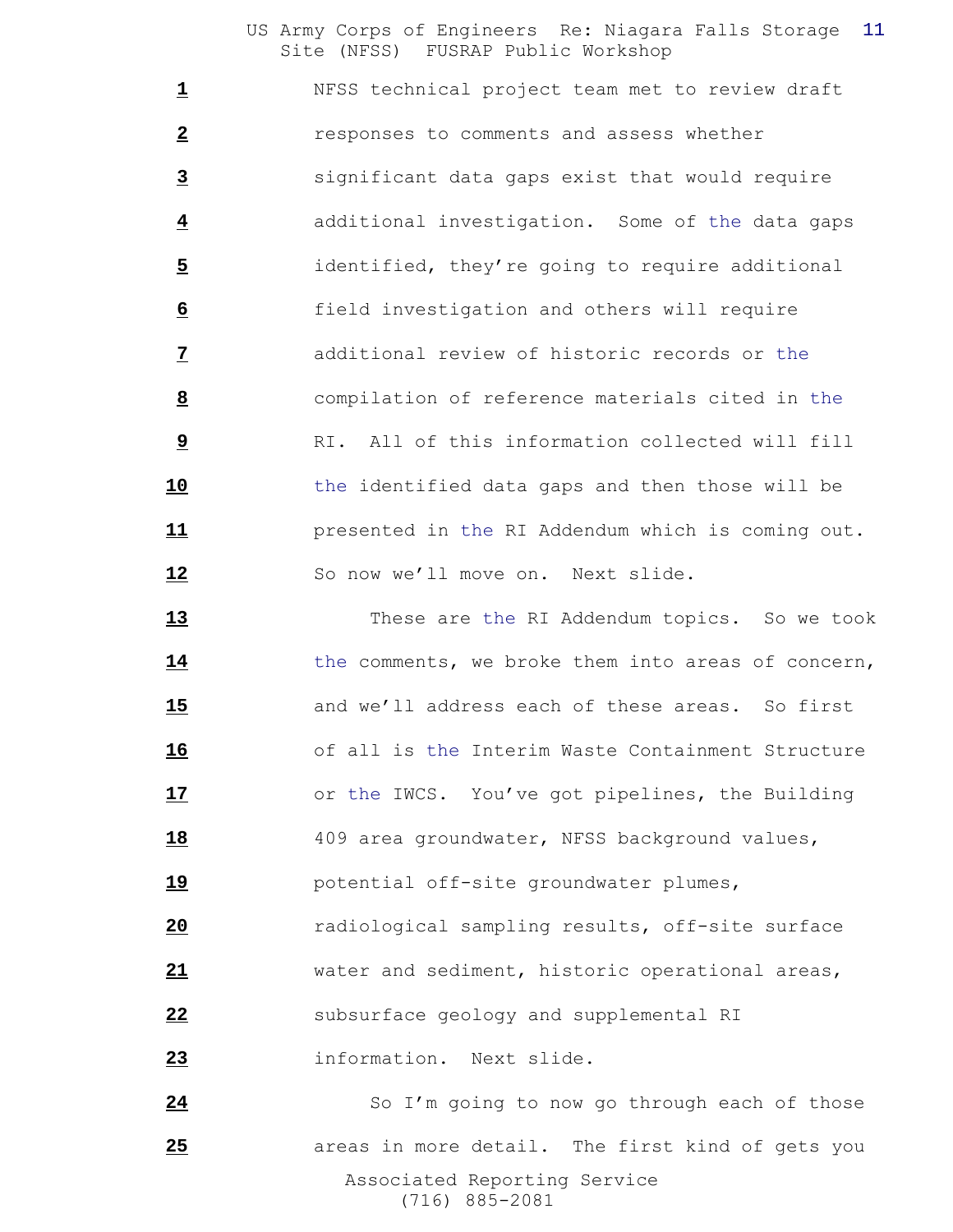oriented as to the areas that we're going to be focused on for the RI Addendum. So this graphic shows the location of some of the areas identified for further investigation. Exact sample locations have not yet been proposed or identified.

 So looking at the graphic there, the IWCS is the most prominent feature there, the area of EU- 10. You've got pipelines, they're located across **b** the site but the additional investigation will be focused on radiologic contamination primarily in the lines that extend off-site. We'll be looking at radiological contamination in groundwater in the former Building 409 area, which is south of 14 the IWCS. We're going to be examining that plume. We're also going to be installing additional wells 16 to investigate potential off-site groundwater plumes near EU-1. We're going to be looking at this plume up here. EU-4, looking at this plume to the north. And then 9 and 11, kind of looking at the plumes west of the IWCS. Also we'll be performing confirmatory sampling of surface water and sediment in the west drainage ditch and central drainage ditch as part of the environmental surveillance program. All right. Our next slide.

 Associated Reporting Service (716) 885-2081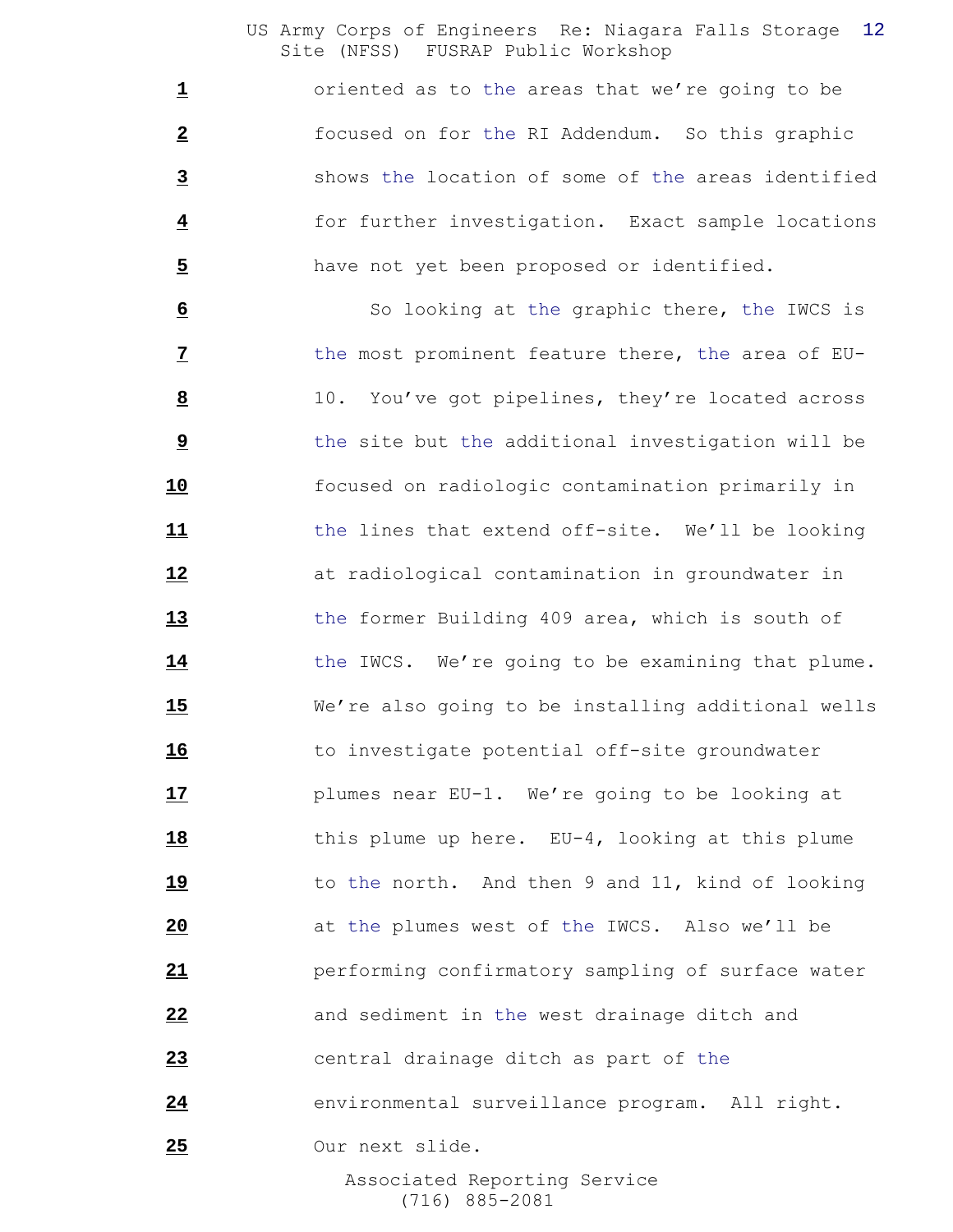So now I'm going to go over each of the RI Addendum topics and what we're going to look at for each of those. So first of all, we're going to start with the IWCS. So the Corps has determined at this time sufficient information exists regarding the IWCS contents and the short- term integrity of the structure to begin evaluating alternatives in the Feasibility Study. In addition to the geotechnical information presented in the RI, the short term integrity of the IWCS is continually monitored through the environmental surveillance program and it's maintained under operation and maintenance. Assessment of remedial options for the IWCS potentially requiring intrusive sampling will be addressed after the record of decision. So if you **17** remember on that diagram, the record of decision was out in the future. So in the meantime, we'll compile details on the IWCS construction and its inventory, include the LOOW completion report, which was completed back in 1943 as supplement RI information. Next slide.

 Associated Reporting Service (716) 885-2081 Next we'll be covering pipelines. The RI Addendum will provide documentation that **25** subsurface pipelines extending off the NFSS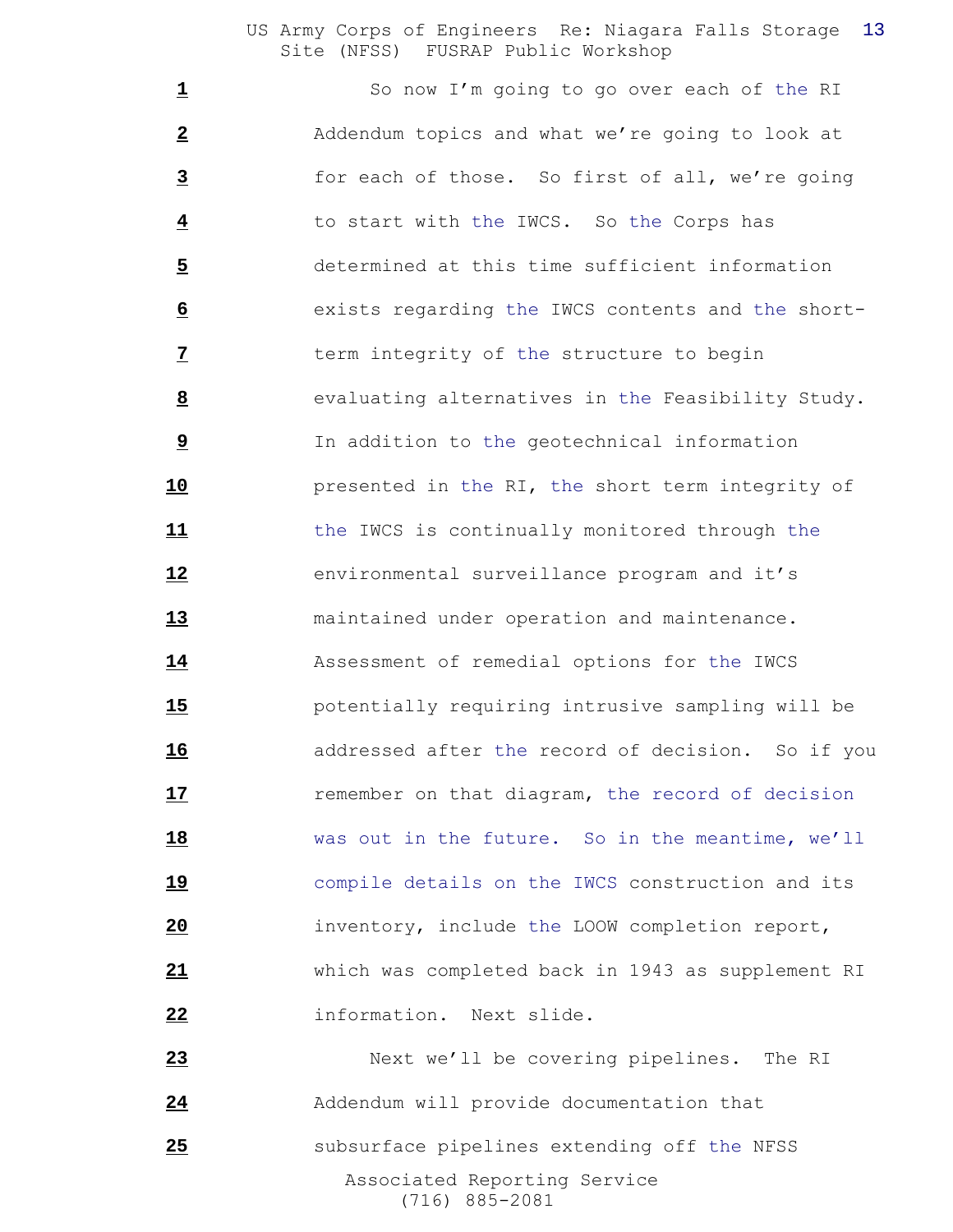property that have been plugged. So as we already stated, the LOOW completion report, the old report from '43, will be provided as supplemental RI information. This report, which provides construction details for the LOOW could also provide information that's relevant to the Niagara Falls site with respect to the location of pipelines. As part of the investigation that's being completed for the LOOW, an underground utilities RI was completed. Although the LOOW investigation was primarily interested in chemical contaminants, several samples collected for that investigation, they were split and they were 14 analyzed for radiological parameters.

 Associated Reporting Service (716) 885-2081 15 The radiological results from the split samples collected from the off-site utility lines will be screened against background and risk limits and included in the RI Addendum. So then finally for the IWCS in the vicinity of it, the pipeline engineering schedule, it shows areas of the pipelines that were severed, filled or **e** removed, and this will be provided as supplemental RI information along with backup construction photographs. This information will be used to locate the deepest pipelines and the under drains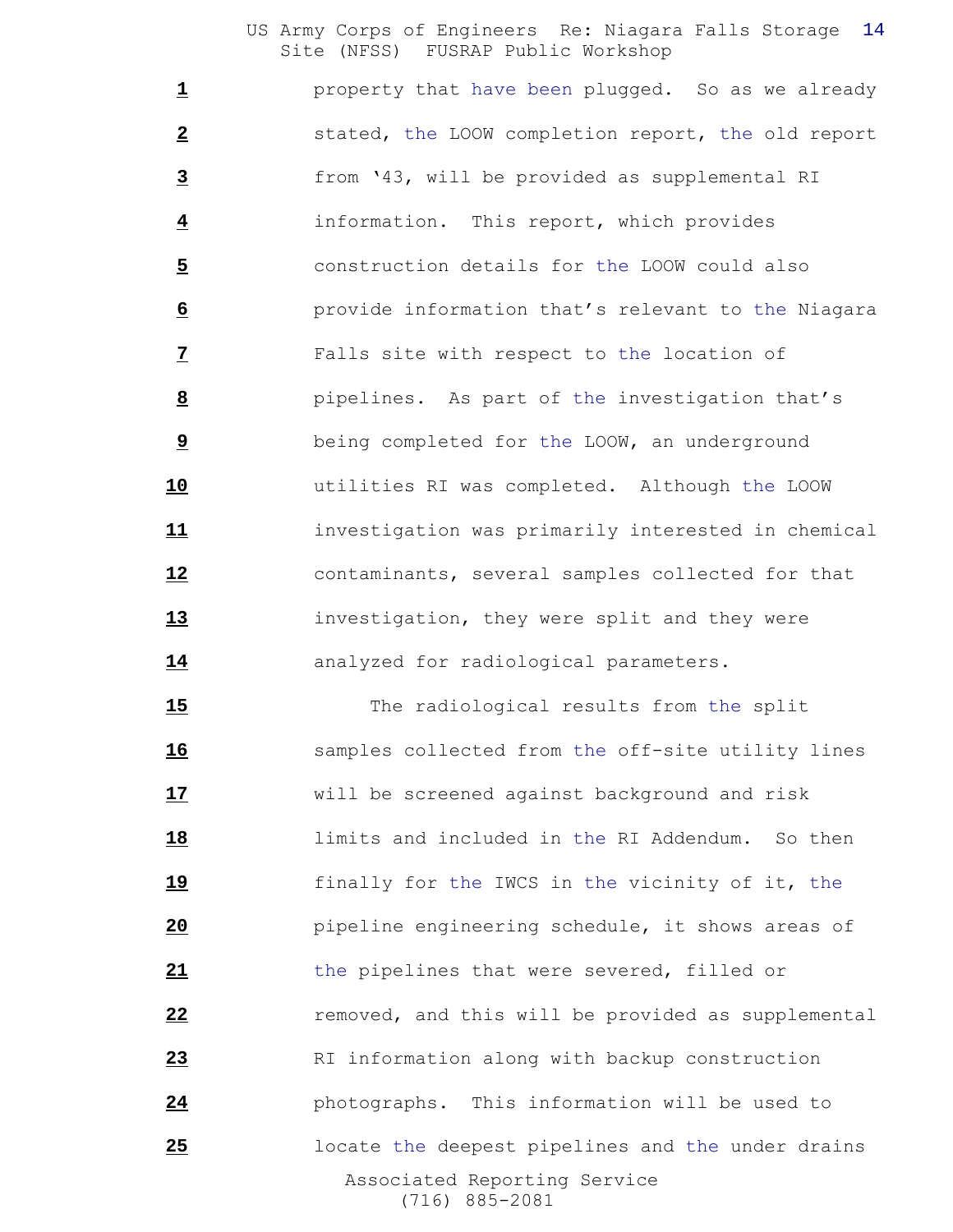and the depth of the deepest pipelines will be compared to the depth of the clay cutoff wall. Next slide.

 Associated Reporting Service (716) 885-2081 Now we're going to look at Building 409 area **5** groundwater. We're going to look at the plume there. This slide here, it shows the dissolved toty uranium groundwater plume located south of that Building 409 and this is the way we presented it in the RI report. So the area shown in green exceed background levels. Now, since the RI report was released, new information regarding the 12 shape and the extent of this plume, it's been reviewed and this information suggests that the configuration of the plume may be overly conservative, so what we're going to do is present **a** new, a new view of it. The plume shown here, **17** that was drawn using dissolved toty uranium data **18** from monitoring wells, temporary well points and manhole locations. So we've got the TWP's, TWP and we have a manhole up here. And the linear plume extending here, that was drawn, assuming it was following a 10-inch potable line which was left in place. And for plume delineation, water in the manhole was assumed to be in direct contact with groundwater, all very conservative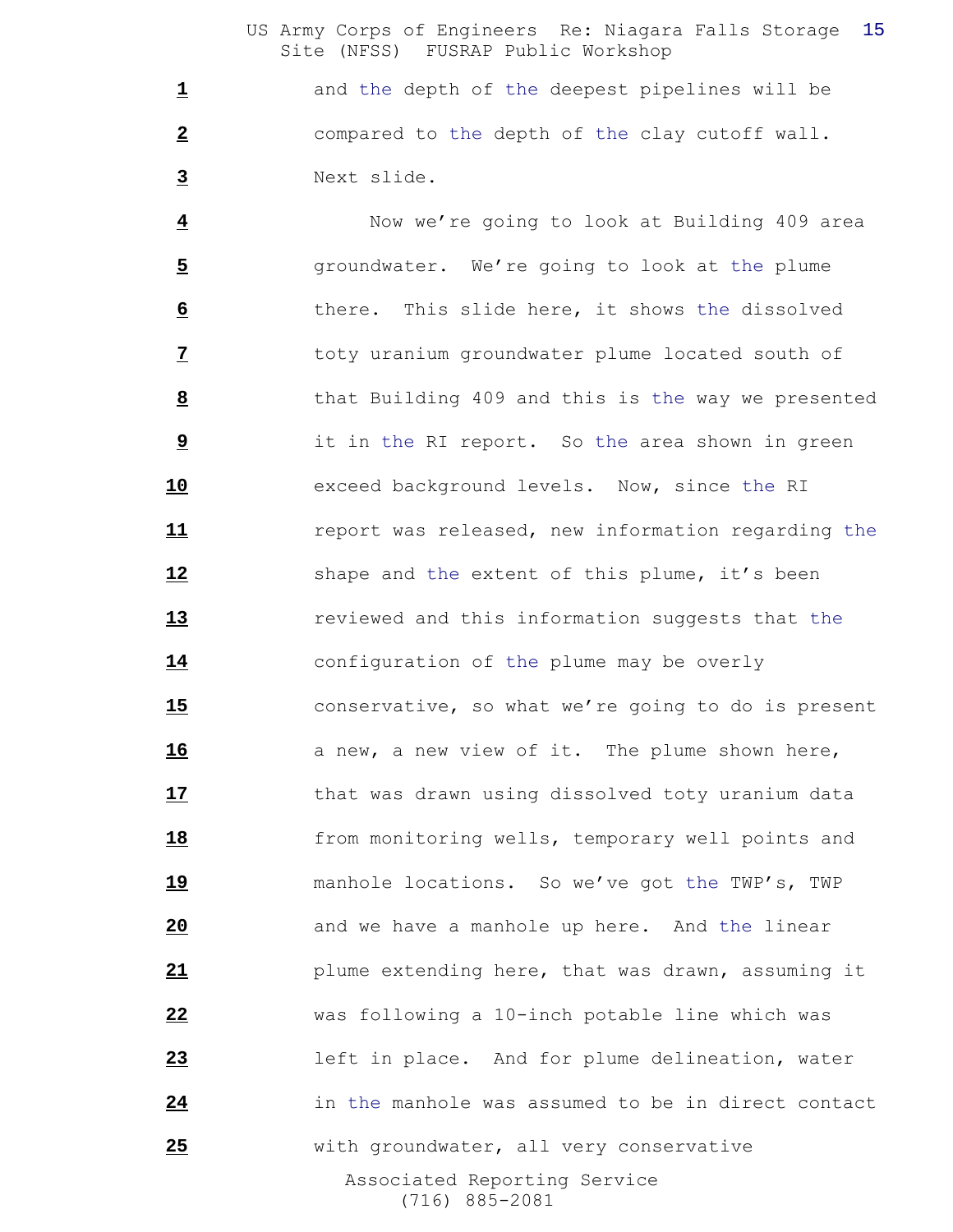assumptions. So if we kind of look at the plume, just look at it in terms of groundwater and re- evaluate it using environmental surveillance, it might have a different look. Go ahead and click.

 Not as extensive as we had it drawn before, **6** taking out the manmade features, the manmade pipes and drawing it, you know, what it probably looks like. So in addition, subsurface cross sections completed in the Building 409 area will be used to re-evaluate the plume configuration based on the presence of sand lenses and then including the findings for the upper water-bearing zone at this well out there, OW-18D which is the sample that's part of the environmental surveillance program. Next slide.

 Associated Reporting Service (716) 885-2081 16 Now we're going to look at background values. So if you address a lot of the RI comments received regarding background levels, the background data set for soil, that's going to be compared to background soil concentrations including in the New York State Brown Field legislation. Then turning to groundwater and looking at background groundwater values, the distributions for background groundwater data will also be evaluated for both the upper and lower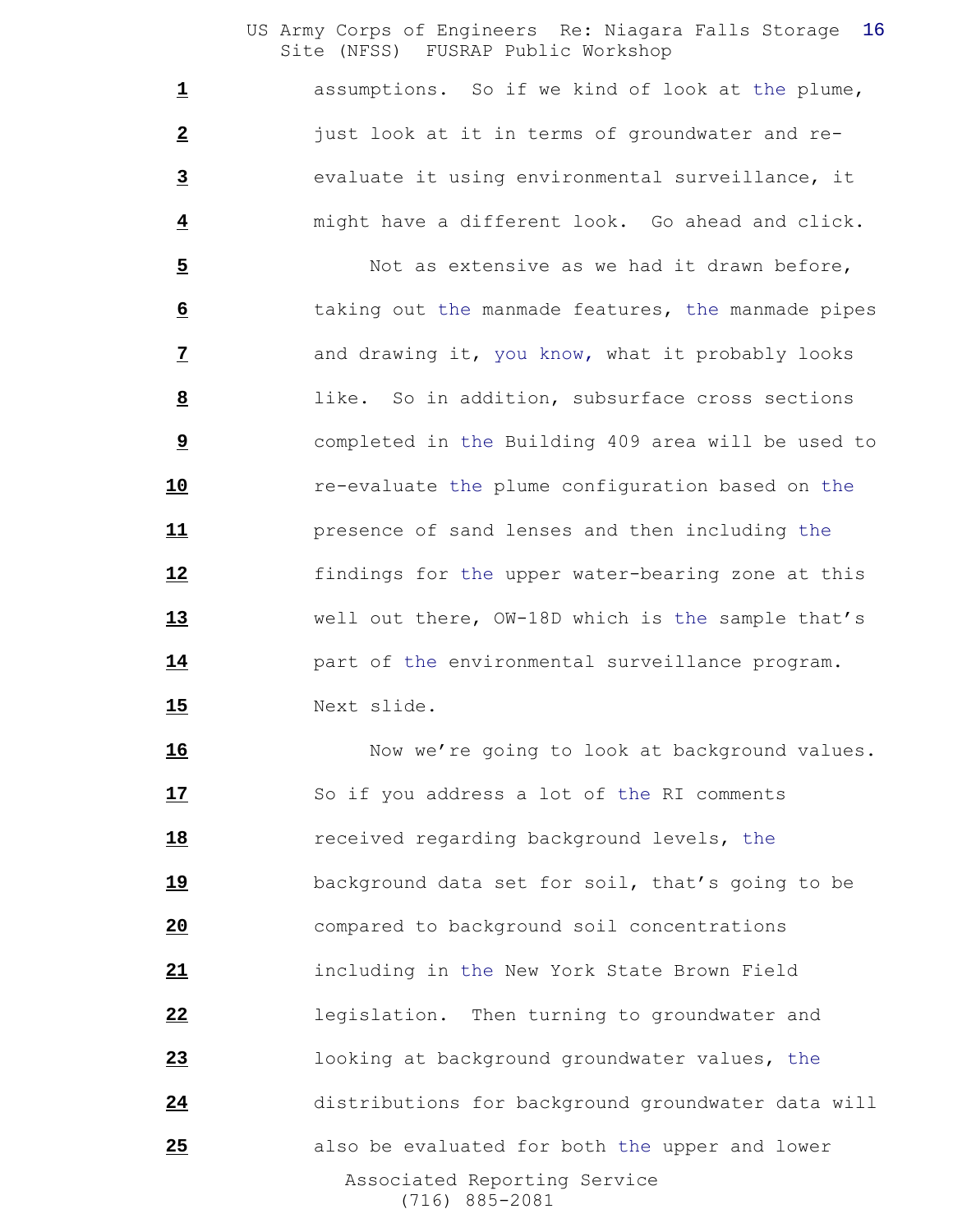water-bearing zones, and we're going to look at those to determine whether two distinct background data sets exist for these two zones and would this be more representative site conditions. Then we're going to look at the concentrations of uranium and operating wells that were used to establish background groundwater concentrations and this will be compared to naturally occurring groundwater concentrations of uranium as indicated in surveys of drinking water sources cited by the USEPA.

12 And then finally, to respond to questions regarding the location of uranium isotopes **14** relative to each other and historic information on site operations and storage practices, the report titled "Utilizing Isotopic Uranium Ratios in Groundwater Evaluations at NFS," that's going to be provided also in the RI Addendum. And next slide.

 Associated Reporting Service (716) 885-2081 Next we'll talk about groundwater contamination. In the RI we had maps that showed the extent of groundwater plumes in the upper water-bearing zone. Now we didn't have any definable plumes in the lower water-bearing zone, so the upper water-bearing plumes, those were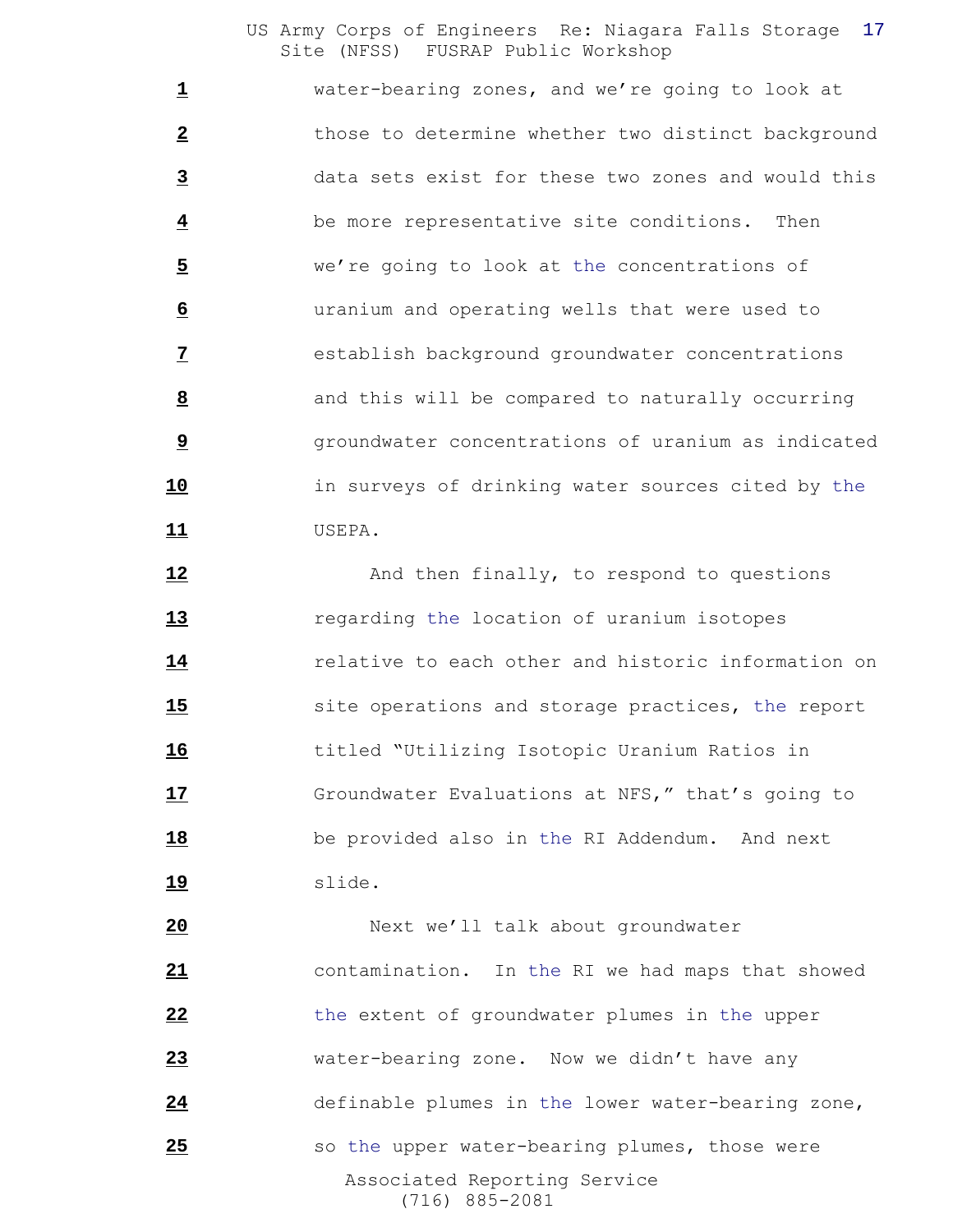delineated for uranium, manganese, boron and organic solids. And just a quick note, when you see the posters back here, they've got all the plumes laid out real nice so, you know, you can look at those after this. So concern has been expressed that some of these plumes may be extending off-site, including the uranium plume located in the far northwest corner of the U-1. There is a plume that's heading off -- well, not heading off, it's just in that area.

11 And then there's an organic solvent uranium manganese and boron plume located near the northern side boundary in U-4 so we have a plume here that we're going to be looking at. And then the uranium plume located west of the IWCS and its potential interaction with the west drainage ditch along EU-9 and 11, kind of looking at this area **18** right there. So additional sampling has been **19 proposed** for these areas.

 Associated Reporting Service (716) 885-2081 So to better define the offsite extent of the groundwater plumes in this upper water-bearing zone, and to determine whether there's a potential for interaction between groundwater and surface water in the west drainage ditch, soil borings and **120** temporal low points will be installed and utilized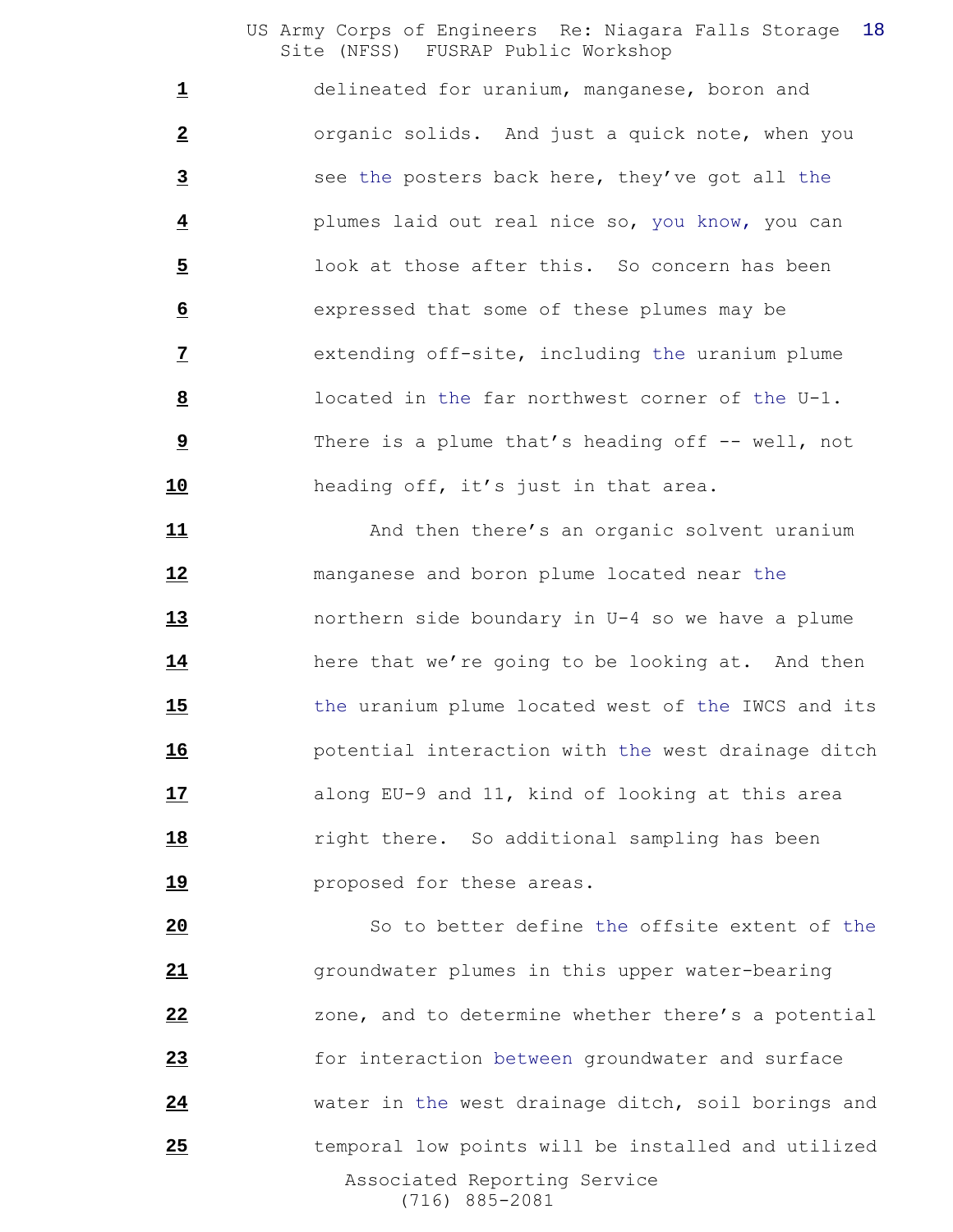to select optimal locations for new permanent wells, and then these wells, in addition to the sampling of the central drainage ditch will be sampled as part of the environmental surveillance program. And then we'll take all that groundwater data and we'll revise the plumes to show more recent data. Next slide.

8 RI Addendum, another topic. Radiological sample results. After the RI was completed, it was discovered that 17 surface soil samples analyzed for plutonium, they were re-analyzed by the lab, and were inadvertently omitted from the RI data set. So we've located these results. These results were presented in the RI Addendum along with an uncertainly analysis to indicate whether these results changed conclusions **17** regarding the presence of plutonium at the site.

 Associated Reporting Service (716) 885-2081 18 Then we're going to present additional radiological groundwater data from environmental surveillance program sampling. They've added some new parameters, cesium, plutonium, strontium, trivium and technetium. And then finally we're going to present radiological results for 57 drum samples of investigative dry waste that was derived during the RI field operations, and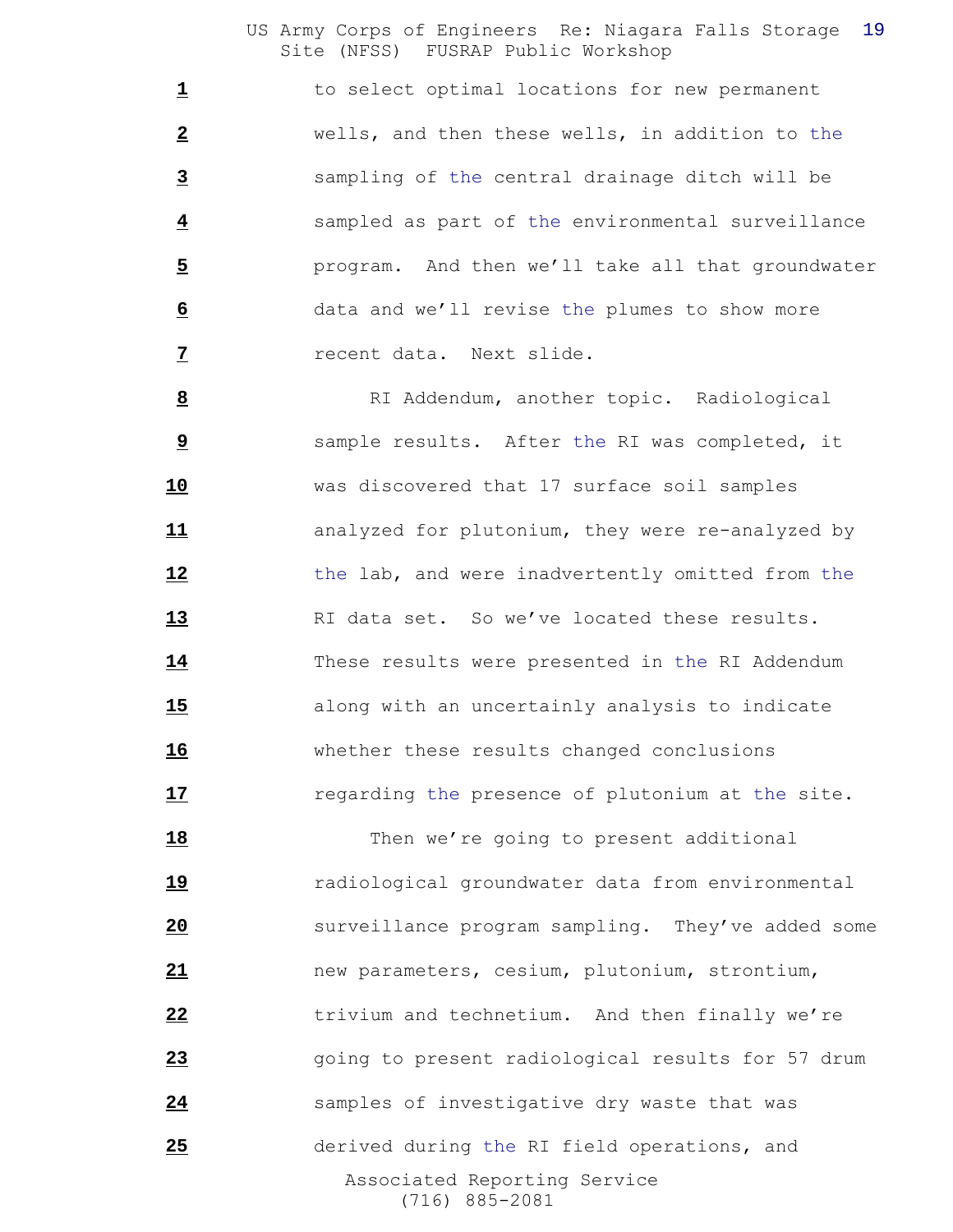1 there's 57 drums of dedicated soil boring per drum and those were analyzed when they used those results and presented those in the RI Addendum. Next slide.

 Off-site surface water and sediments. So one of the objectives of the additional groundwater sampling is to investigate whether the potential for interaction between groundwater and surface water exists in the west drainage ditch. So this analysis will utilize groundwater and surface water sediment data collected in the west drainage ditch as part of the environmental surveillance program and then also this data from the central drainage ditch will be presented in the RI Addendum along with the results of radiological samples collected during the LOOW underground utilities RI. So if newer information suggests changes to our understanding and the nature and extent of contamination, a discussion of this will be presented in the addendum.

 Then finally we're going to do modeling **12** *results, use modeling results to assess*  groundwater and surface water interaction in the ditches. Next slide.

 Associated Reporting Service (716) 885-2081 **Arr Edge Historic operational areas.** To further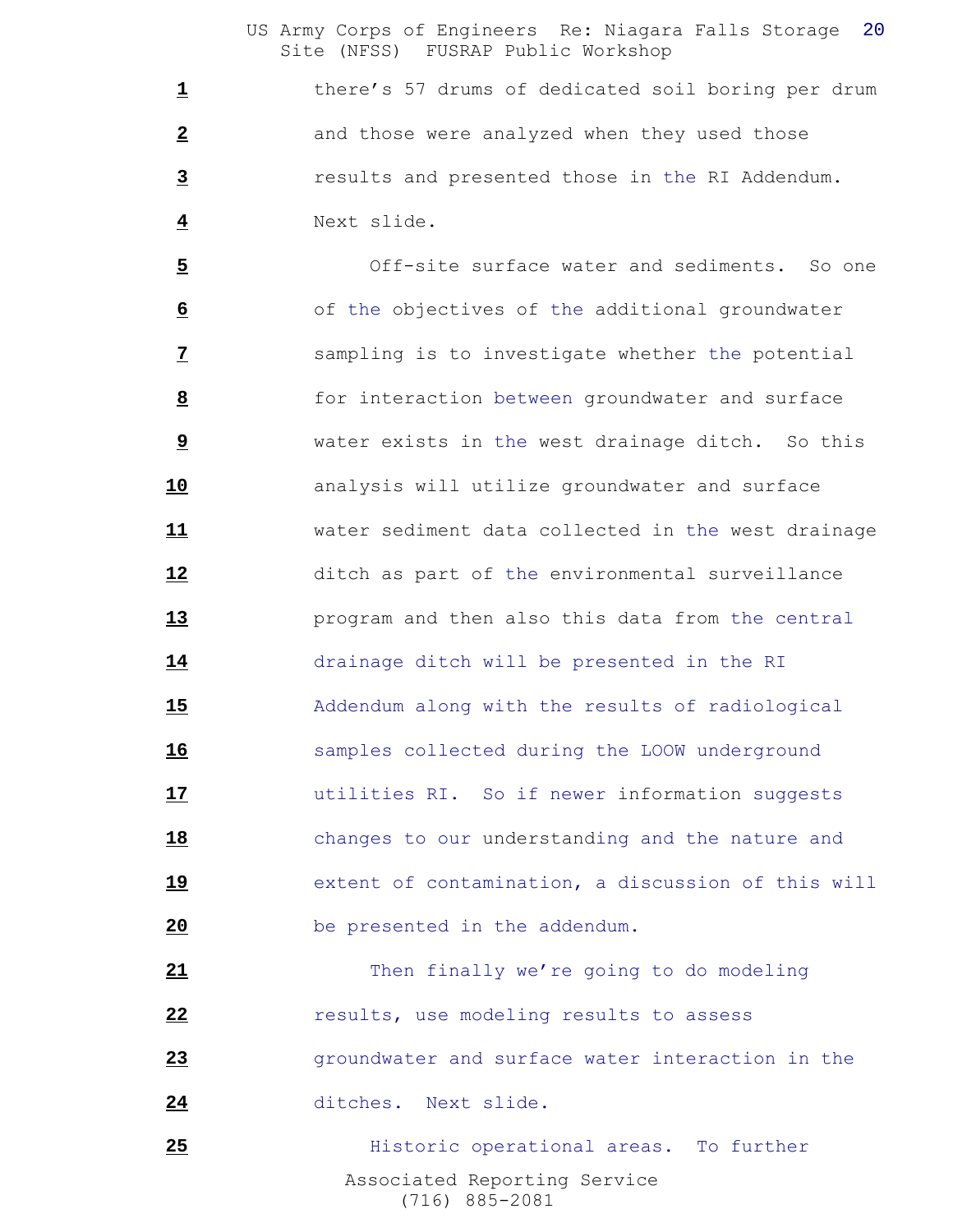assess historical site operations, a more in-depth historical area photo review of the site will be conducted by the Topographic Engineering Center. An interpretation of aerial photographs is included as part of the history search for the former LOOW and a similar review is going to be conducted but focused on the Niagara Falls 191 acres. Also historic operational photos will be compared to the location of current groundwater plumes and any available historical records and waste manifests for the Knolls Atomic Power Lab materials will be provided as supplemental RI information. Next slide.

 Moving downward into subsurface geology. To further understanding of the subsurface geology, boring logs for the Phase 3 RI investigations will be appended to the RI Addendum and local results **18** from Phase 3 of the RI, they were utilized. However, the soil borings themselves were produced **a** after the sand lense assessment was completed.

 Associated Reporting Service (716) 885-2081 So additional subsurface cross sections will be developed near the IWCS and near the areas where groundwater contamination is potentially moving off-site to better understand the occurrence of sand lenses. This will be included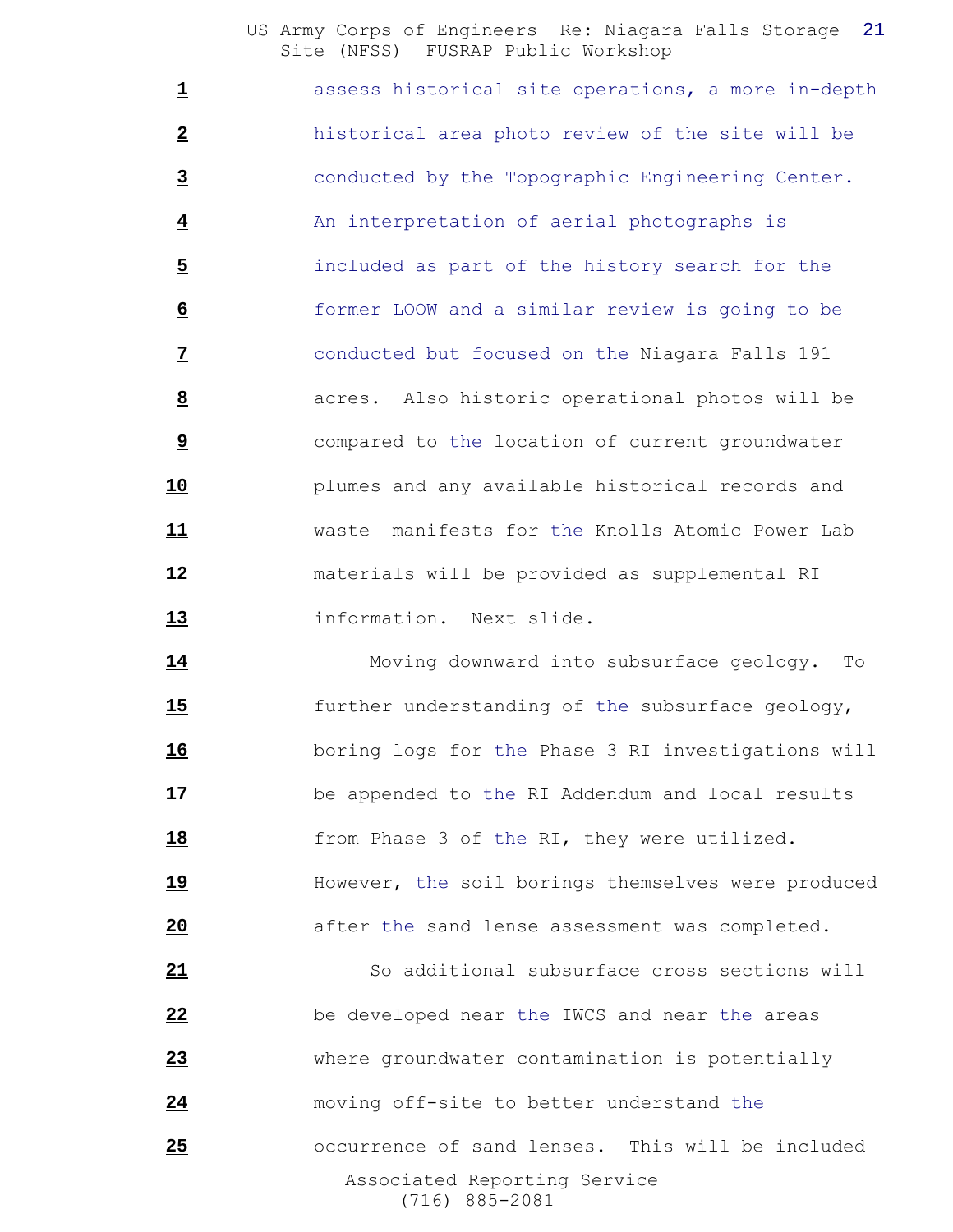1 in the report. And then finally you've got the -- we're going to revise some downhole gamma logging results that were presented as an appendix in the RI. Next slide.

 And then finally, the last topic is the supplemental information. So the RI Addendum will also include a description of the environmental surveillance program and an explanation of how the program monitors IWCS integrity. And then finally, there are samples of railroad ballasts, building materials and road core. They were collected and analyzed during the RI but the results were not evaluated in the RI or the baseline risk assessment at that time because there was no representative background level for comparison. To be thorough though, the samples will be screened against surface soil background levels and risk base limits in the RI Addendum.

19 So we've seen now what we've done. We've done the RI. We're going to move into the RI Addendum but we're also going to move forward to the Feasibility Study and that's where Hallie is **23** going to take over.

 Associated Reporting Service (716) 885-2081 24 MS. HALLIE SERAZIN: Thanks, Dave. So as Michelle said, we're going to continue to work on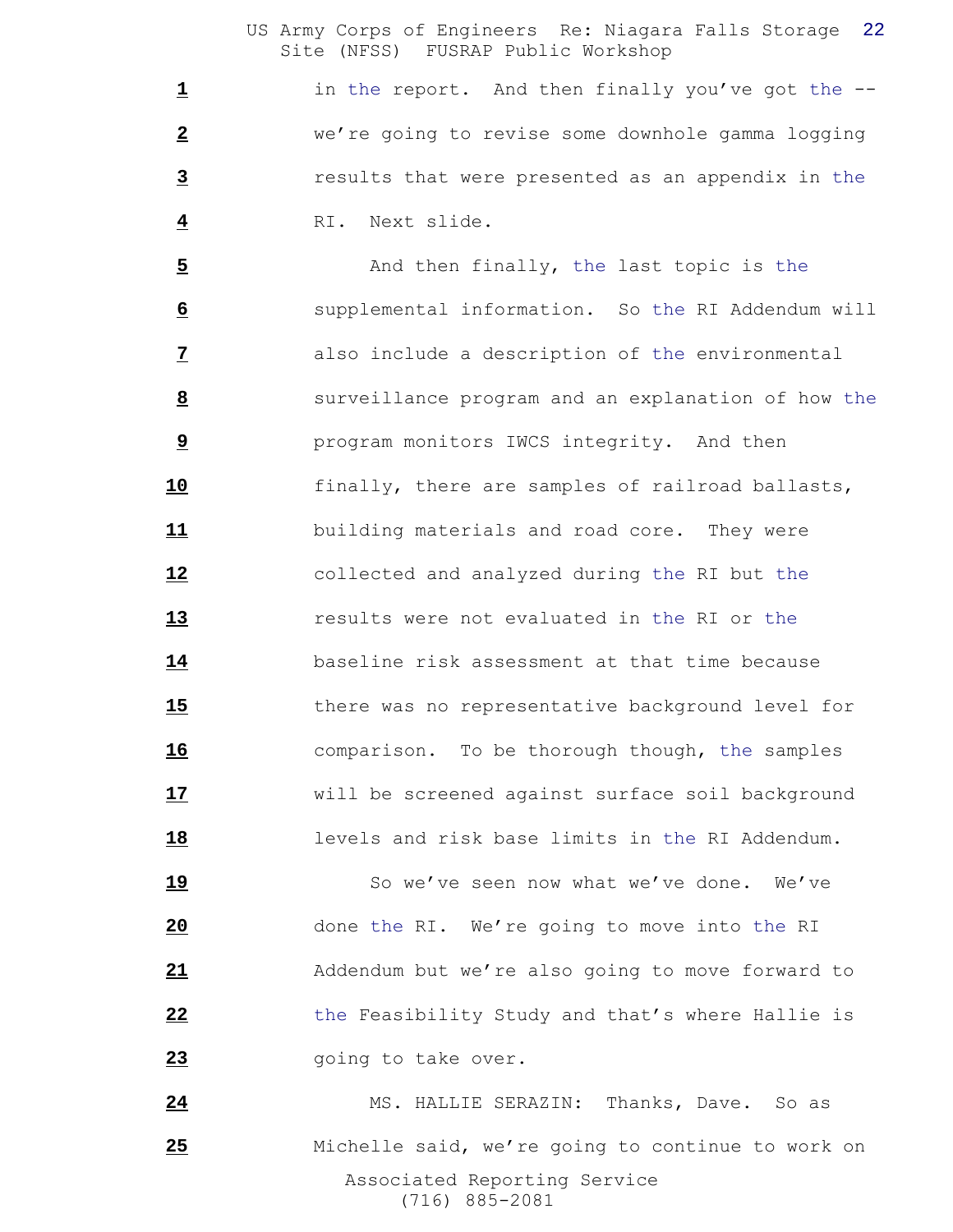1 the RI Addendum but we're also going to begin to turn our sights toward the Feasibility Study. And during the Feasibility Study we're going to -- during the Feasibility Study we're going to develop multiple remedial alternatives and consider them for each of the operable units, and we're going to develop cleanup objectives.

 The framework for the Niagara Falls Storage Site Feasibility Study divides the site into three operable units, the IWCS, balance of plant and 11 groundwater.

12 So let's start with the definition. An operable unit is an area of the site or an environmental media that will be assessed for the feasibility of using a given remedial approach. 16 So for instance, for some operable units, excavation and disposal may be a reasonable alternative whereas an operable unit that had **19** groundwater may require a pump and treat technology. The operable unit approach has several advantages but the principal advantage is that it allows prioritization and faster action on the area of the site that presents the greatest potential risk, the IWCS.

 Associated Reporting Service (716) 885-2081 **25** Another key feature of the Feasibility Study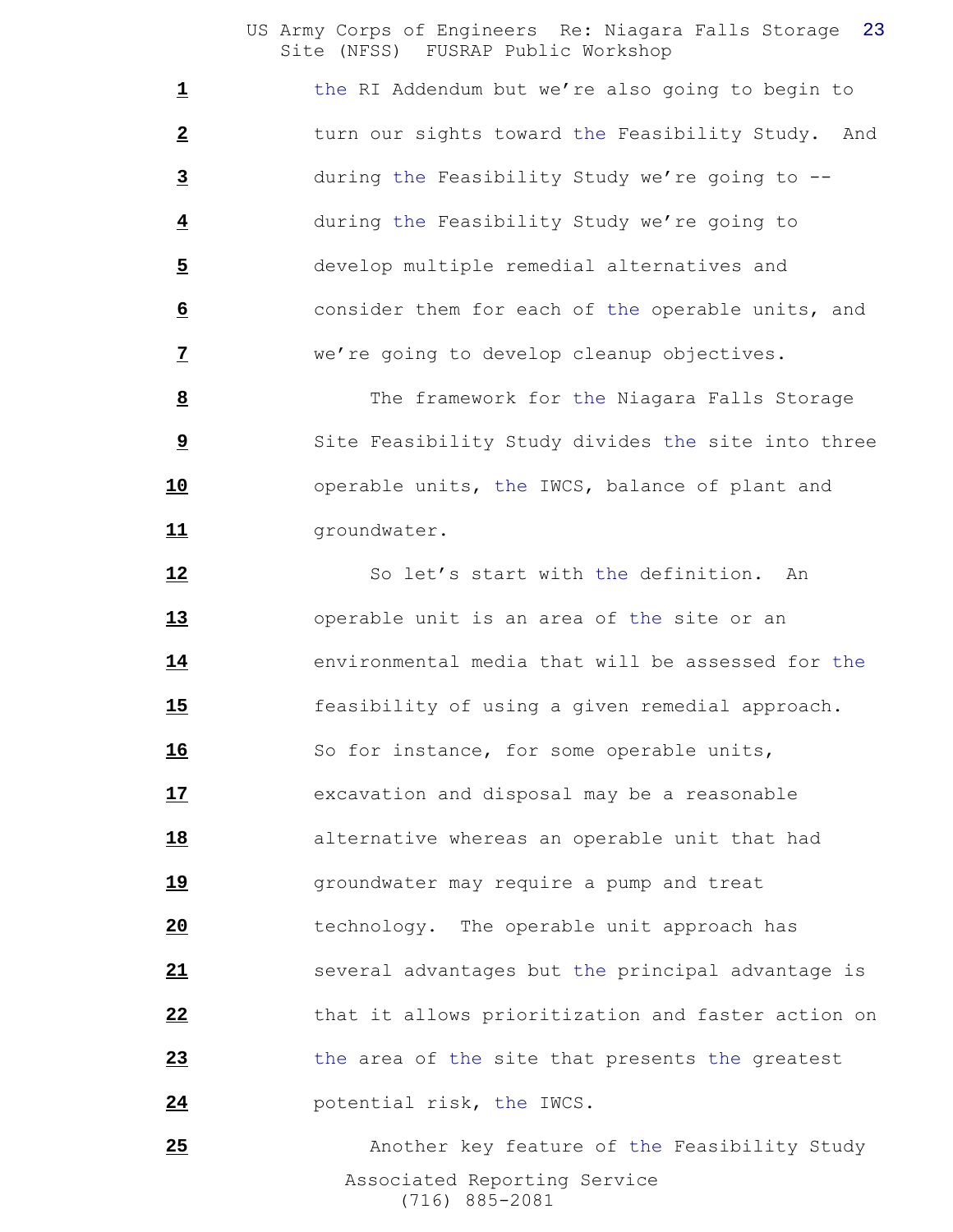work plan is the use of technical memoranda to address key technical issues and to encourage public engagement early in the Feasibility Study process and not wait for Feasibility Study completion. Next.

 The next three slides will describe each of the operable units and review some of the remedial alternatives that will be considered for each. A summary list of all the remedial alternatives to be considered are presented on a poster, but I'm just going to go over some of them briefly here. You'll notice on that poster that the no action and no further action alternative is listed for all three operable units. No action is just what the name suggests. It's a cutoff of all current activities at the site. No further action is continuation of existing site controls, maintenance and monitoring. No action alternative is required by CERCLA and will be used as a basis of comparison for the other alternatives considered. However, the Corps does not consider no action as a feasible option.

 Associated Reporting Service (716) 885-2081 The IWCS operable unit, let's start with that one, includes the radioactive residues and waste materials placed inside the IWCS by the Department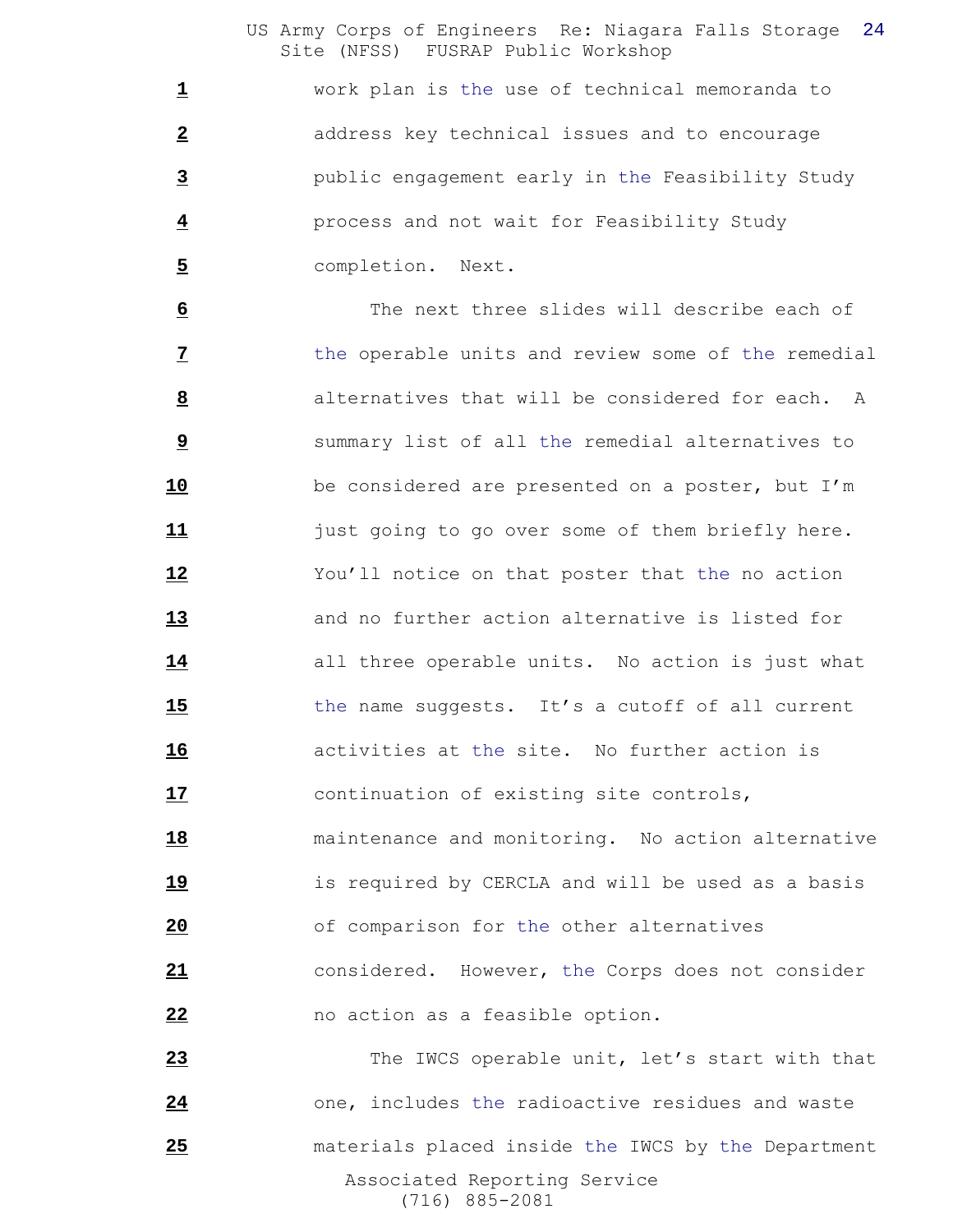1 of Energy during previous remedial efforts. Remedial alternatives being considered for the IWCS operable unit include complete or partial removal of the IWCS contents, the residues and waste material, with off-site disposal or placement in a new on-site long term storage facility. No numeric cleanup criteria will be calculated for the IWCS operable unit. Residues **b** or waste materials will be identified visually and removed along with an additional buffer of the **11** surrounding materials.

12 The balance of plant operable unit will address soils and surface or subsurface structures outside the IWCS and any remaining IWCS soil or structures remaining after the residues and waste materials have been removed. The balance of plant materials will be delineated using numeric cleanup criteria developed during the Feasibility Study. Remedial alternatives being considered for the balance of plant operable unit include complete or partial removal of all the materials contaminated above numeric cleanup criteria with either on or off-site disposal.

 Associated Reporting Service (716) 885-2081 The groundwater operable unit will address any remaining groundwater contamination after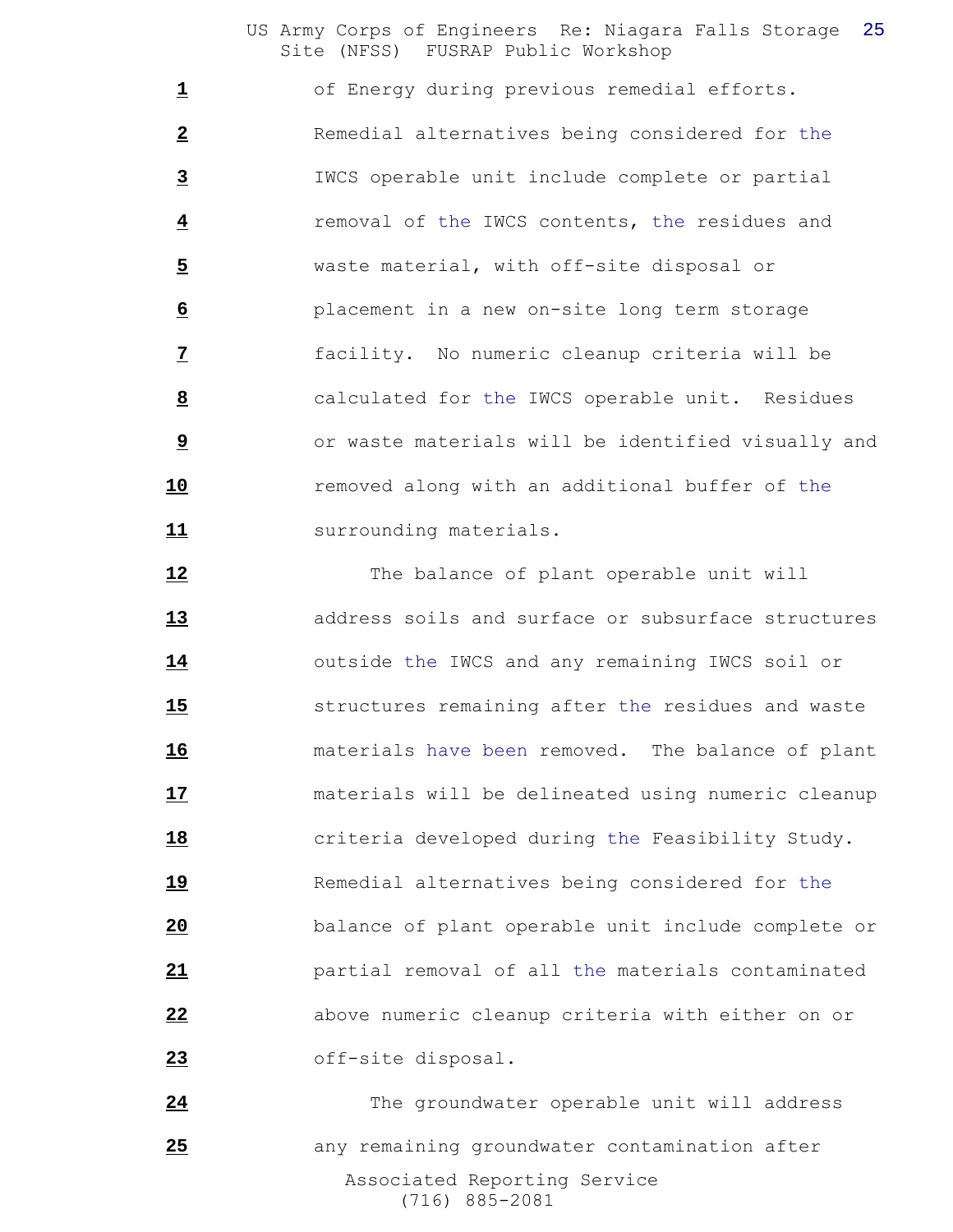**1** remedy selection for the IWCS and balance of plant operable units. Note that this figure shows the groundwater plumes as they were presented in the RI. The plume boundaries will be updated based on what we find by completing the RI Addendum and then new plume shapes will be carried forward into the Feasibility Study.

 Remedial alternatives being considered for groundwater operable unit include source removal **10** and groundwater treatment, reactive barriers, **11** plume containment, et cetera.

 Associated Reporting Service The Feasibility Study for the NFSS will first focus on the IWCS operable unit where a majority 14 of the radiologically contaminated materials are located. If a remedy is selected that calls for complete removal of all waste materials inside the **17** IWCS, the remaining materials will be addressed by **18** the balance of plant operable unit. Sequencing 19 the three operable units allows for the IWCS to be addressed first and accounts for the fact that remedy selection for each of the operable units selects alternative -- or affects alternative selection for the remaining operable units. **24** Prior to developing the operable unit Feasibility Study technical memoranda will be

(716) 885-2081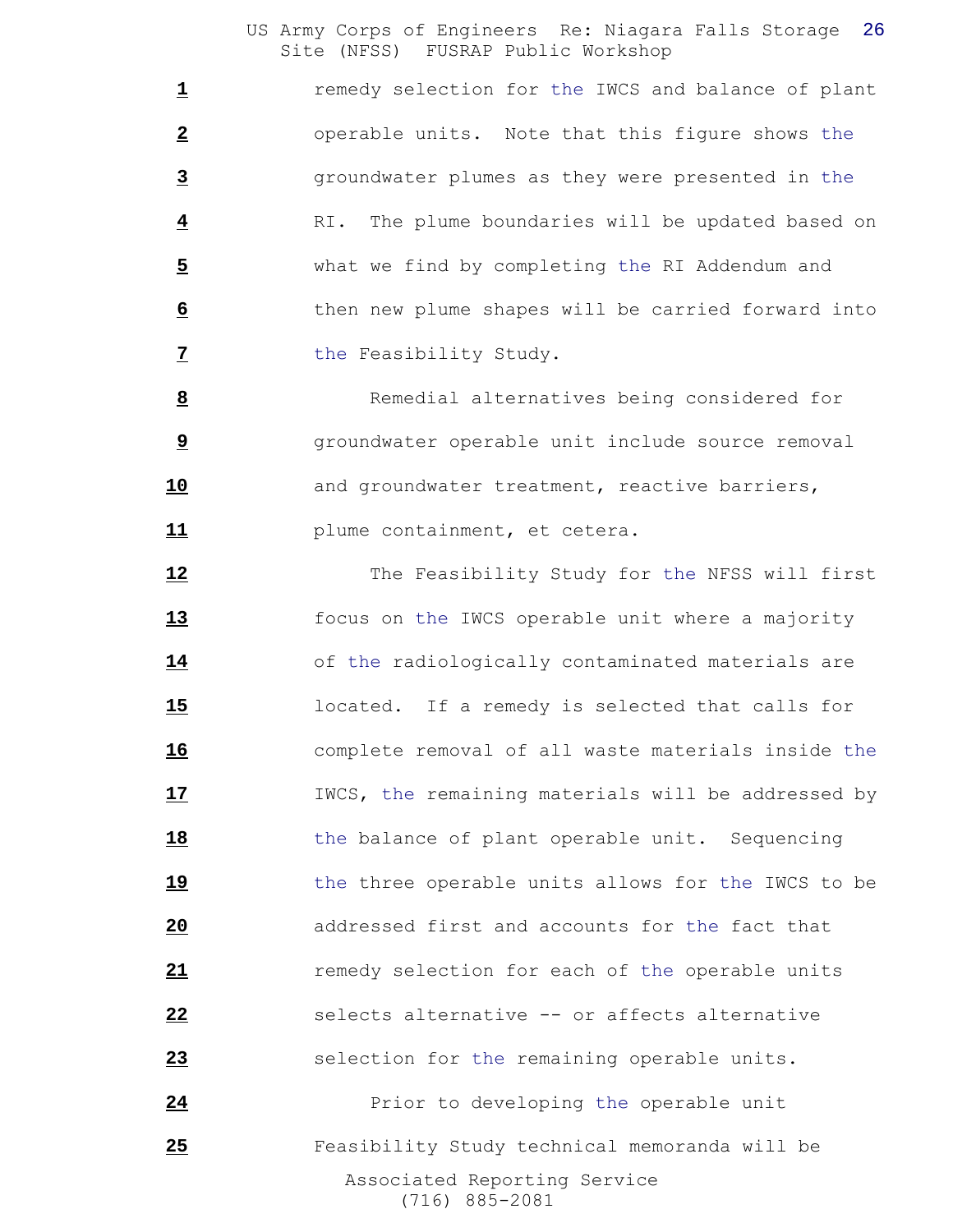developed to address key technical issues and the results from the technical memoranda will be used for evaluation of the remedial alternatives. So we've presented two key features of the NFSS Feasibility Study work plan, operable units and the use of technical memoranda. One of the key benefits of the operable unit approach is that it allows for prioritization and quick action on the IWCS. Also breaking up the site into operable units allows for a more appropriate selection of remedial alternatives. Using the technical memoranda process allows for public engagement in the early stages of the Feasibility Study and allows the Feasibility Study efforts to begin while the RI activities continue.

**16** And this is the technical memoranda development process. Again, the technical memoranda process provides a means for achieving a consensus on fundamental issues relating to the evaluation of remedial alternatives. Completing the technical memoranda in a stepwise process sets a specific path forward for completion of the Feasibility Study.

 Associated Reporting Service (716) 885-2081 The process begins with the release of a fact sheet describing the purpose and objectives of the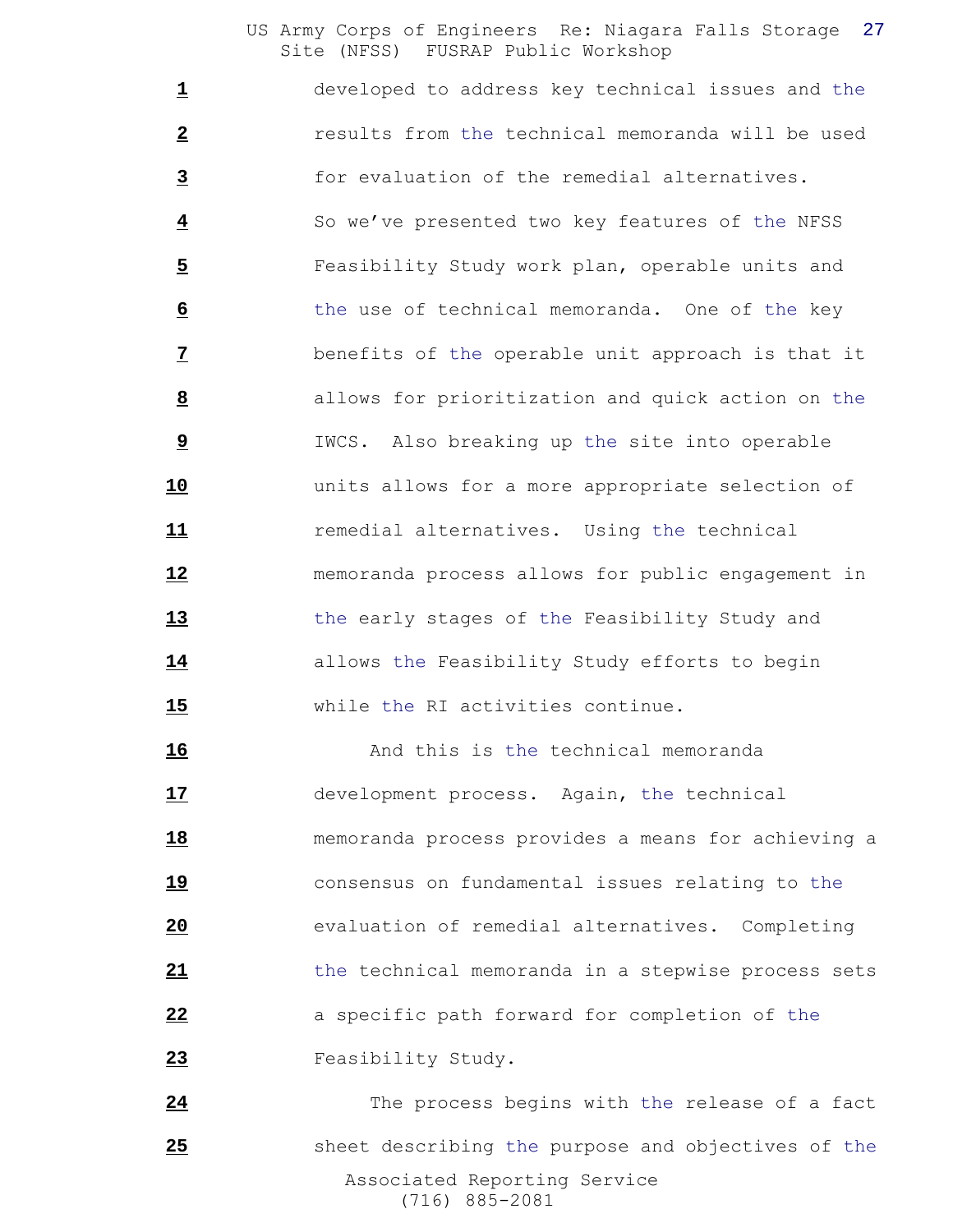technical memorandum and asks for public input. If necessary the technical memorandum objectives will be modified in response to comments.

 Next the technical memorandum is prepared and released. A draft copy of the document will be placed in the administrative record and a second fact sheet will be issued to summarize the key findings of the technical memoranda and to announce the availability of the report. Public comments will again be accepted and substantial comments could require revision of the technical memoranda and another round of comments.

13 So you see, the technical memorandum process allows for public review and comment, both at the beginning and the end of the process.

 The following slides present preliminary technical memoranda plan for each of the operable **18** units. For all three operable units there are technical memoranda that specify remedial action objectives and applicable or relevant and appropriate requirements or ARARs, and boy, is that a mouthful, and to cover alternative development and screening technologies. These concepts require some explanation.

 Associated Reporting Service (716) 885-2081 25 Remedial action objectives are requirements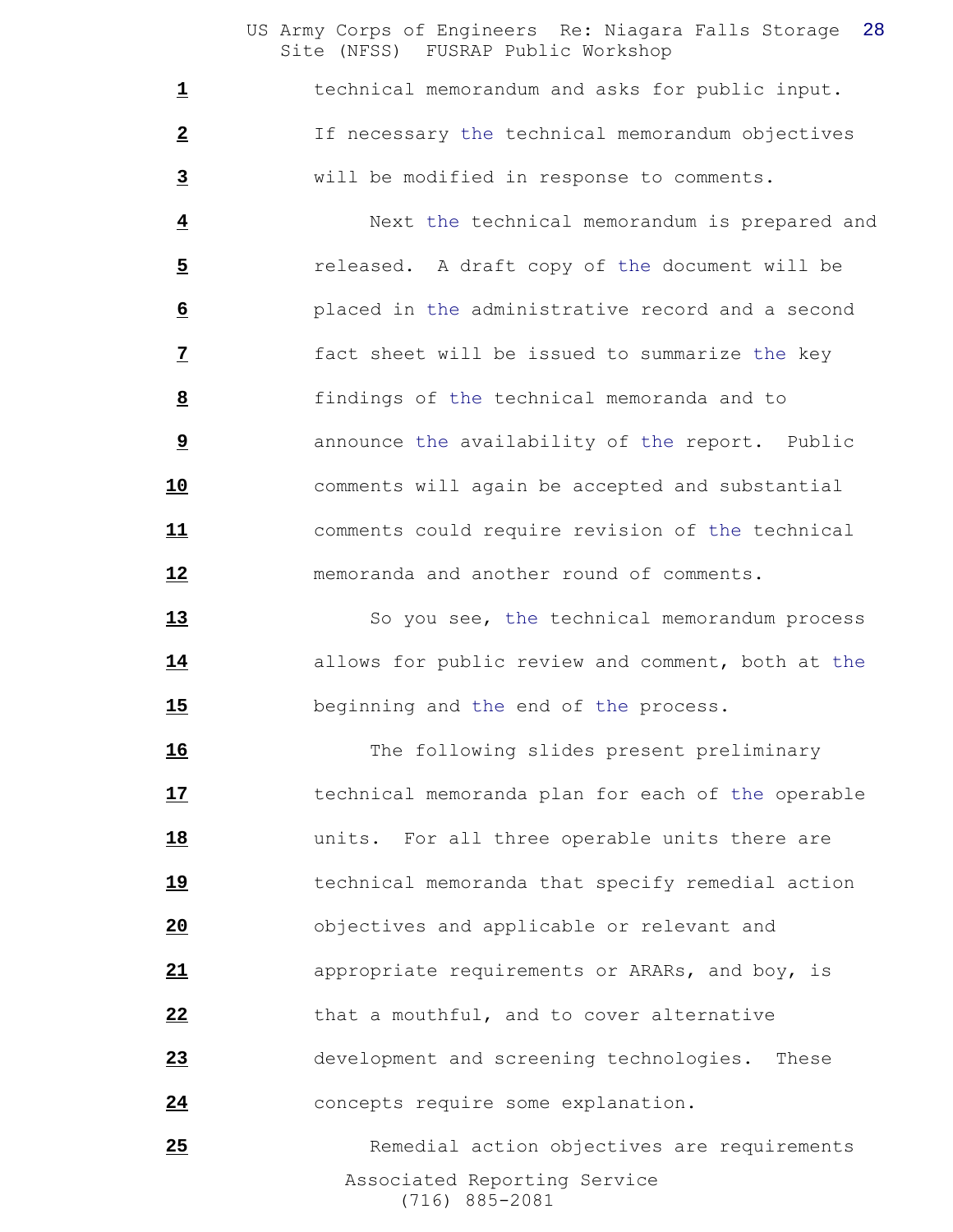that an alternative must meet to ensure the protection of human health and the environment. Remedial action objectives for the Niagara Falls Storage Site will be based on what are called applicable or relevant and appropriate requirements or ARARs whenever possible. ARARs **1 1 are numeric criteria specified by law or**  regulation to ensure long term protection of human health and the environment. Each of the operable units will also have a technical memoranda to screen available technologies and select remedial alternatives. These technical memoranda will identify a list of remedial alternatives to be detailed in the Feasibility Study. I won't repeat the names of these technical memoranda but you'll see them on the slides for each of the operable units.

 Associated Reporting Service (716) 885-2081 18 So let's start with the IWCS. Technical memoranda for the IWCS operable unit include a radon assessment which will assess potential radon levels emanating from the residues currently stored in the IWCS under various relief scenarios. The radiological exposure assessment technical memoranda will assess potential gamma radiation exposures under various IWCS relief scenario.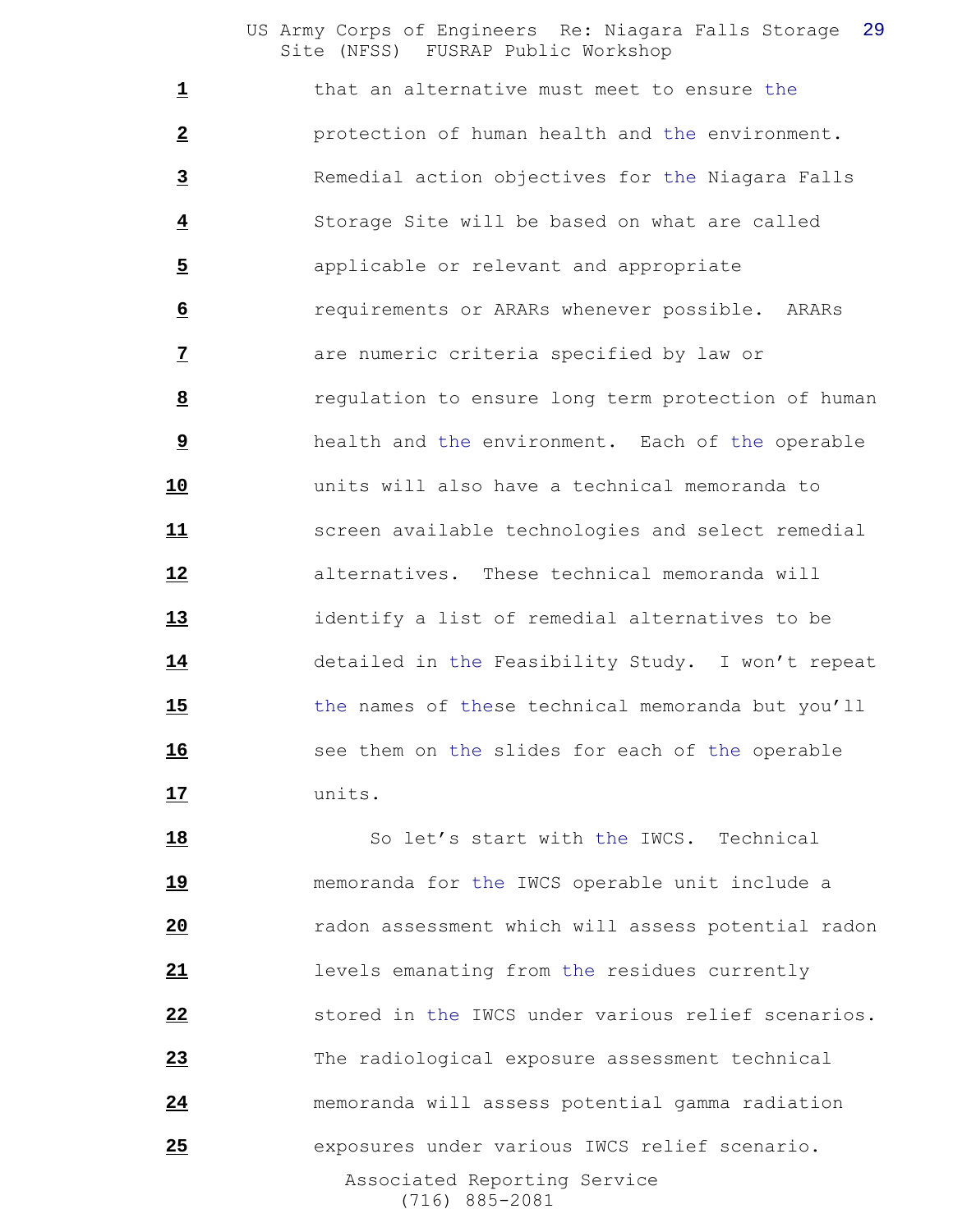Waste disposal options and from all lessons learned, will address waste disposal options currently available for the various waste streams at NFSS and review lessons learned from activities associated with the removal of the K-65 residues at the Fernold (sic) site. And then we have those other two. Next.

 Elements to be covered by the balance of plant operable unit memoranda include land use assessment and groundwater evaluation. This technical memoranda will evaluate possible future use of the NFSS property and research whether the upper water-bearing zone groundwater should be considered a viable source for drinking water. Establishment of radiological and chemical cleanup standards and evaluation of residual results will **17** summarize regulatory requirements that establish radiological and chemical cleanup standards. For chemicals that do not have promulgated standards the technical memoranda will present details on how risk based cleanup values will be calculated.

 Associated Reporting Service (716) 885-2081 And finally, the volume modeling and results will document calculations made to estimate the volume of materials that will need to be removed. And then we have those other two. Next.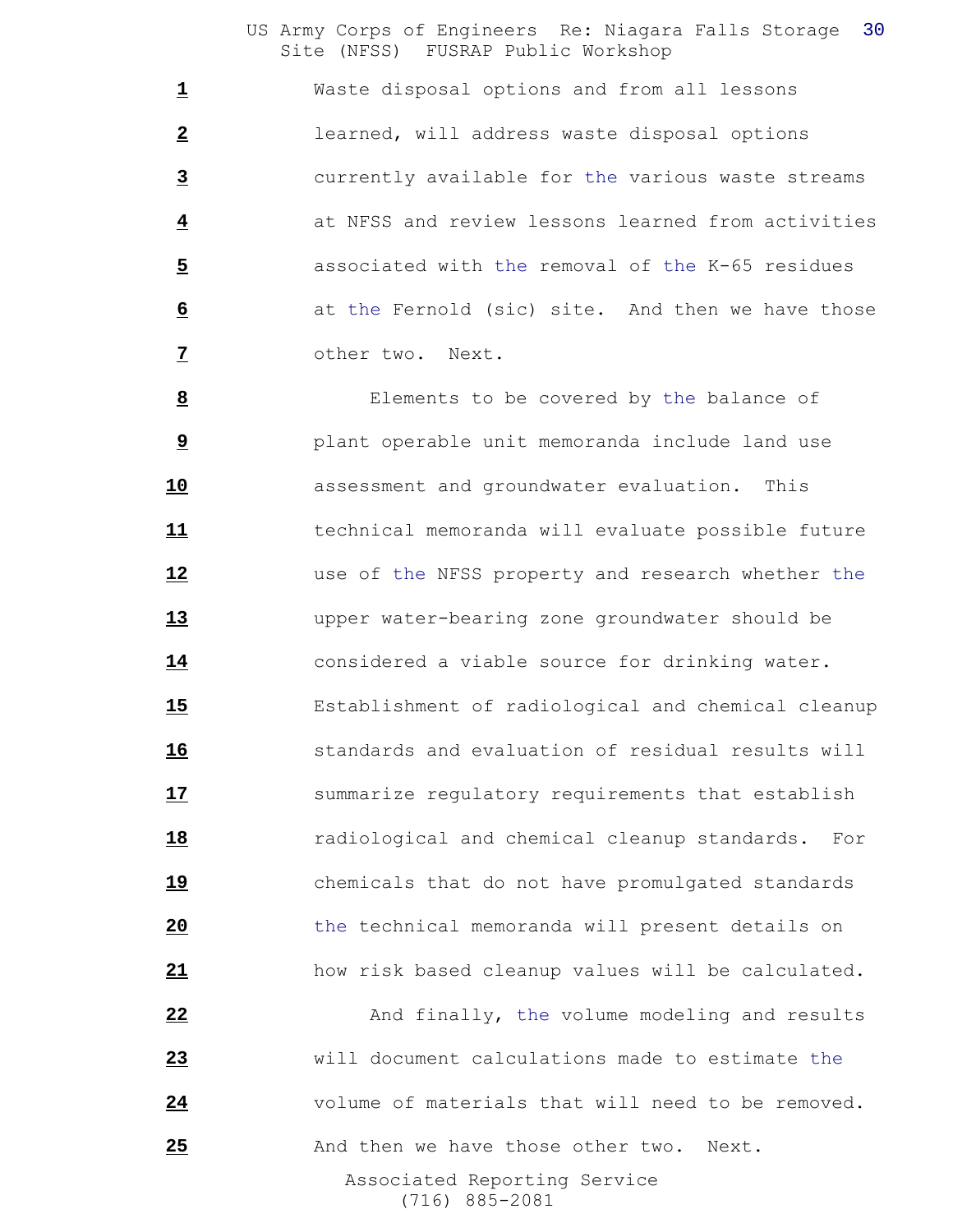The groundwater for technical memoranda to be developed for the groundwater operable unit include the same thing again, the establishment of radiological and chemical cleanup standards and evaluation of residual risks. However, this time it will be focused on groundwater. The two, the alternatives and the ARARs and then also a technical memoranda to update the groundwater flow **1** and contaminant transport model may be needed if **groundwater concerns continue to be an issue after**  remedial selection for the IWCS and the balance of plant operable units. The Corps will decide on the necessity and scope of this technical memorandum.

 So, what's next? Planned activities for the NFSS include providing written comment -- I'm **17** sorry, providing written responses to all comments on the RI by the fall of 2009. In the meantime, all the comments received have been posted to the NFSS website.

 Associated Reporting Service (716) 885-2081 Conduct additional RI field activities and complete the RI Addendum, review public comments on the Feasibility Study work plan and revise the plan if necessary, begin implementation of the Feasibility Study work plan, begin preparation of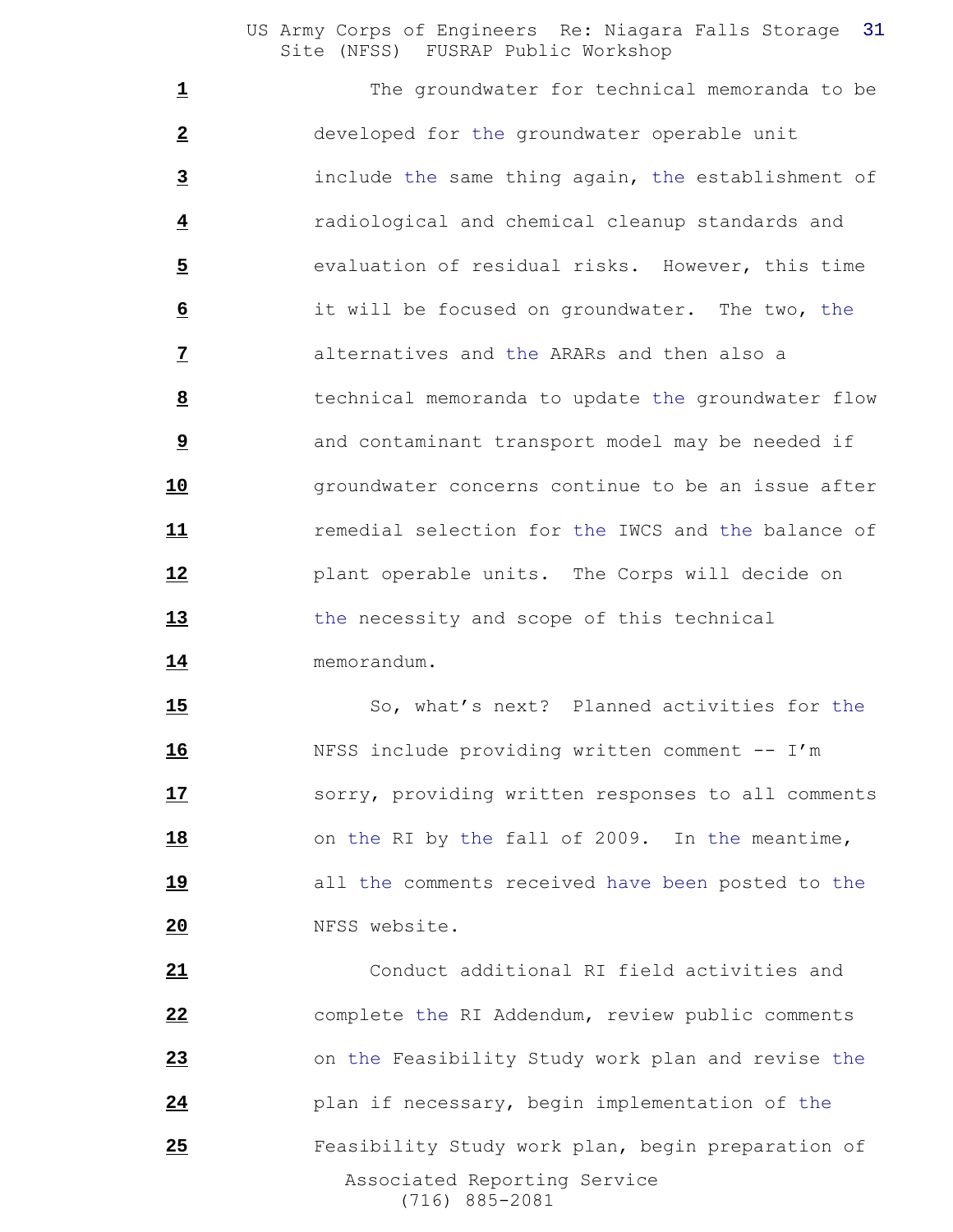1 the IWCS technical memoranda and continue site maintenance, environmental monitoring and annual reporting.

 Now, ARLEEN is going to introduce the poster presentation.

 MS. ARLEEN KREUSCH: Thank you. We just put copies of CDs for the presentation for tonight's meeting in the back of the room; if you want to get those before you leave you're welcome to.

 Associated Reporting Service (716) 885-2081 We also have hard copy copies of the presentation and we will be putting the presentation up on the website tomorrow. If you haven't visited our administrative record files in the Lewiston or Youngstown Library, we keep our reports in both of those libraries. We also have an electronic mailing list, so if you signed in tonight and didn't give us your email address but you would like to receive updates on the site, please put your email address on the sign-in sheet before you leave. Could you do the next slide that has our contact information, and there's also little cards in the back that have that information. And you can email, if you email FUSRAP at USACE.army.mail you'll reach me, so feel free to send an email if you have any questions.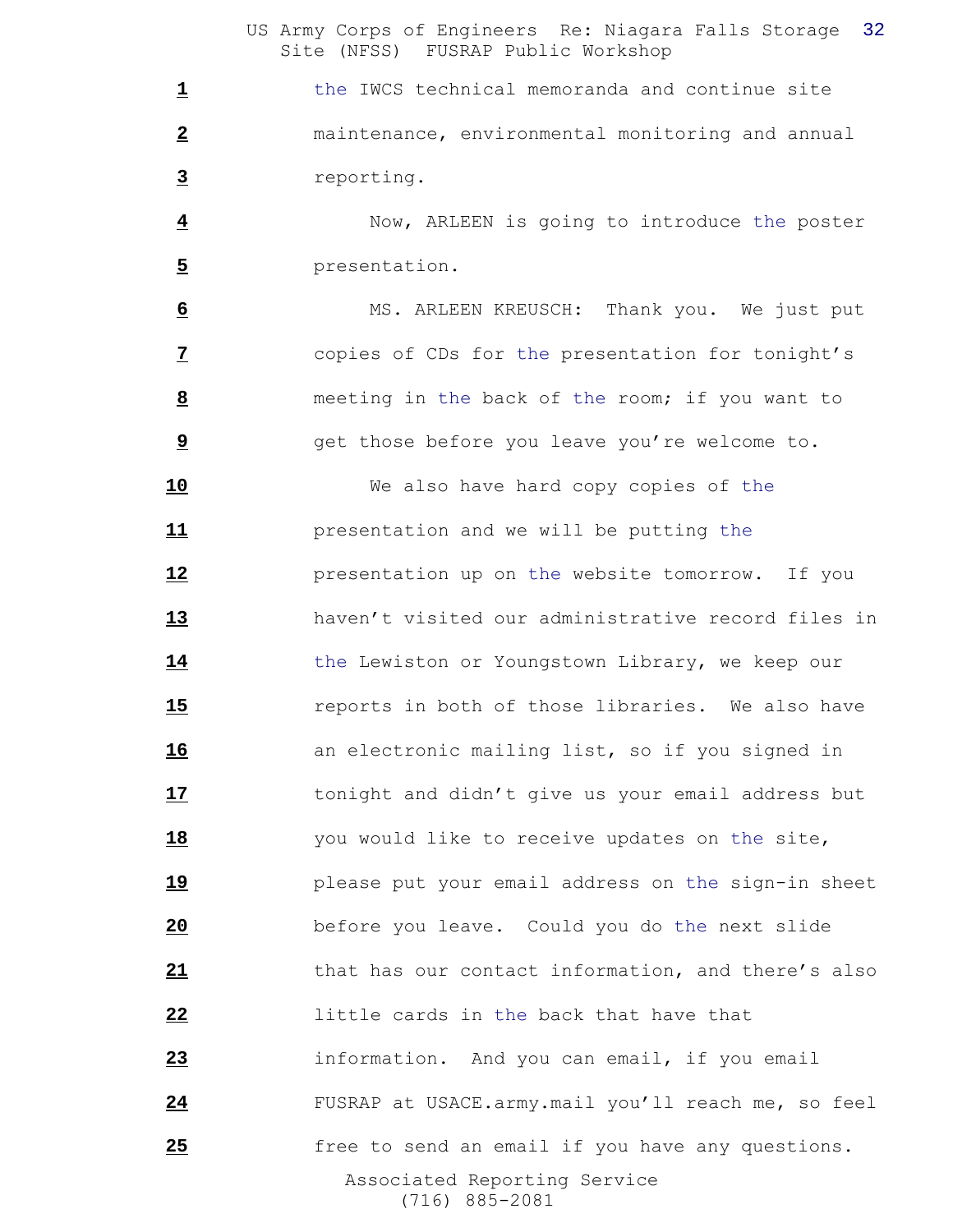And I'm the 1-800 number, too. So let's see, I guess we'll go to the next slide which has the different posters.

 Associated Reporting Service The RI posters are along the -- kind of like starting here and they go along the back of the room. I'd like the people that are going to be at that poster area to stand up so people will know who to talk to. Dave Kulikowski is from SAIC. Karen Keil, Dr. Karen Keil, our risk assessor. Okay. Then we have the next poster area is the Feasibility Study poster area. Who's going to be at that one? Okay. Hallie Serazin from SAIC will be there and Michelle Rhodes, our program manager. And the Lake Ontario Ordinance Works site, historic records search, Debbie McKinley will be there. Linda Houston and Jeff Hall, are you going 17 to be in that area, too? Jeff, would you stand up **18** as well. Linda is the program manager for the Lake Ontario Ordinance -- project manager for the Lake Ontario Ordinance Works site and Jeff is our project engineer, and Debbie is our records searcher. So they'll be happy to answer any questions you have about that information. And then we have Jeff Tack from the Department of Energy and he is going to be right

(716) 885-2081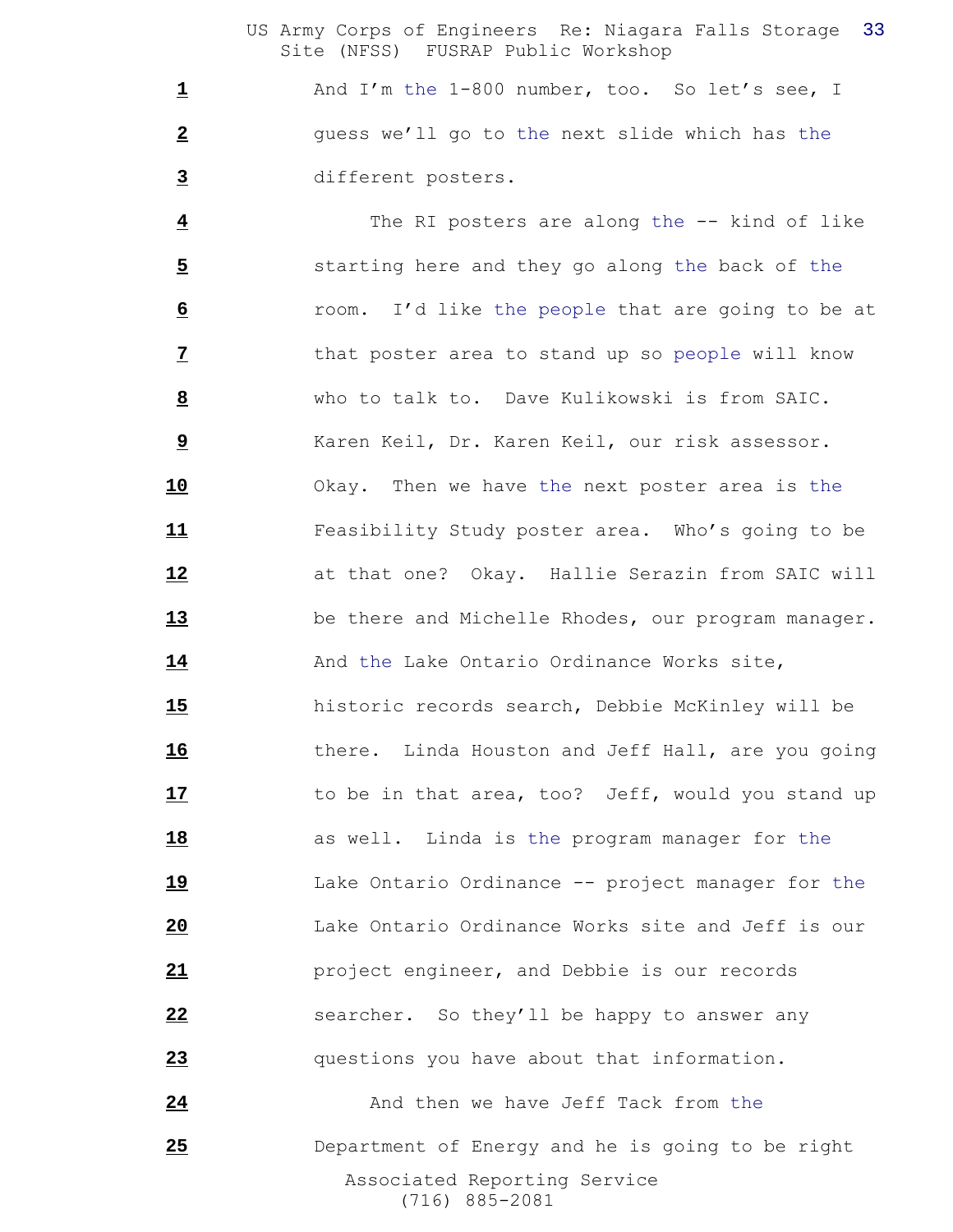over in this area and he actually has a board that if you have questions you want him to take back to the DOE he will be writing those down for you.

 With that we're going to break into the poster session part of the agenda. I need everyone to move from this side of the room to that side of the room because we're going to be rearranging the tables and chairs. And we will **1 reconvene around the round table portion of the**  meeting at 7:15. So I'll be calling you back to order at 7:15. Thank you very much.

(Off the record.)

(Round table session.)

 Associated Reporting Service (716) 885-2081 MS. ARLEEN KREUSCH: Okay. I'd like to go through a few operating principles for the workshop portion of this meeting. First I would **17** like us all to remember to be courteous, please. 18 If you have any electronics, cell phones, pagers 19 or whatever, put them on vibrate or turn them off. Listen respectfully. One person talking at a time. Raise your hand when you want to speak. Please state your name before commenting so that everyone knows who you are, and we want to give **24** everyone a chance to comment. If there's something that we are not going to be able to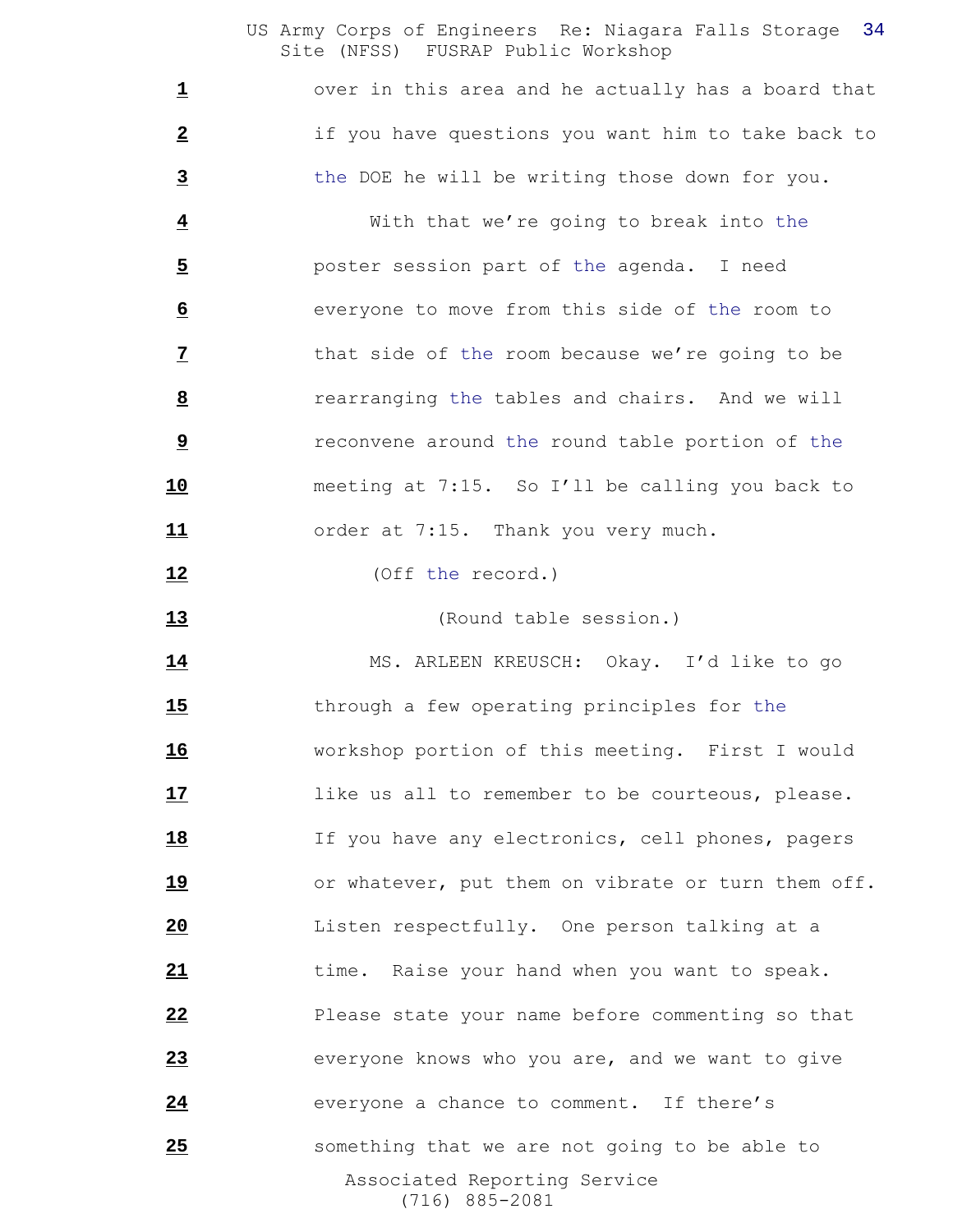discuss at tonight's meeting or we don't have an answer for your question we will put that item in the parking lot, and we will either be, you know, providing you with the information directly or putting the information on the web, or we will let you know how we will be getting back to you with everything. So let's see, is there anyone that would like to add an operating principle or that is not okay with these four operating principles 10 for tonight's meeting? Okay.

 Sherry Spann is going to be writing down our comments or our action items tonight for me. Is 13 there -- I quess we'll start with the RI Addendum and if there's any comments or questions that you have on any of the slides, Ms. Ellen Rager is sitting in the middle of the room ready to bring up the slide that you'd like to discuss. So if there's any questions on either the Niagara Falls Storage Site RI Addendum, Ms. Roberts.

 Associated Reporting Service (716) 885-2081 MS. ANN ROBERTS: I'd like to ask, could you focus on the slide which dealt with groundwater background levels, because one of the comments that the RAB made was that the background set for **24** groundwater had been taken on a former vicinity property which had a history of both radiological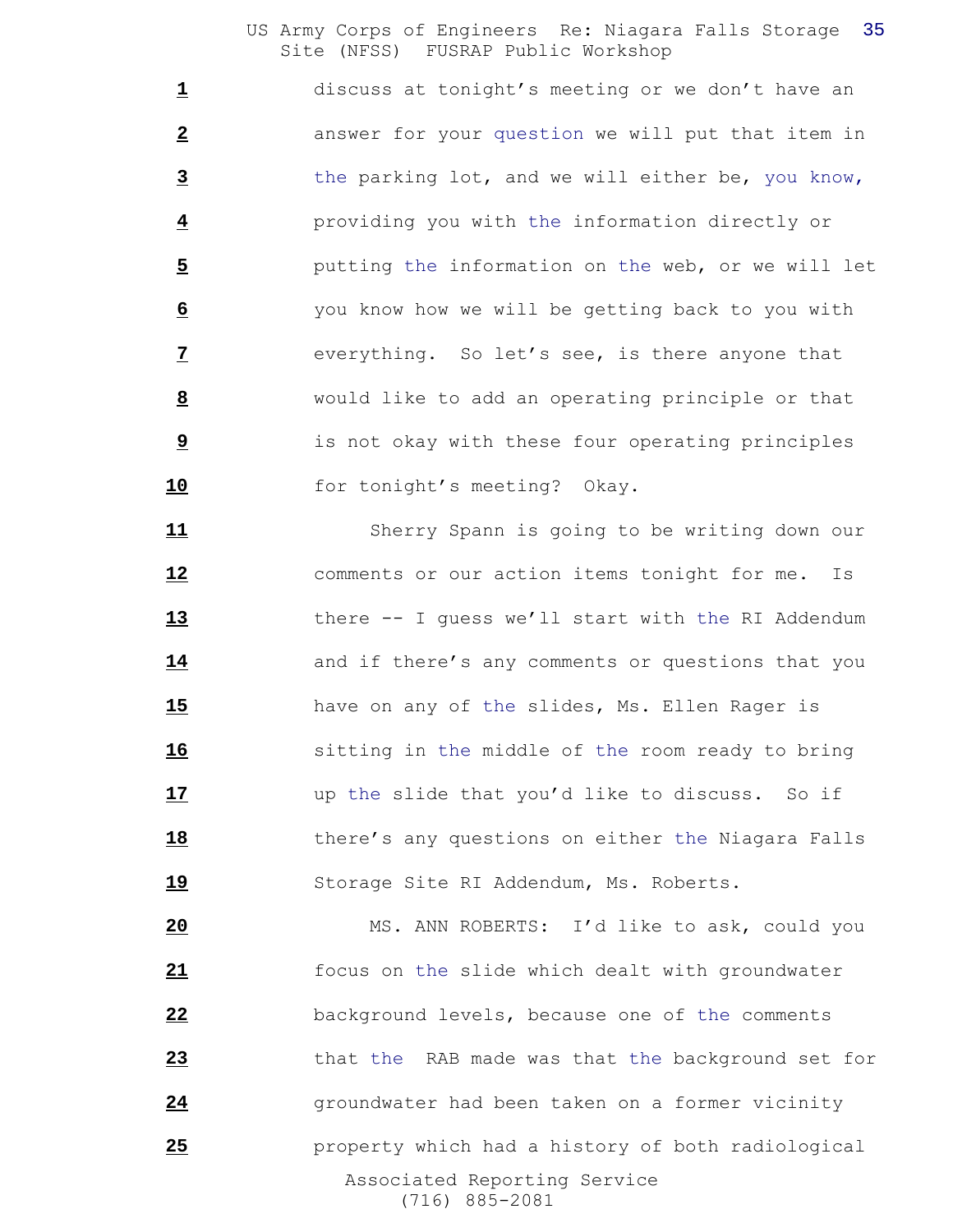and chemical contamination so was it valid to actually take background samples on such a property? And in particular, the RAB was really concerned about uranium in groundwater, the upper water-bearing zone, because uranium seems to be a very good indicator of subsurface contamination and when we went to look at the environmental surveillance data for the NFSS we found that **b** originally the background uranium level was 3 picocuries per liter or less, and then over time it was gradually increased. The first four years samples were taken off-site in the upper water- bearing zone. Then after four years DOE for some **14** reason decided to site their background actually on the NFSS itself, and at that point the background jumped up to about 7. Then over a **17** period of time there was a gradual increase which we felt, since you're taking background actually **19** on the NFSS, that's not really valid.

 Associated Reporting Service (716) 885-2081 My concern now is that what you're suggesting to compare background groundwater concentrations would naturally occur in concentrations of uranium developed by US Environmental Protection Agency. What are we talking about? What is the value of uranium that that would be? Does anybody know?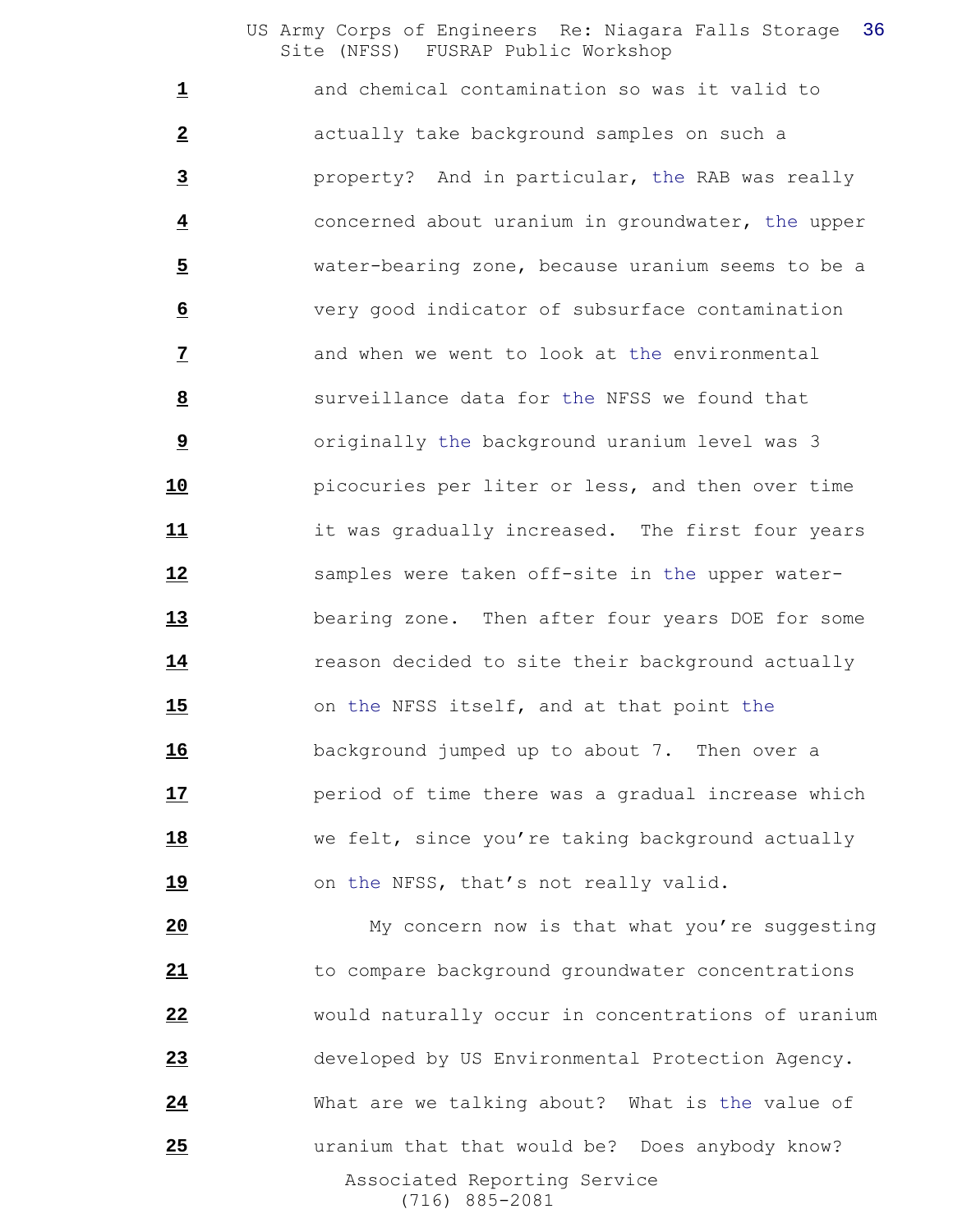1 MS. KAREN KEIL: It's a range.

 MS. ANN ROBERTS: Right. But we're talking about a very specific site, the NFSS. We're looking at the soil and subsurface soil data that you produced, which I think is very good, by the way. It shows that uranium in the area is very, very low. You would expect to find virtually none. And you took several samples in and around the LOOW site, which if that is the case, which it obviously is, then to use something which is much broader is going to disguise the fact that we do have uranium contamination.

 Associated Reporting Service (716) 885-2081 DR. KAREN KEIL: Well, we're not using it to **14** replace the site specific background data set that we took. We're just using it to show that when the EPA promulgated the, for example, the net contaminant level for groundwater, they looked at **18** surveys of uranium naturally occurring constituent in soils and water. They looked at ranges of uranium that occurred in groundwater -- in natural unimpacted systems. And you made a valid point that we took our background data within the boundaries of the larger 7500 acre LOOW site, and we did -- yeah, we also did it for groundwater. We took the larger groundwater data that was on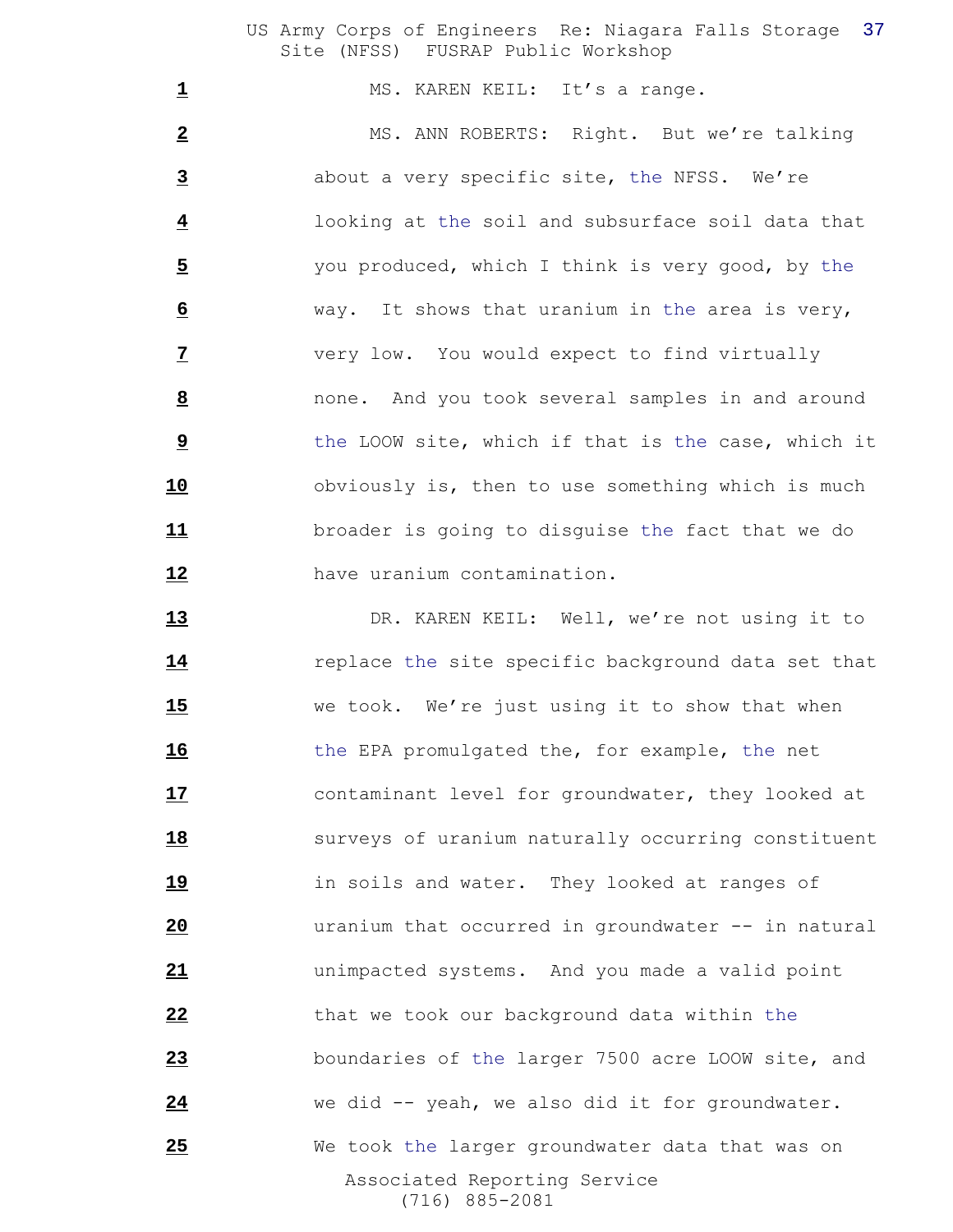1 the modern property. Cheryl, do you want to speak about that or --

 MS. ARLEEN KREUSCH: For the people that are on the core team or anybody else, would you please state who you are before you speak because the court recorder is trying to take down and they don't know who you are.

 DR. KAREN KEIL: I'm so sorry. I'm Karen Keil, the risk assessor from the Army Corps of Engineers.

 MS. ARLEEN KREUSCH: Thank you, Karen. Okay. I'm sorry.

 MS. MICHELLE RHODES: I guess, Ann, you bring up a valid point. This was a former vicinity property which was cleaned up by the Department of Energy in the 1980s.

17 17 It has since been closed out, independently certified as clean. One of the important things about a background groundwater sampling is, you want to have similar geology to your site. Obviously uranium is naturally occurring as well 22 and you want to have something that's *representative of the area.* You also would like to have a lot of data, as

 Associated Reporting Service (716) 885-2081 much as possible, to make sure it's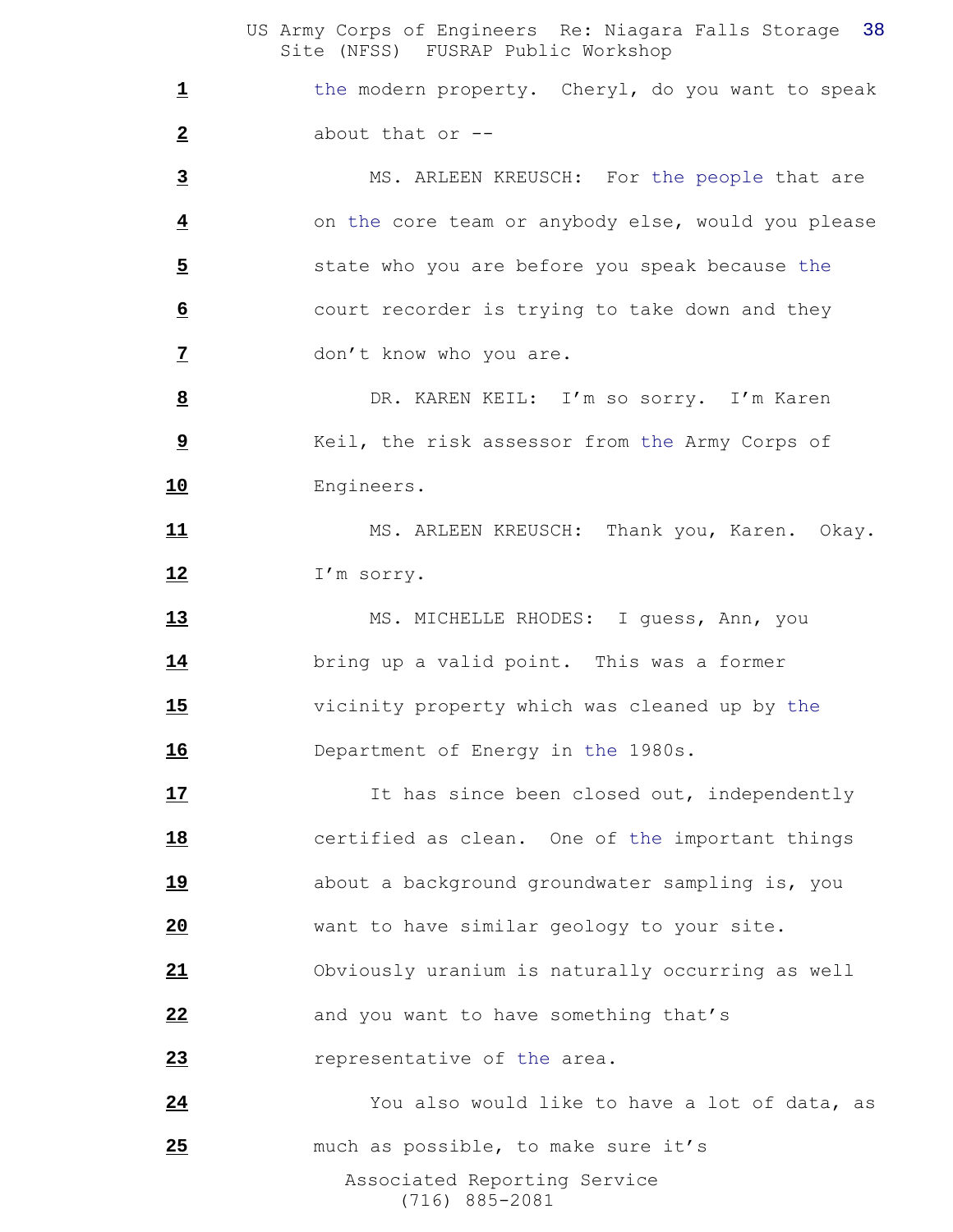**1** representative. The quantity of wells that were available to us on Modern, which is hydraulically upgradient, or you know, the groundwater flows from Modern to our site, made it a good location from that standpoint as to the volume of data that we could use.

 One of the things we did is, we did an extra assessment. Once we received the data from Modern, we looked at the uranium content specifically. That was a concern of ours as well. We looked to see whether or not there was any outliers or having the data followed in, you know, **a** certain range, and then having a couple that are **14** real high, which might be indicative of you know, of suspect past contamination. So we did identify **16 a** couple outliers that were removed before we 17 developed our background number.

 Associated Reporting Service (716) 885-2081 **18** In addition to that, we did what was called a uranium ratio assessment. Basically we looked to see the ratio of, to the different uranium isotopes, and what that tells us is, it sort of 22 ages the uranium in groundwater. If it's closer to 1, then it's typical of a, sort of a site contamination type of issue. If it was above 1.2 which is the threshold we developed, then it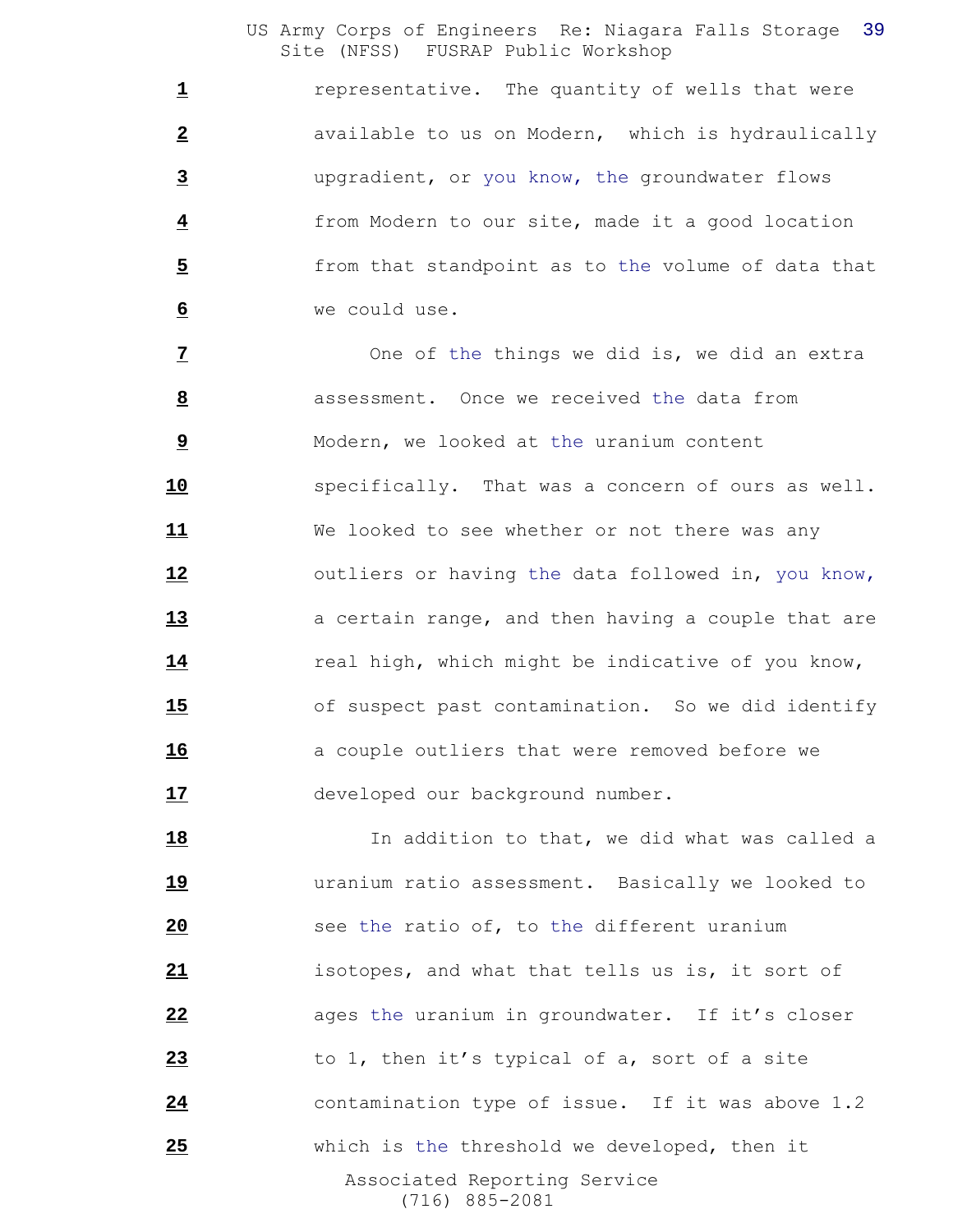**1** seemed to be not as suspect as far as that went. One of the important things to note, and I guess this is what kind of led us to be more comfortable with it is, the more important thing is, you know, what risk does it pose. And we looked at the numbers, which were substantially lower than drinking water standards. So from a nature and extent standpoint, we understand that that might be a concern. But as far as a risk standpoint goes, and what eventually will end up being the major issue, the fact that it was so **Substantially lower than drinking water, basically** 13 even the outliers that we got rid of were below drinking water standards. But we eliminated them 15 to be more conservative.

16 So I agree with you that that was a concern 17 of ours, but I guess that the risk aspect and when we did the uranium ratio we looked at those and took out the outliers, it gave us a little more comfort with using that area.

 Associated Reporting Service (716) 885-2081 MS. ANN ROBERTS: My concern is not for the actual risk aspect of the uranium concentration. I am concerned about the usefulness of uranium levels in groundwater as being an indicator of **Subsurface contamination.** Now, that's why I have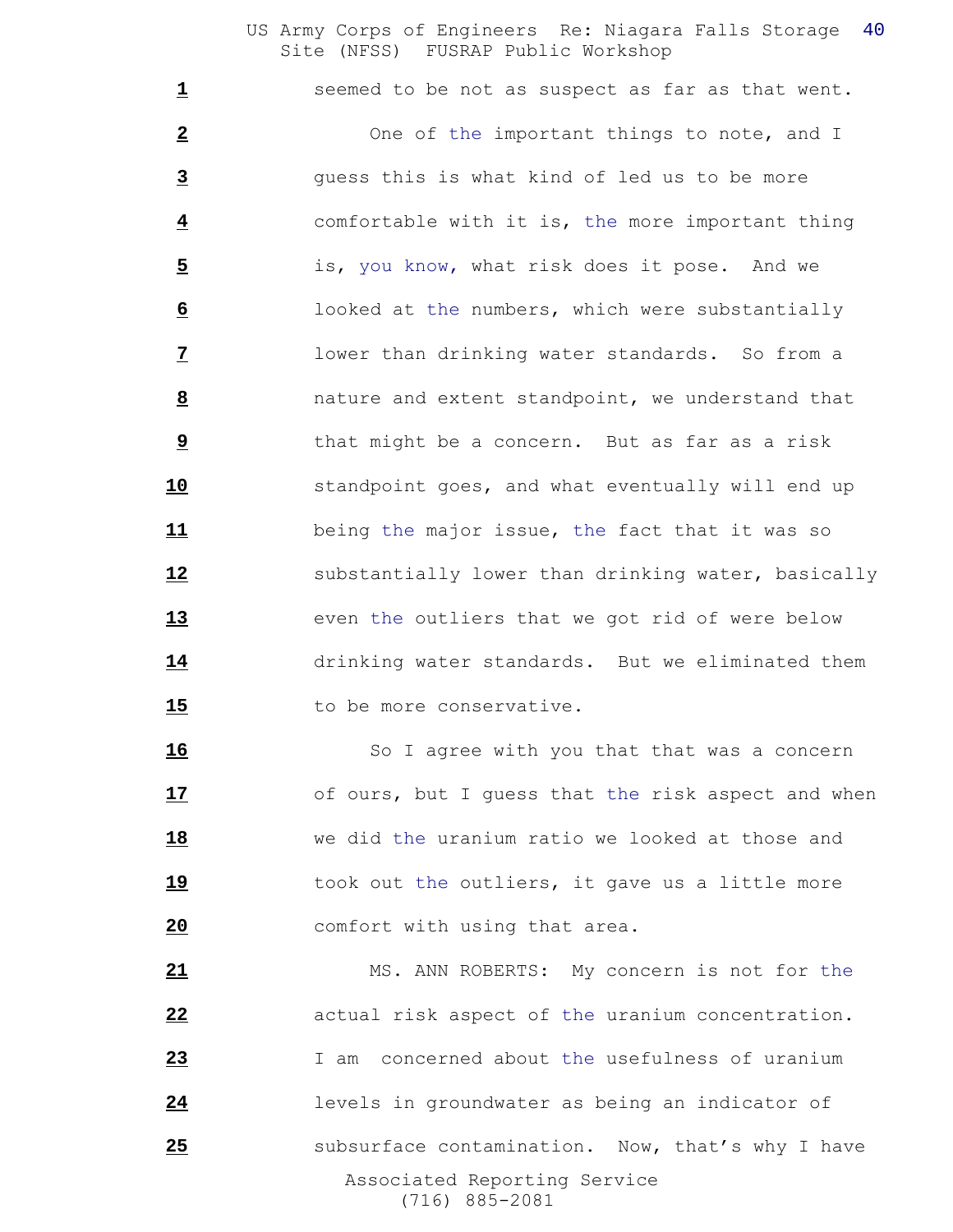**1** read the paper that the Corps put together on uranium isotope ratios. I have some fundamental problems with what's in that paper, but I think for the purposes of this meeting, this is not the appropriate forum to bore everybody to tears with it.

 But having looked at the historical data which is extensive for the Niagara Falls Storage Site, the environmental surveillance of **10** groundwater, the original off-site readings were 3 picocuries per liter or less and several of the wells at that point which were located on the NFSS were similarly 3 picocuries per liter.

14 And then over time the levels of uranium crept up. Now what's really worrisome to the community is that we are now finding that levels 17 of uranium in groundwater are very high, comparatively so, to a background of 3 on several vicinity properties. And we're finding things like 100 picocuries per liter, 60 picocuries per liter. And this information has not really been made public.

 Associated Reporting Service (716) 885-2081 So the concerns for radioactivity on the 24 vicinity properties continue to grow. You say 25 that this particular vicinity property where the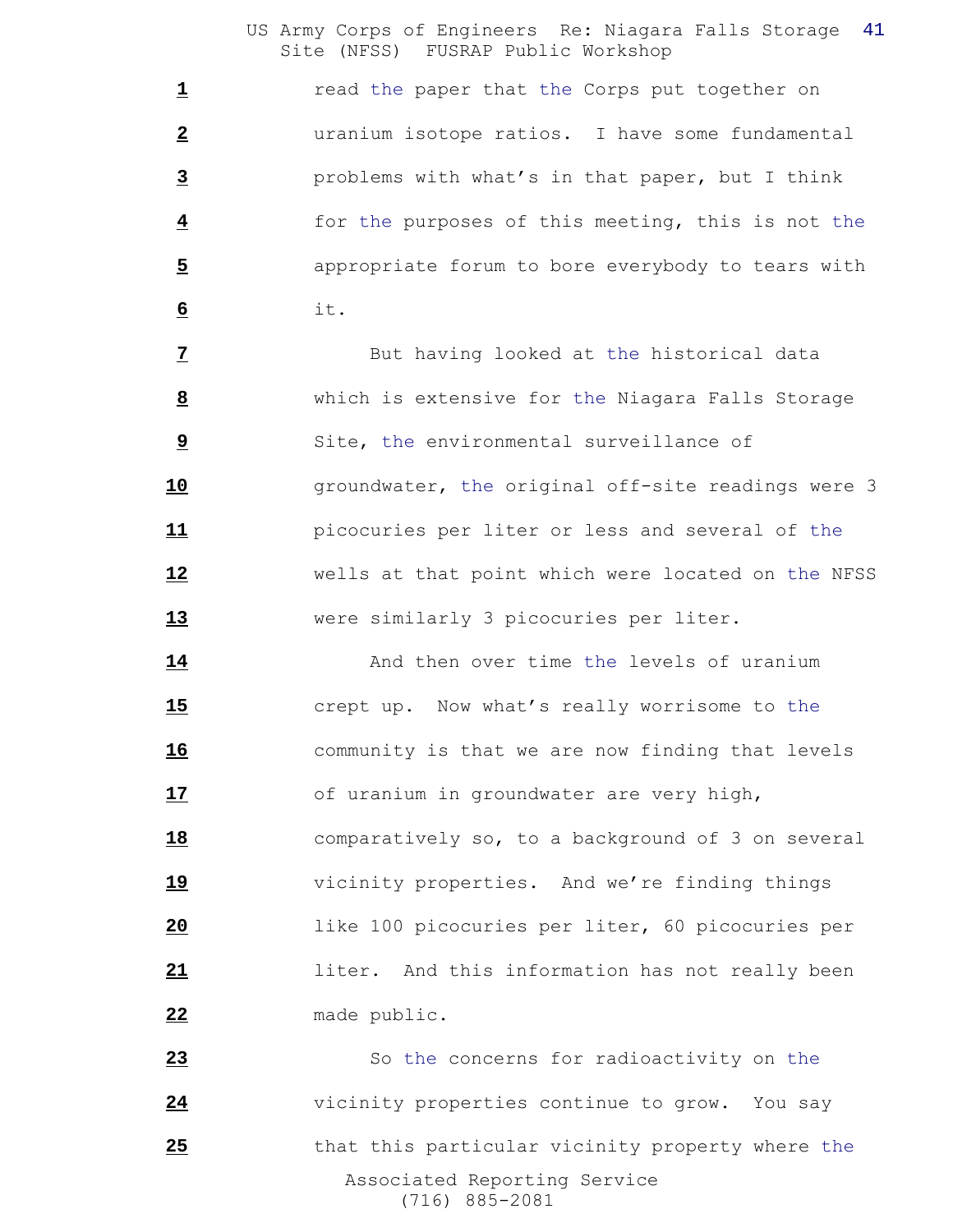background samples were taken was certified as being clean. But review of the Department of Energy surveys show various flaws in what was actually done.

 The 1972 surveys in remediation have been completely discredited because the detector was held a meter above the surface. So they would have missed, the AC would have missed most of the Surface and subsurface contamination. So I think **as a community we have no confidence that citing a**  background on a vicinity property is going to be **12** realistic. And then if you follow that through to the other vicinity properties where soil can be 14 disturbed, we're very concerned.

 MS. MICHELLE RHODES: I guess, too, having a Department of Energy representative here tonight, which is very helpful, I'm sure that he'll take that back to his office as well as a concern. I know they are very open as far as listening tonight and getting more information on what the community is most interested in.

 Associated Reporting Service (716) 885-2081 DR. KAREN KEIL: He's also a little bit careful comparing historical measurements to current measurements, I mean there's a difference in measurement techniques. You've done a mass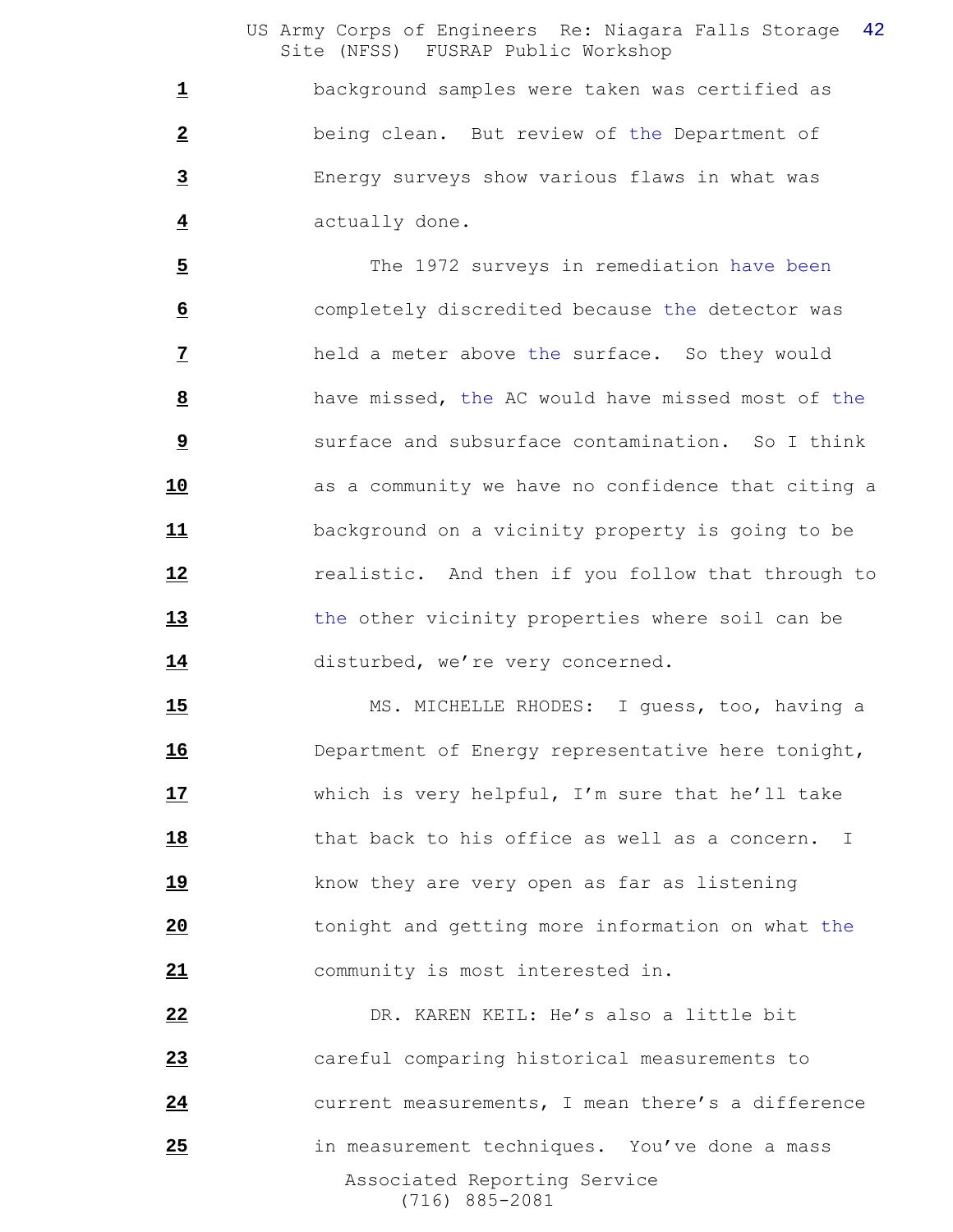basis versus a radioactive isotopic basis which we do today. And there may have been a difference in the way they're doing the conversion, too. We understand your concern but it's, maybe just the numbers may not be exactly comparable.

 MS. ANN ROBERTS: I don't want to take a lot of time. I just have --

 MS. ARLEEN KREUSCH: We'll let you counter and then we'll see if anybody else has any other questions.

11 MS. ANN ROBERTS: Right, right. I think what Karen has just said is true but that if we're comparing something that's of the order of 100 picocuries per liter with something that was measured then as being 3, the recent data for the NFSS, it's risen to about 9, I think, picocuries **17** per liter. Yeah. So we're talking an order of magnitude of about 10.

 MS. KAREN KEIL: Not, I mean 100, we'll never see 100 picocuries per liters background value.

21 MS. ANN ROBERTS: Right. Thanks.

 MS. ARLEEN KREUSCH: Okay. Does anyone else have any questions on anything in the

presentation? Niagara Falls Storage Site,

 Associated Reporting Service (716) 885-2081 25 Remedial Investigation Addendum or the Feasibility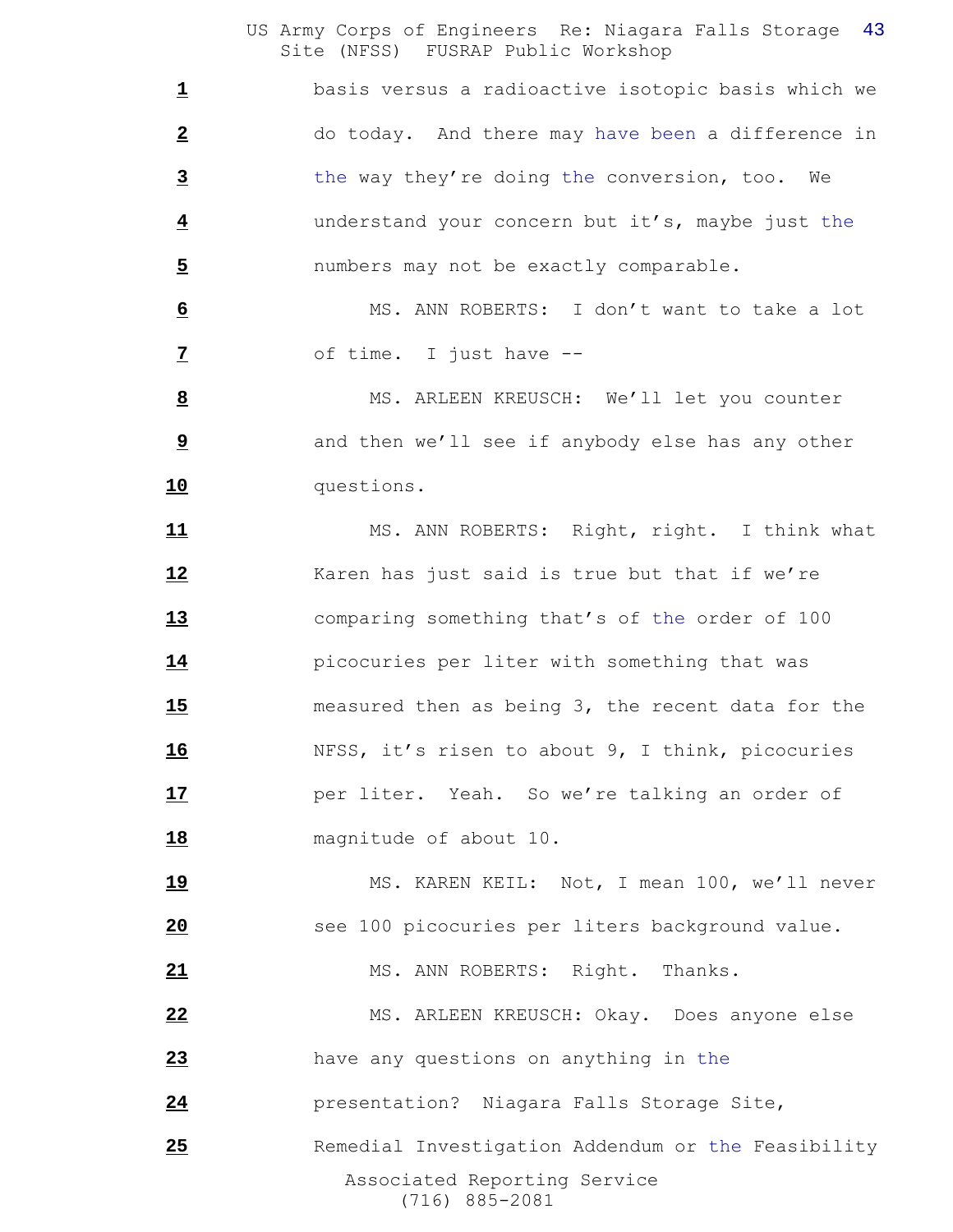Study approach? Yes. And your name is.

 MR. BILL SKOBEL: My name is Bill Skobel. I just have one quick question. What's the current planned schedule for the submittal of the RI Addendum and the F.S. process?

 MS. MICHELLE RHODES: Right now we're hoping to do the field work on the Remedial Investigation Addendum this fall. Right now we're working on awarding the contract which will be followed by development of work plans and followed by the field work. So we're looking at definitely the **12** report to be followed after that, the following year. From the Feasibility Study standpoint, the first deliverable that will be seen is the Feasibility Study work plan and basically that **16** just lays out sort of the approach that we're presenting tonight in a little more detail.

18 And that should be coming out this year, as well as we're hoping, best case, that the radon assessment tech memo which is the first Feasibility Study tech memo for the Interim Waste Containment Structure.

 MS. ARLEEN KREUSCH: Any additional questions? Nobody else? Nils, do you want to go first.

 Associated Reporting Service (716) 885-2081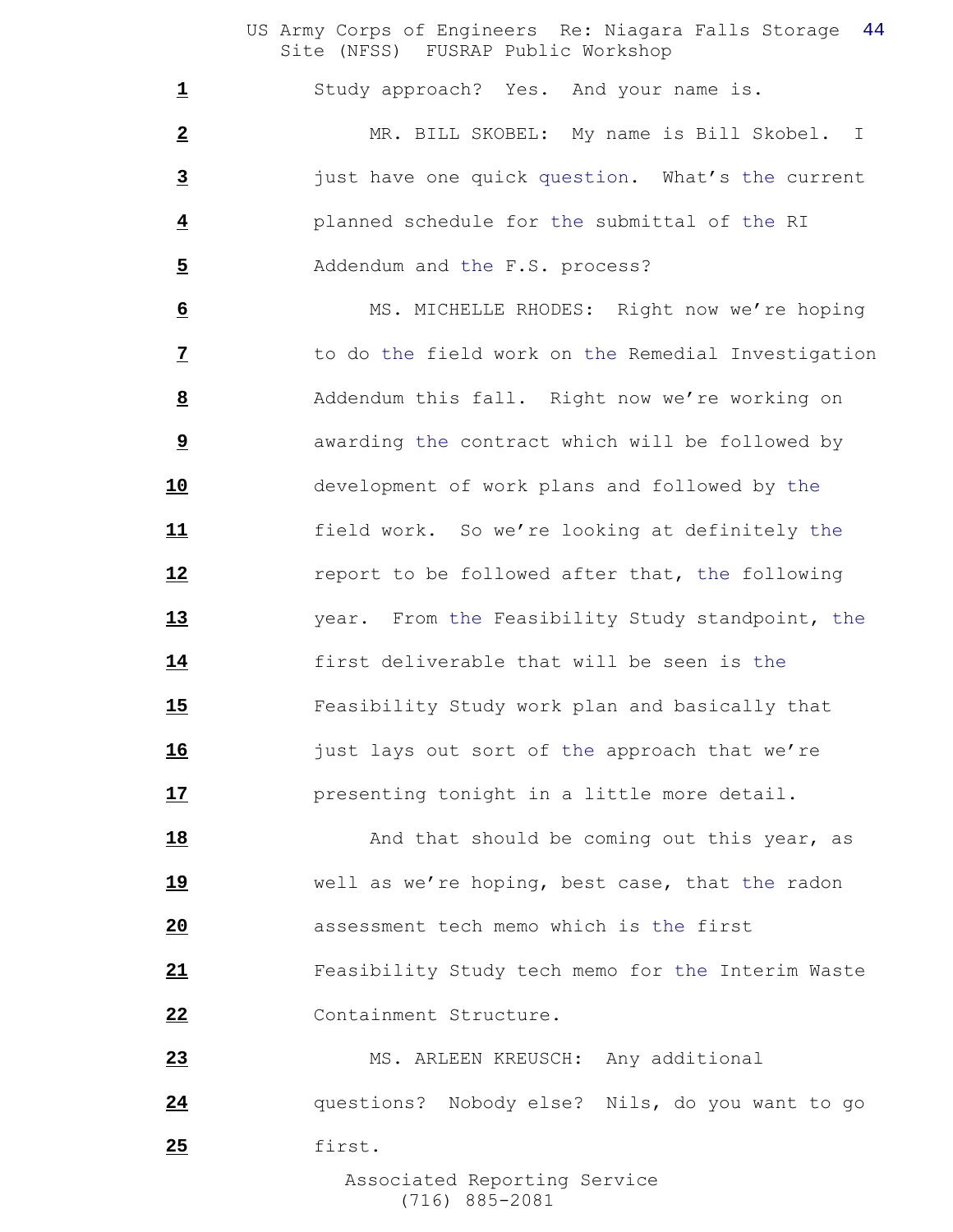1 MR. NILS OLSEN: My question though isn't about the slides that were put up.

MS. ARLEEN KREUSCH: Okay.

 MR. NILS OLSEN: My name is Nils Olsen. I've had a long engagement with this process. I was the first RAB citizen co-chair on the RAB that was dissolved and replaced by the current RAB which is no longer in active dialogue with you. And then I'm on the steering committee of the RAB.

 My question and a number of people have asked me about this, is to seek a clarification with respect to the interim removal action on Area C drum trench and trash pit at the Chemical Waste Management property that was announced I think at your last meeting. In the March 2009 site status update you stated that the intent of the non-timed critical removal actions at the former LOOW site is to lower the threat of exposure and/or contaminant migration from the areas of concern until a final remedial action is implemented.

 Associated Reporting Service (716) 885-2081 You also indicate that these interim actions will be informed by HHRA and SCERA, which I guess are risk assessments with respect to health and 24 the environment. In the May 2009 risk assessment fact sheet on page 5 it states that no human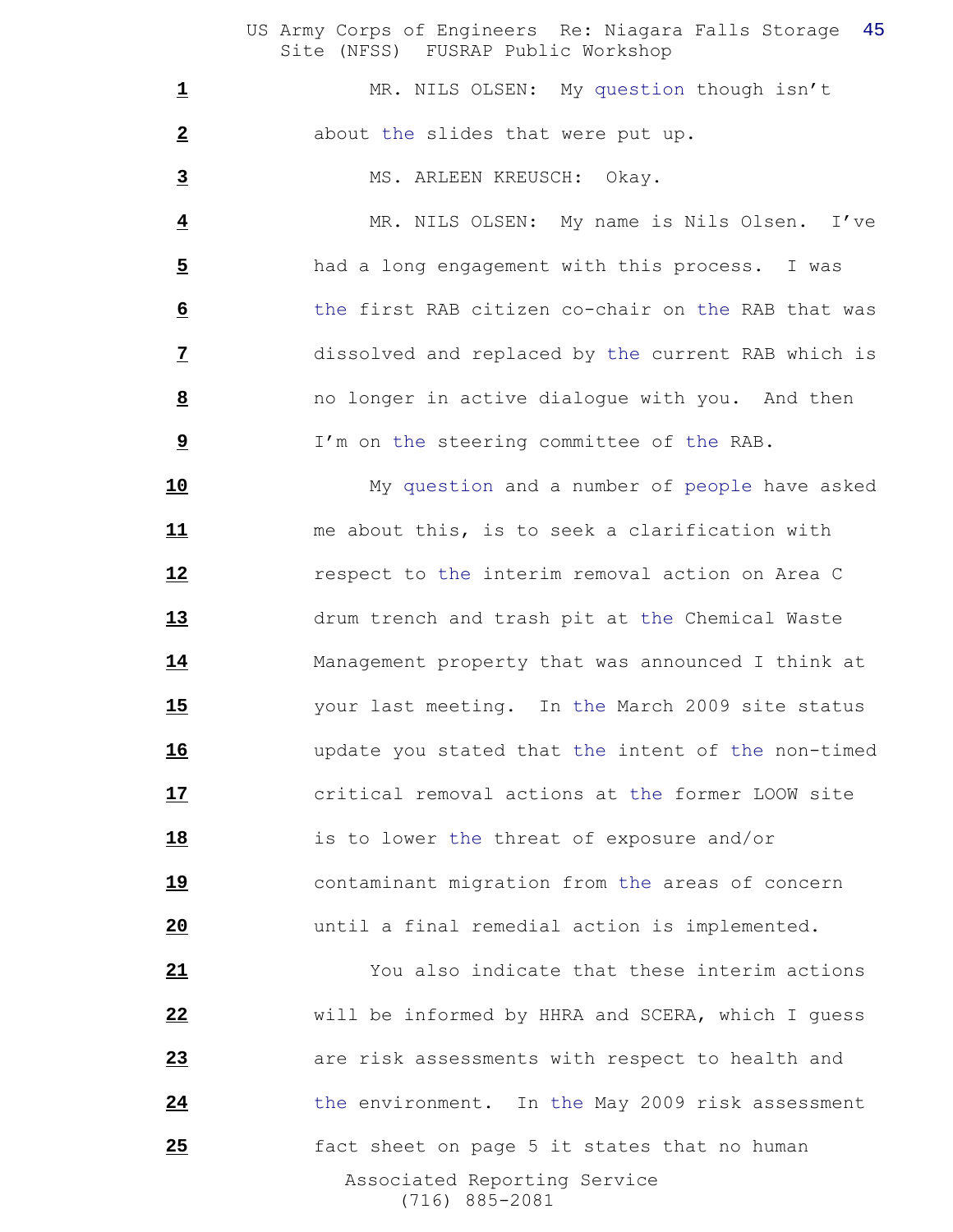Associated Reporting Service (716) 885-2081 health or ecological concerns are present for the drum trench and trash pit. So I guess what people are wondering is, is this still an interim removal action that is being studied and planned for by 5 the Corps in light of the fact that you seem to suggest that there isn't any immediate threat. And I'll say that the reason that people are concerned is because of the fact that areas with **b** considerably more access than the interior of Chemical Waste Management, which is surrounded by 11 a barbed wire fence and quards, and on which most of the people who are proximate to that area are usually wearing Tybek suits, there are areas that do raise health concerns, namely the wastewater plant in the Town of Lewiston, the underground utilities in the Town of Lewiston, the Occidental Chemical property and, of course, the single biggest concern of this community I suspect is, has been, and will continue to be the proximity of the school property to both the Lake Ontario Ordinance site and the Niagara Falls Storage Site. So there is some concern that this has been announced as the first, to my knowledge, interim **24** removal action, and that these other sites that I think are of more concern to the community if for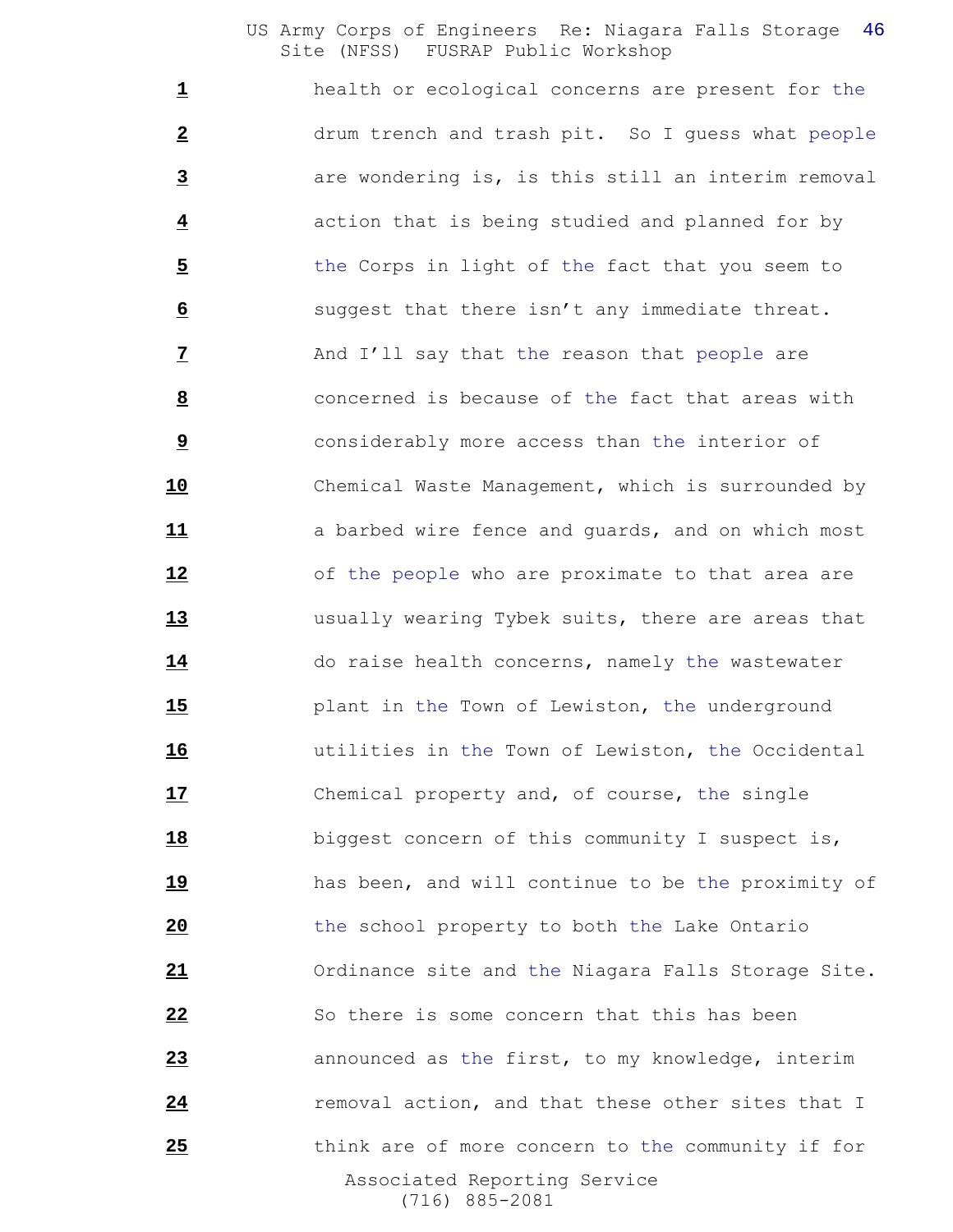no other reason than the fact that they're much more accessible, first of all, and secondly, there is, I must admit, some cynical concern because this particular portion of the Chemical Waste Management property is closely connected to the proposed site for the new RMT landfill that's being proposed so that this work could be seen as **a** way to kind of further that project.

 So I guess, in light of those concerns, is it still the Corps' position that there should be an interim removal action on Area C, in light of your published conclusion that there aren't any threats, immediate threats that are posed by it.

14 MS. ARLEEN KREUSCH: Okay. Thank you, Nils. 15 Linda, would you like to take that?

 MS. LINDA HOUSTON: Yes. My name is Linda Houston. I'm the project manager for the LOOW, and yes, we are looking at Areas A, B, and C. They had been identified a number of years ago in Phase 1 and Phase 2 RI work that EA had done.

 Associated Reporting Service (716) 885-2081 And we are following the CERCLA process with that. We do not have a scheduled removal action right now. What we're doing is looking at the **24 areas.** If you look at the interim removal process under CERCLA, this is a potential thread. There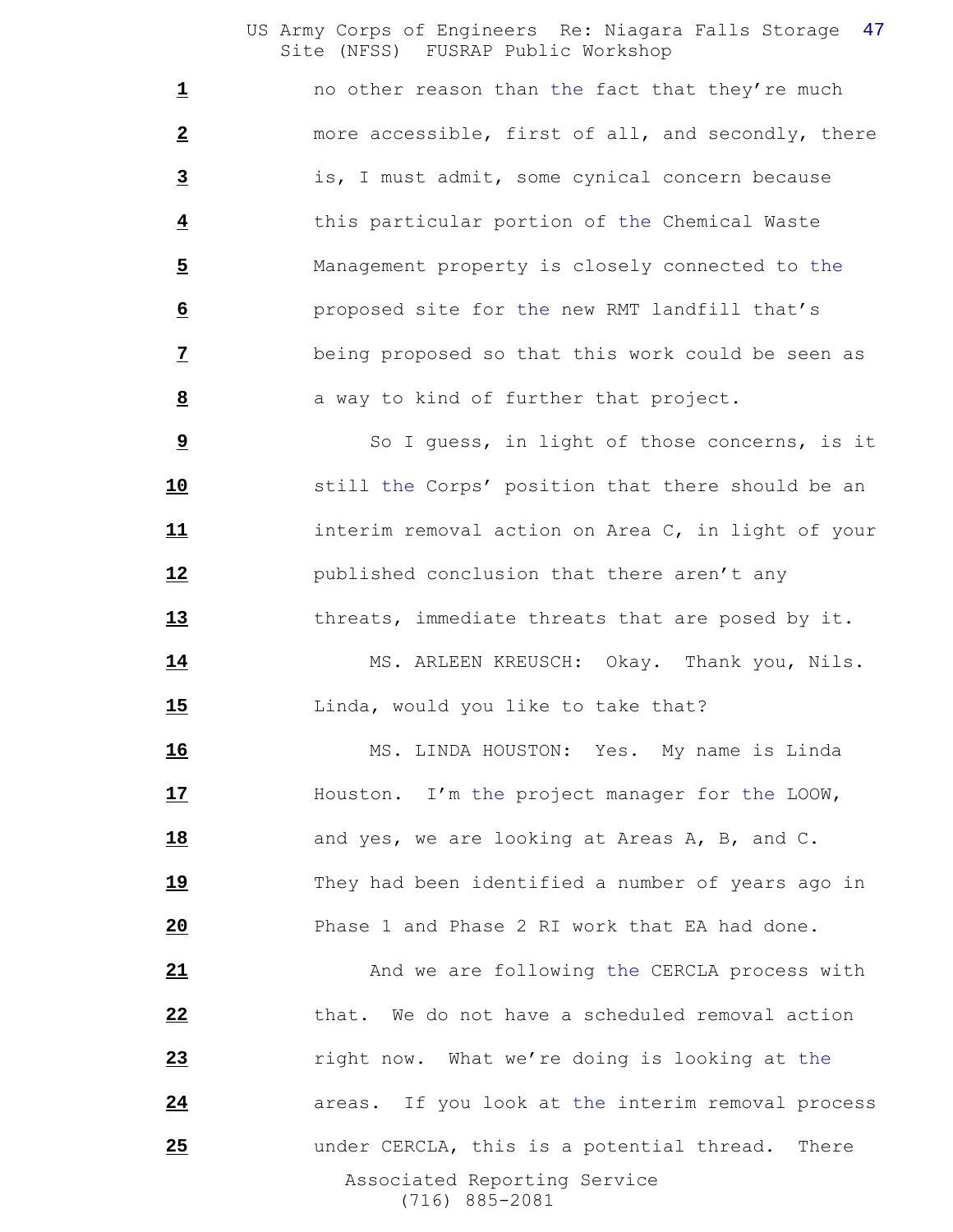1 are point sources that we're interested in looking at and removing, the point source of buried drums that have been identified. So there are three separate areas that, yes, we are looking at them. We do not have immediate remediation plans for that, but we do not want those to fall through the cracks.

 I would like to address your wastewater **b** treatment plant concerns and some of your other concerns. We are moving out, we have received work plans that are being posted to our website this week for the Phase 4 Remedial Investigation at LOOW, which does in fact cover the wastewater treatment plan specifically. And we will be doing some sampling in that area. The underground utility report was released a couple weeks ago and 17 our intent is for our next public meeting that we would like that to be one of the main topics of discussion to give folks time to read that report and so that is our plan, to discuss that.

 As far as the school concern, we do plan to do some additional work in that area and also in the western drainage ditch as well, on the LOOW side.

 Associated Reporting Service (716) 885-2081 MR. NILS OLSEN: That's certainly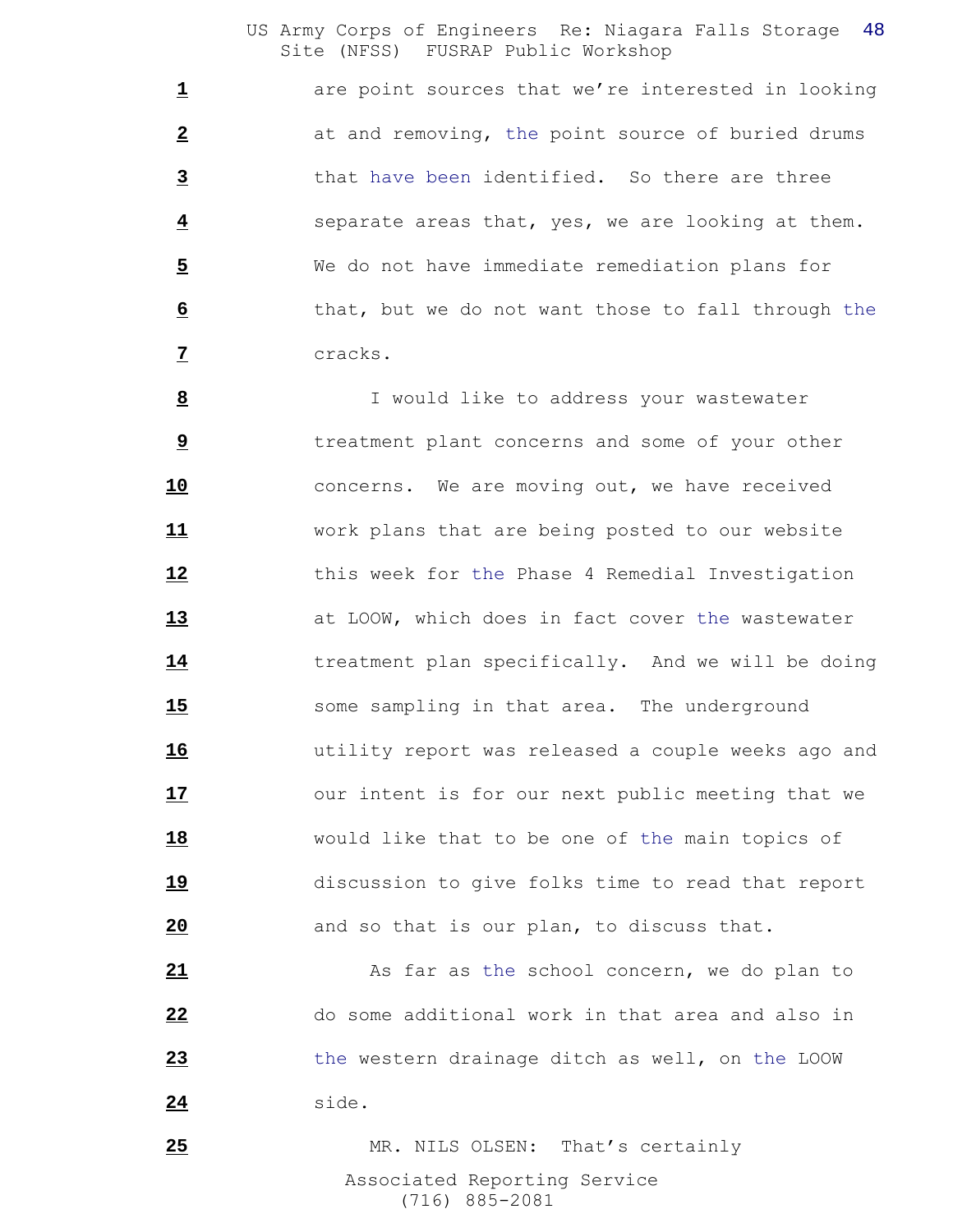encouraging, I guess. Just as a non-technical person, I am a little confused by the May statement that there are no health or environmental risks associated with that Area C.

 DR. KAREN KEIL: That statement was based on -- that risk assessment was based on the media outside of the actual drum trench and drums. It didn't include a consideration of exposure directly to the drums. So I mean, the interim removal action is based on the fact that we have, like Linda said, we have a source term that could potentially leach into the environment but the risk itself to the media, the soil surrounding and 14 top of the drum trench don't show any current leaching from the drums.

 MR. NILS OLSEN: I mean, surely the threat to health would be minimized by the fact that it's in the heart of a carefully regulated and policed **hazardous** waste landfill.

DR. KAREN KEIL: Sure.

 MR. NILS OLSEN: Where you don't have a lot of people wandering around --

DR. KAREN KEIL: That's true but --

MR. NILS OLSEN: -- without environmental

 Associated Reporting Service (716) 885-2081 protection as opposed to many of these other sites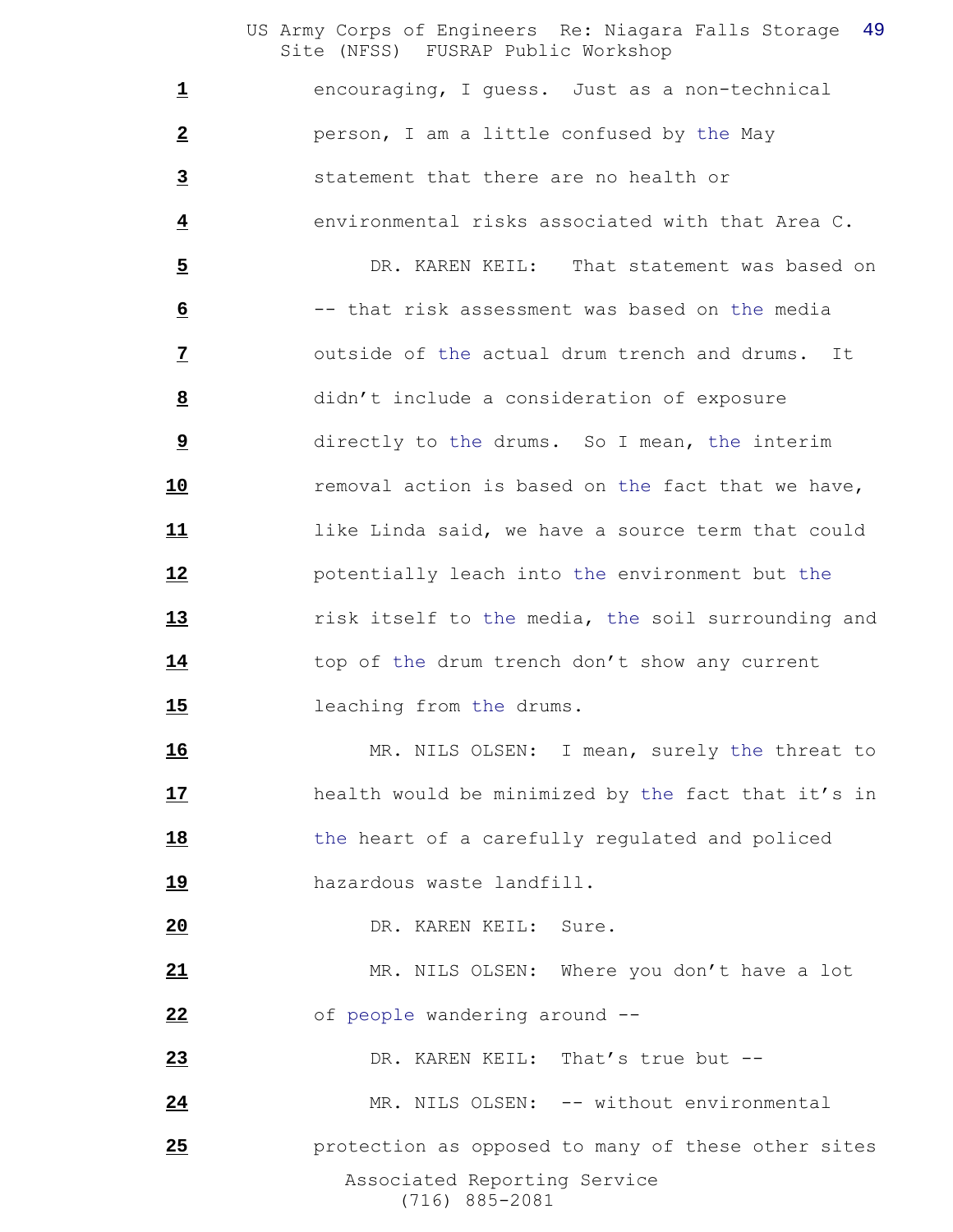1 and not to mention the school with the 3,600 children and staff. So I guess that's the basis of the community's concern and I'm certainly pleased that you're looking at these other areas but we would certainly hope that given the history of the rather uncertainty of funding that's available to you that funding would be focused in areas where there is more of a risk of public exposure than Chemical Waste Management.

 But this doesn't mean that the RAB is concerned with Chemical Waste Management, I hasten to say. This is really a concern with respect to the process and the timing that you employ when 14 you enter into these cleanups.

 MS. ARLEEN KREUSCH: Thank you, Nils. Does **anyone else have a question before we go back to Ann?** Okay. Ann.

18 MS. ANN ROBERTS: Before I follow through with my question, something else just occurred to me as Nils was speaking, and that was, is there a definition of when you would actually carry out an interim removal action if there's no risk?

 Associated Reporting Service (716) 885-2081 My understanding from what I've read, which may not be correct, but that an interim removal action is only carried out when there is some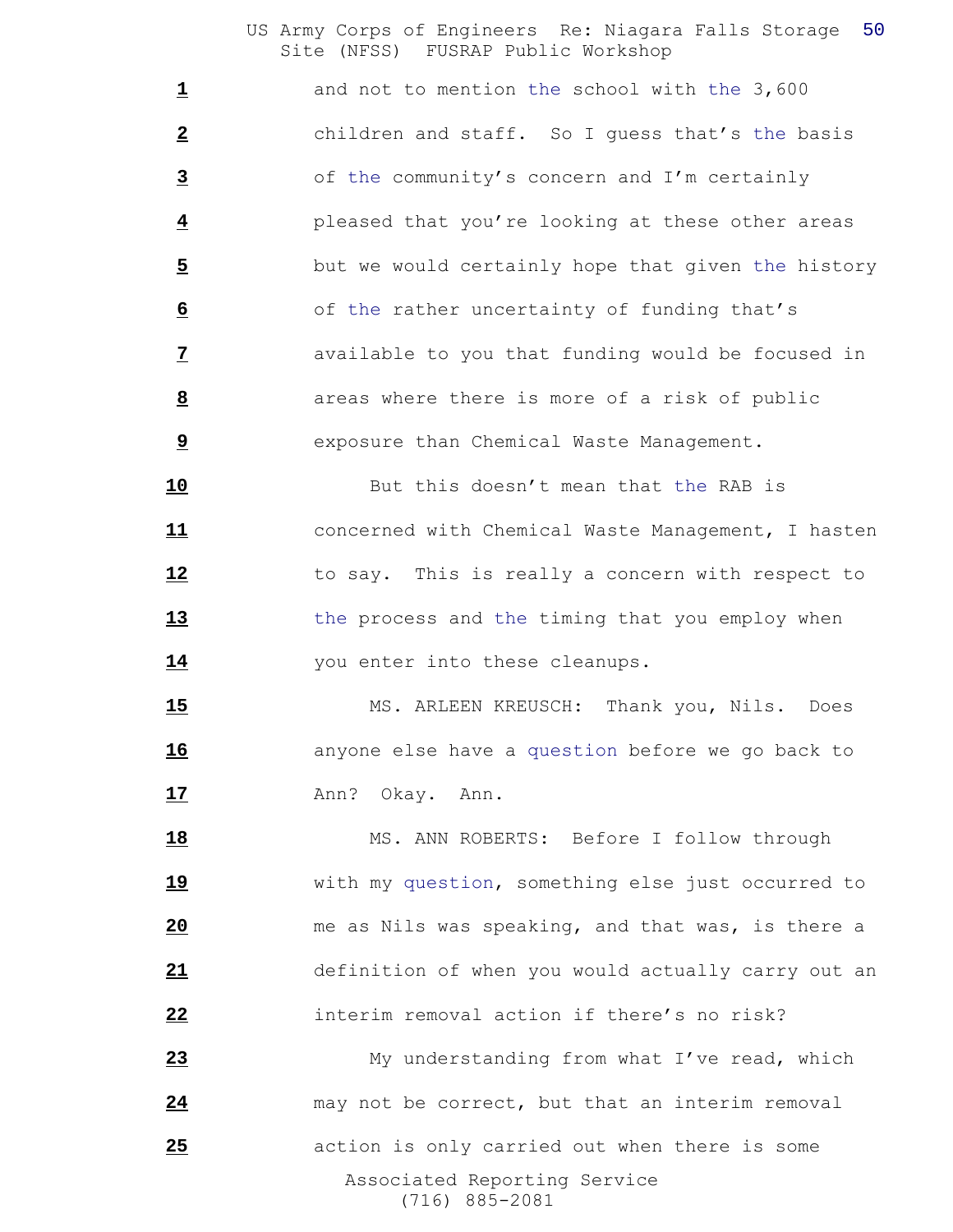immediate risk.

 MS. LINDA HOUSTON: I'd like to respond to that again. This is Linda Houston again. Actually it can be carried out if there is immediate risk, if there has been a release, but it also can be carried out if there is a potential human health or environmental release.

8 MS. ANN ROBERTS: I think I would just, having looked through the documents for several years that it just seems a sudden coincidence that you are now concerned about the risk of this particular drum trench when it sat there for 20 years. And if there's no evidence that there is material in the surface soils, why the sudden rush 15 to suddenly clean this up?

16 MS. ARLEEN KREUSCH: Thank you for that comment, Ann, and did you have another question on something else?

 Associated Reporting Service (716) 885-2081 19 MS. ANN ROBERTS: Sorry. I lost my train of thought, but yes. Could you go back to the slide which showed the uranium plumes. I wanted to ask what the investigation was likely -- I was wanting to see the one in the northwest corner of the NFSS. Right. That particular plume. What is the intention of -- what are you going to do to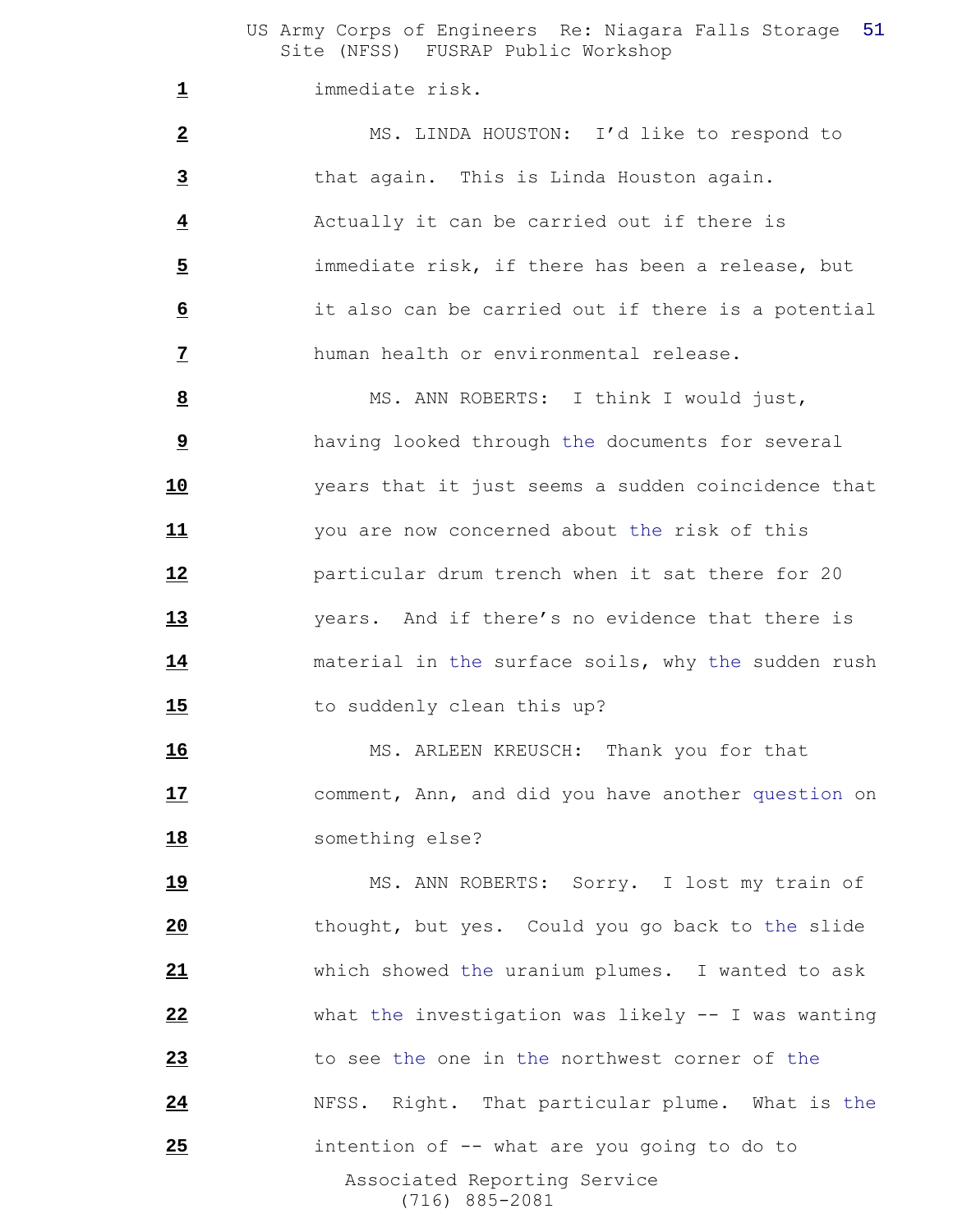investigate that? And the reason I am asking that is because from the work that the RAB has done looking at historical documents, in particular Dr. Beck, who chairs our radiological committee, he has actually identified a railway line which runs through that plume and then continues up northwards through the vicinity shops and our concern is that we know that the vicinity shops where, the main areas where the nuclear reprocessing waste from Knoll's Atomic Power Laboratory was stored for several years, and we're assuming that given the history of that particular area which is included in the NFSS that if you continued northward, you will continue to see that plume because of spillage from the handling of the KAPL waste. So again, this comes back to the vicinity properties. There is a likelihood of contamination.

 Associated Reporting Service (716) 885-2081 19 We went to the trouble of looking back at the 1972 remediation effort and the 1980s remediation effort, and that particular area, the vicinity shops, was not even surveyed. So the 1980s DOE survey says there is no history of waste storage or disposal on vicinity property X, which is totally incorrect. So are you going to be looking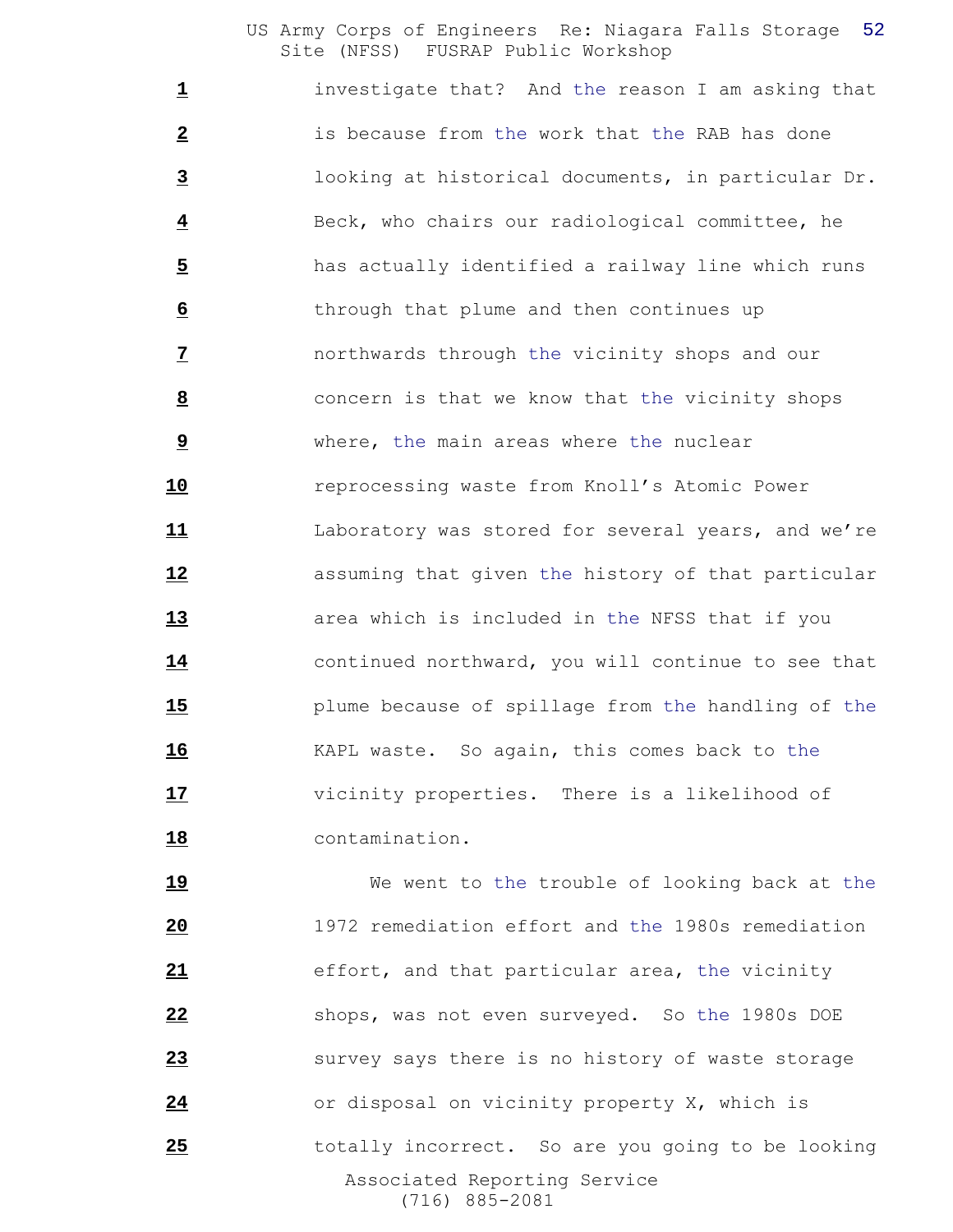at the vicinity shop area where the rail line was. Are there any plans yet of what you're going to do?

 MR. TOM PAPUDA: Could I interject just for a quick second? Tom Papuda, New York State DEC, Albany. As far as I was ever concerned, that particular plume up in there didn't have anything other than uranium probably in it, is that the fact? Is that the case. So there is a major disconnect there because we all know that KAPL waste, a majority of it was highly concentrated in **12** cesium so you'd expect to see cesium.

**13** If we're not seeing that, it's a big leap to make to think that that plume up there in the northwest corner somehow related to KAPL waste and that, you know, this material was spilled out all along the rail line. I find that kind of **18** ludicrous to make that leap like that. We've never seen any cesium up in these plumes anywhere. So how is that related? I'd like to understand how that could be a possibility.

 Associated Reporting Service (716) 885-2081 MS. ANN ROBERT: Ann Roberts, and I'd like to respond to that. I think in our evaluation of the KAPL waste one of the oversights which came to our attention was the lack of analysis, the strontium-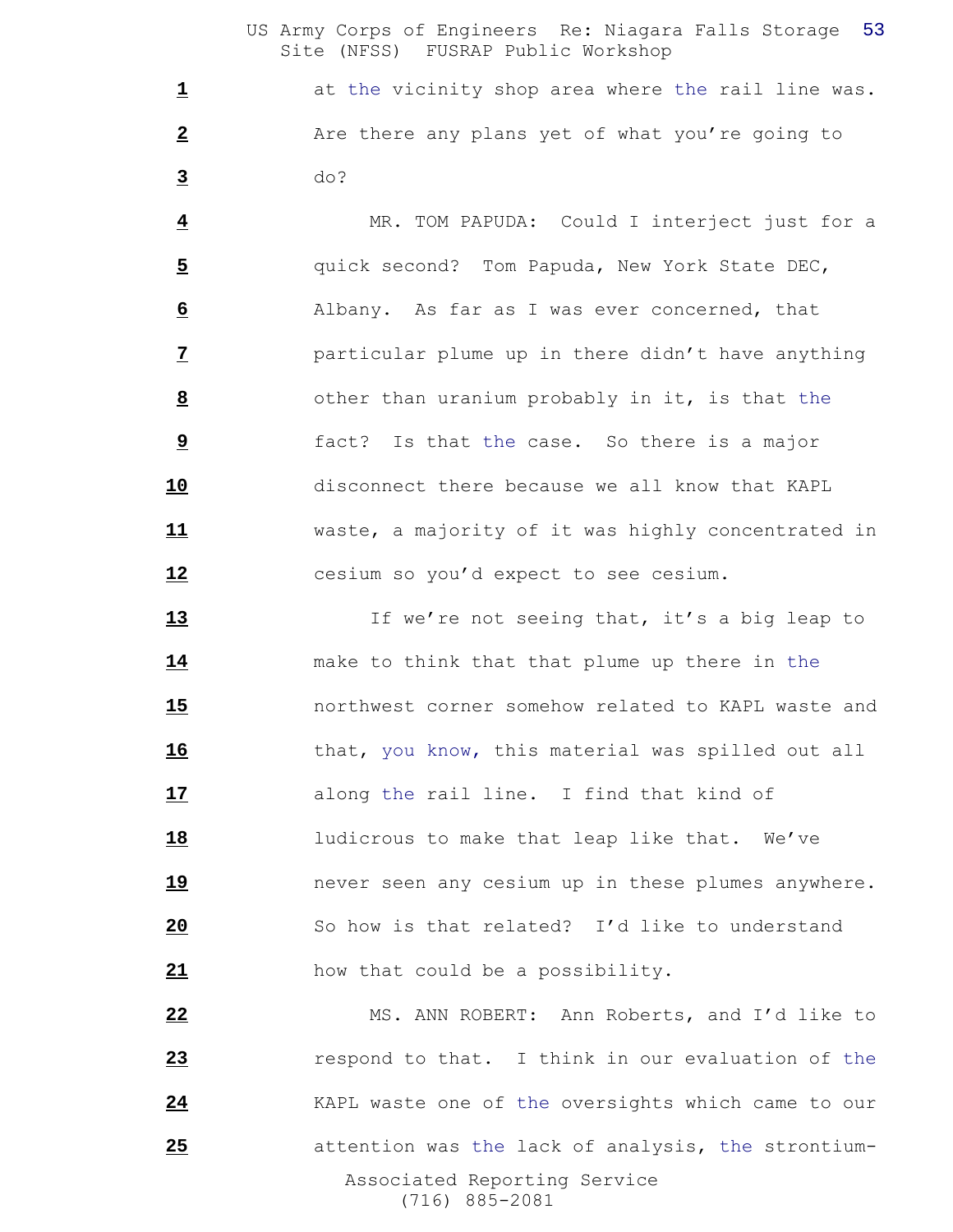1 90 in groundwater. We believe having looked at several documents that strontium-90 is much more likely to migrate down into the groundwater whereas cesium-137 is likely to bind to the soil and sit on the surface. And if strontium-90 was not looked for, and I don't believe it was, the limited analysis for strontium-90, the detection limits were set that much higher than they were for cesium-137 anyway. So that I think there is **10** good reason to, if you are going back in that area, to actually add strontium-90 to the list of **12** groundwater analytes that you're going to look **for.** And I don't believe that's been addressed.

14 MS. MICHELLE RHODES: Thank you for your comment, Ann. This is Michelle Rhodes. As Tom mentioned, the plume in the northwest area is uranium. Obviously there has been documentation that KAPL waste was stored in that vicinity and just to the north of it, which is vicinity property X. As part of the Remedial Investigation Addendum we have, the scope basically reads, you will install 23 sample locations.

 Associated Reporting Service (716) 885-2081 23 It's not specific at this point. But what we did was, we took the comments we received from the RI and made it an appendix to our scope and say,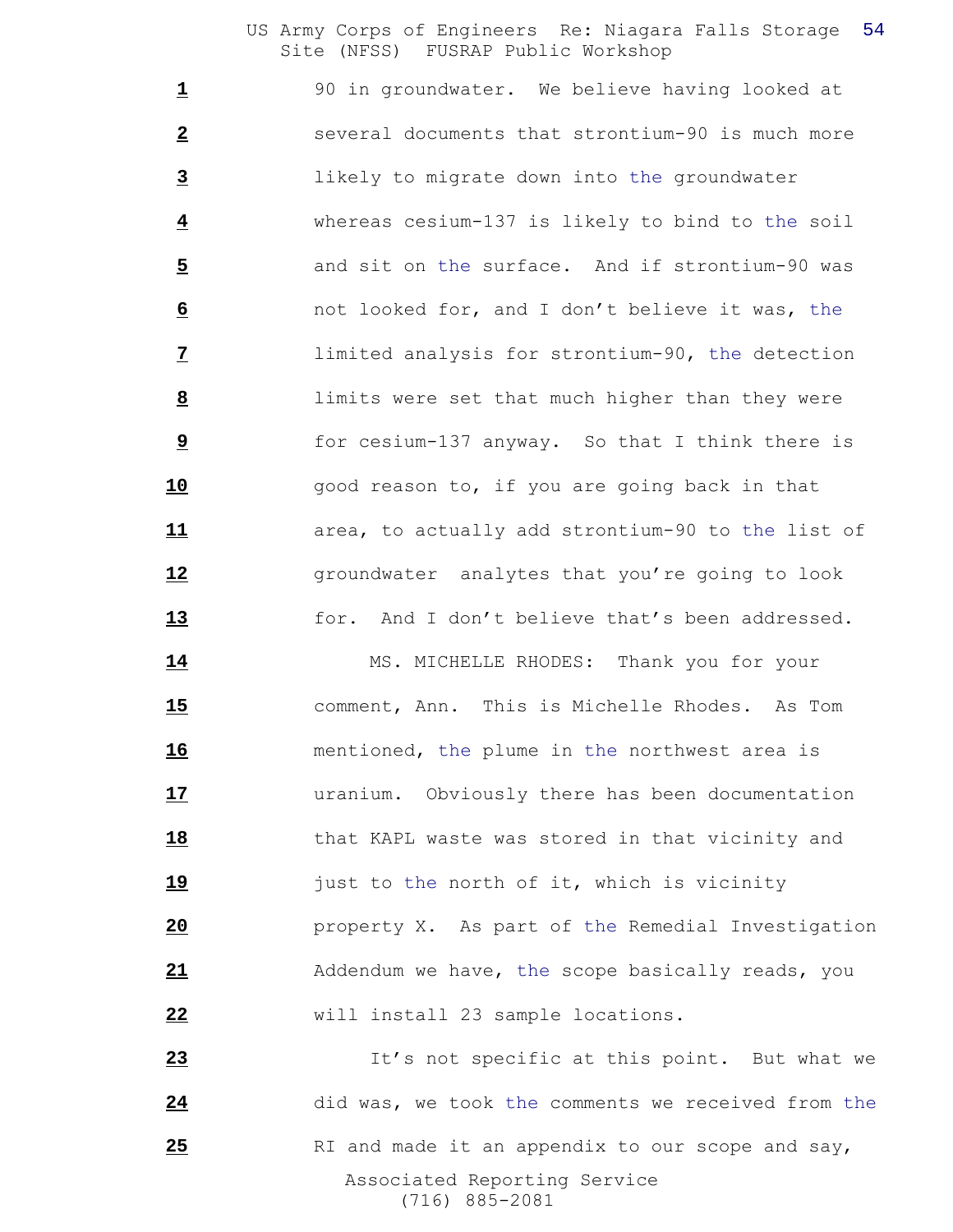these are your objectives with these locations.

 So what we plan on doing specifically in that area is, obviously we want to define the off-site extent of that plume and once we do, we want to monitor it. We envision it becoming part of our environmental surveillance program. With the documentation that was forwarded to us, we will definitely be adding cesium in that location. I just wanted to follow up. We actually did follow up on your original comment on the strontium and plutonium issue in groundwater.

12 As part of the environmental surveillance program we took the three groundwater wells which had cesium detects in them and sampled them for plutonium and strontium just to see if there was any, you know, we used those as kind of a worst case scenario. If it was going to be anywhere, it would be there. And they were non-detect.

 Associated Reporting Service 19 So just so we really did do some strontium testing in groundwater although it was limited, as part of our follow-up environmental surveillance portion. But we can definitely add strontium -- I'm sorry, cesium to the list of -- and strontium to the list of constituents that we look for in groundwater in that off-site area.

(716) 885-2081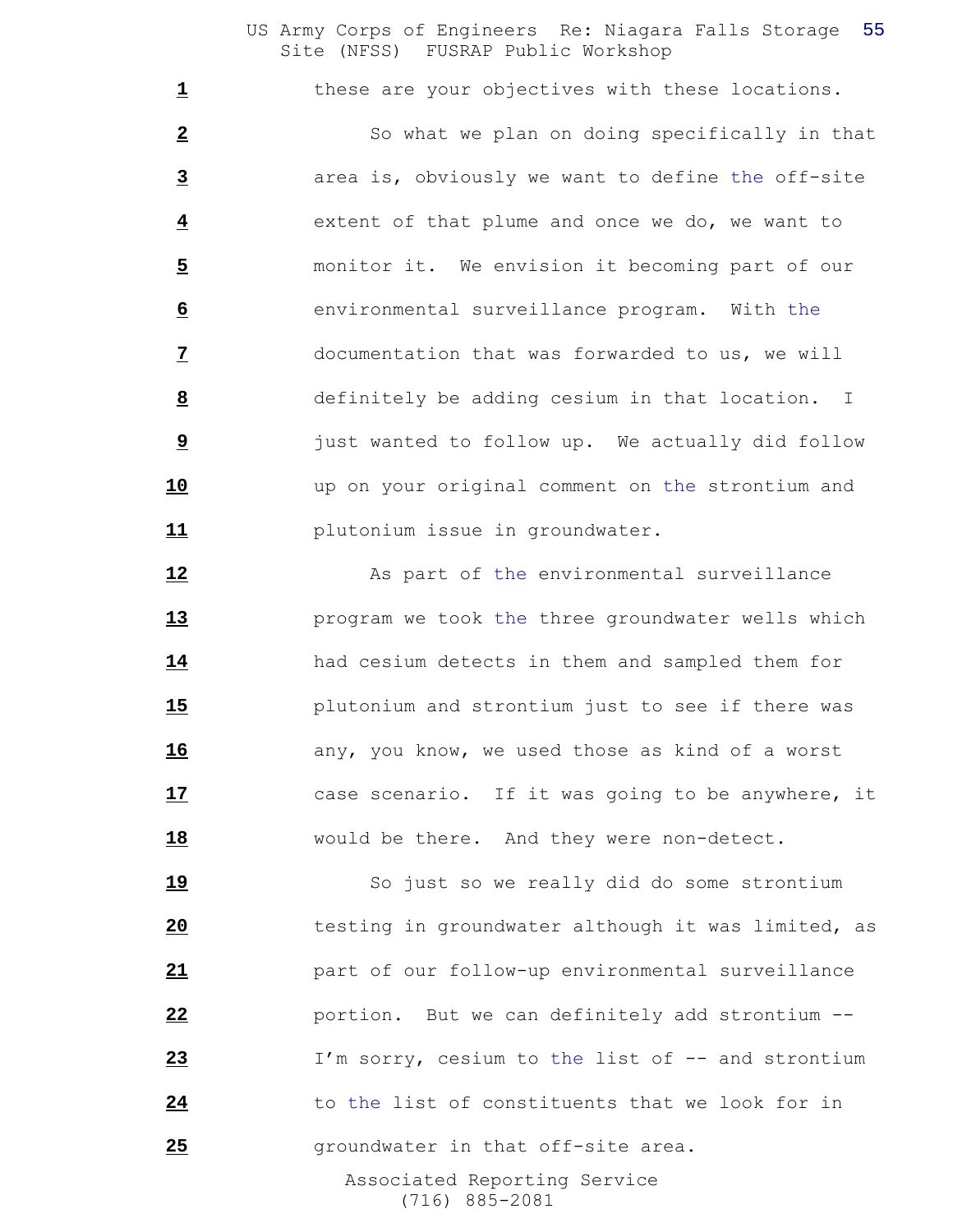1 MS. ANN ROBERTS: Can I just respond briefly? I noticed in the handout which covers the addendum that you were adding various other analytes to the environmental surveillance for the NFSS, the waste containment structure. That's a much more extensive list because you've got strontium-90 there, you have technetium. But what you're saying is for this particular delineation of the plume, you're not doing all of the analytes that you're doing for the NFSS?

11 MS. MICHELLE RHODES: For that location the original sample will have a full suite analysis. The follow-up is part of the environmental surveillance program, the parameters that we'll use will be based on those results. So basically we do a full suite start and whatever pops up as a detection, obviously uranium we expect to be 18 there, will be pursued as part of the ongoing **19** environmental surveillance.

 MS. ANN ROBERTS: Could you just define what full suite is with respect to radiological, what you will be looking for in those wells.

 Associated Reporting Service (716) 885-2081 MS. MICHELLE RHODES: Off of my head I would 24 say osso spectroscopy, so you would identify uranium and thorium. We would look for radium.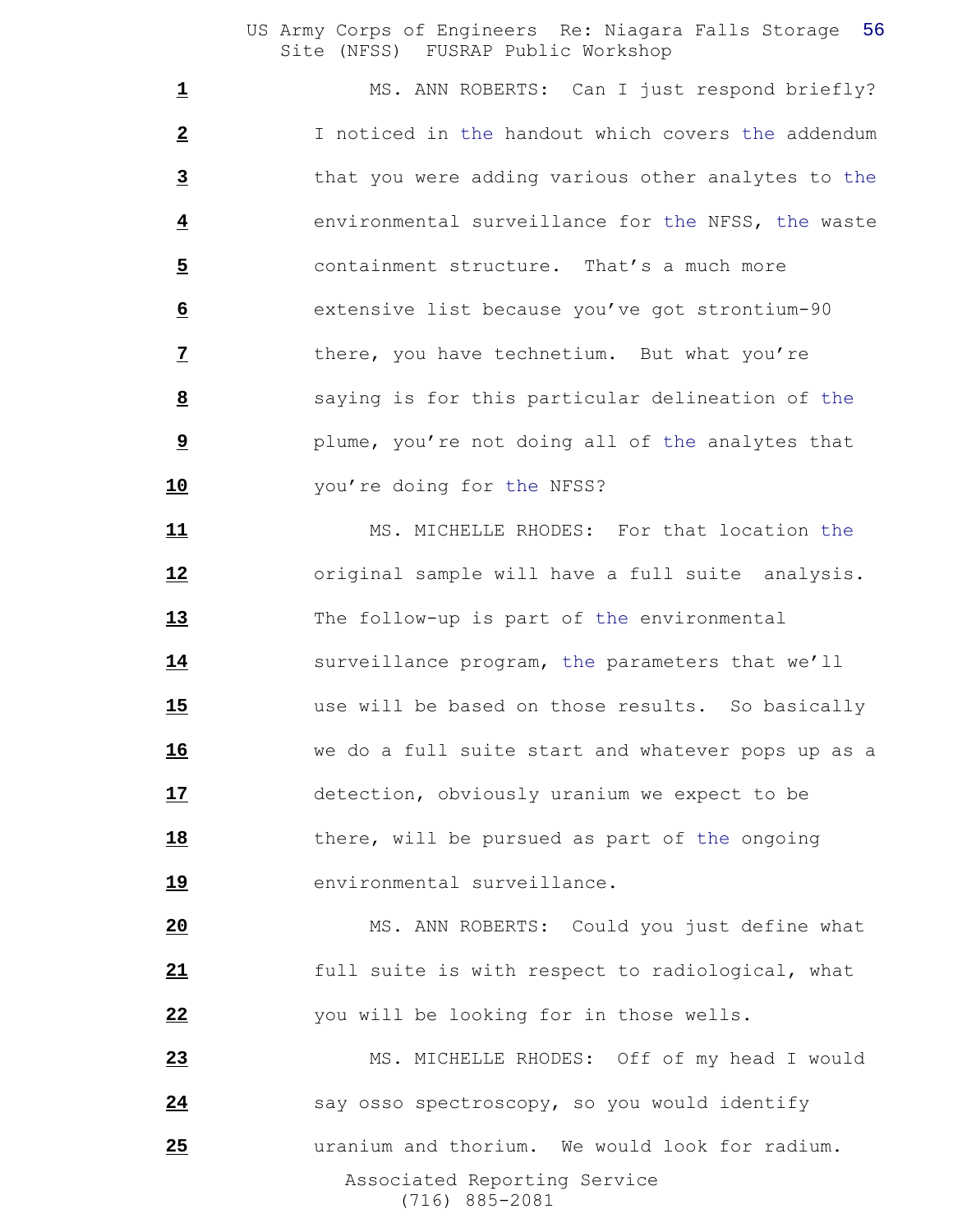We would do the cesium. Again the spec covers a lot more and I'm not a health physicist so I might need some help here. We also do gamma spec so I'm not sure. Cobalt.

 MR. TOM PAPUDA: Yeah. Cobalt and cesium. You know, I mean, the protection limits for stuff like that in water is not that great, but if it's there, you know, I mean if they count

 appropriately they can see it, but I mean, if it's there at any significant level above background it should be able to be discerned.

12 MS. MICHELLE RHODES: It's basically for all the constituents we look for as part of the 14 Remedial Investigation would be pursued.

15 MS. ANN ROBERTS: Can I make one last point and then I'll be quiet? What we found in looking at some remedial surveys that had taken place in the past is that where you had cesium-137 and strontium-90 from the cattle waste, they didn't remain together. So there is a suggestion that the strontium-90 migrates differently to cesium- 137. So I wouldn't expect if you have sampled previously and found cesium-137, I don't think you can anticipate finding strontium-90.

 Associated Reporting Service (716) 885-2081 25 1 I think what you would have to do is go back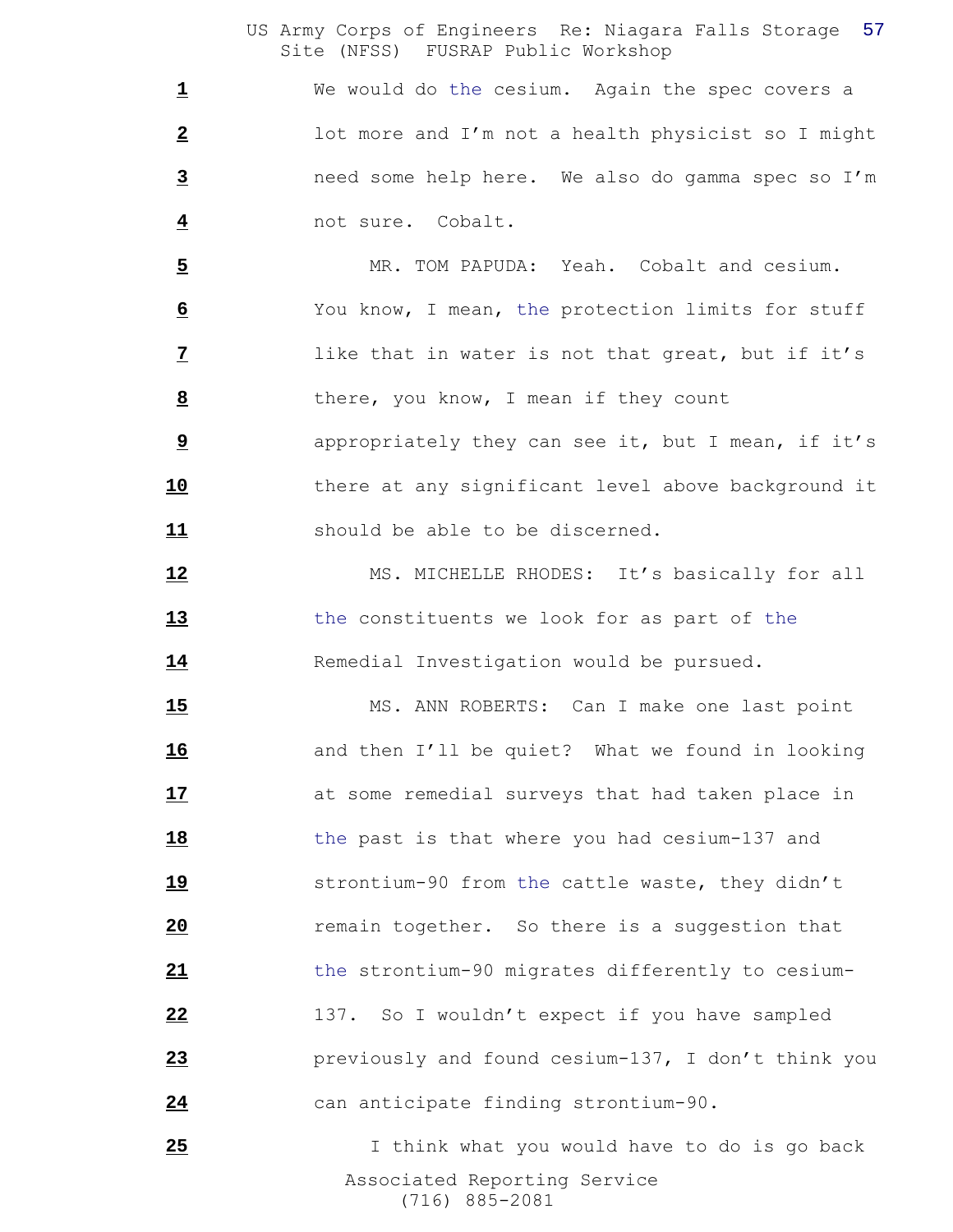to areas where you knew there was a spill or had been identified as being an area of a spill, and actually used that to do some subsurface sampling and test the groundwater in that area to see if the strontium has migrated down and is below where the cesium was originally. So I think that's a piece of information you should use in your plans to evaluate that plume.

 MS. MICHELLE RHODES: And that's very true. We have detected cesium independent from plutonium and strontium on the site. I'm not sure how much of that is associated with the cap and how much might be associated with the University of Rochester burial area. But definitely this area, 15 I agree based on the past activity, would be more suspect and therefore a better indicator of if 17 there were a potential that's where it would be.

18 MS. ARLEEN KREUSCH: Thank you, Ann. Anyone **19** else with any questions? Nils.

 Associated Reporting Service (716) 885-2081 MR. NILS OLSEN: It's not a question but I guess since it's a public meeting, it's more of an observation, and I just want to express my disappointment that after two meetings with virtually every elected official from this part of Niagara County including representatives from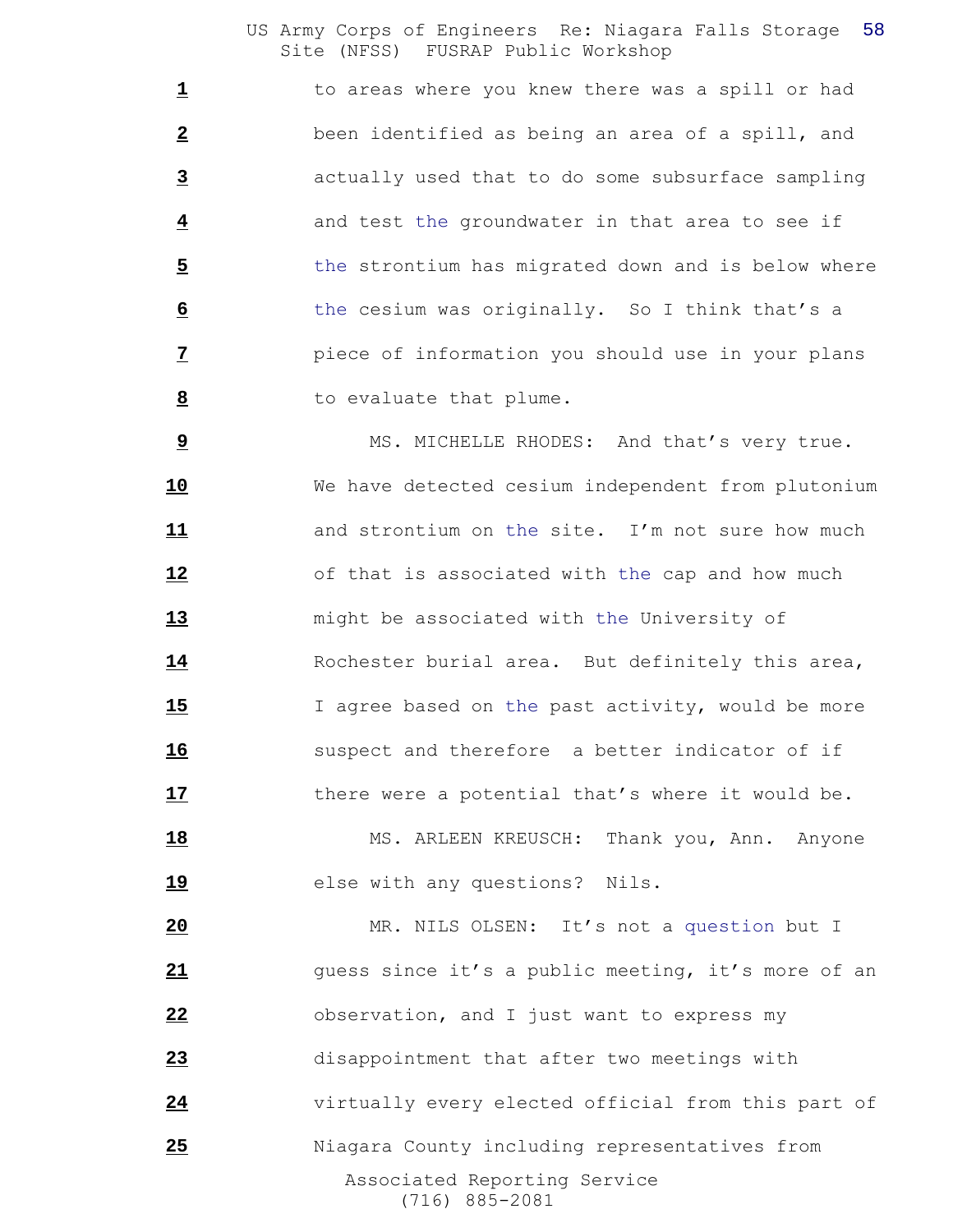Senator Schumer that we still find ourselves in a position where the people that have been involved in this in this community, the people with the technical expertise are reacting to your presentation rather than having discussions with you in a collaborative manner prior to this opportunity. I really hope that at some point we'll stop wrangling over official roles of community involvement and just try to create a **10** system where this sort of involvement can occur in **11 a** more timely and useful fashion than it's likely 12 to do in a meeting like this.

13 MS. ARLEEN KREUSCH: Thank you for that comment, Nils. There's no questions? On the Feasibility Study approach, any comments or questions on the approach that we're going to take **17** for the Feasibility Study? Ann?

 Associated Reporting Service (716) 885-2081 18 MS. ANN ROBERTS: I hesitate to monopolize 19 the microphone but if nobody else is going to speak, then I think I'd rather use the time. On the Feasibility Study one of the RAB's concerns is that you don't really have any real data as to where the residues are located in the interim waste containment structure. You know where they were originally, but where are they today? Have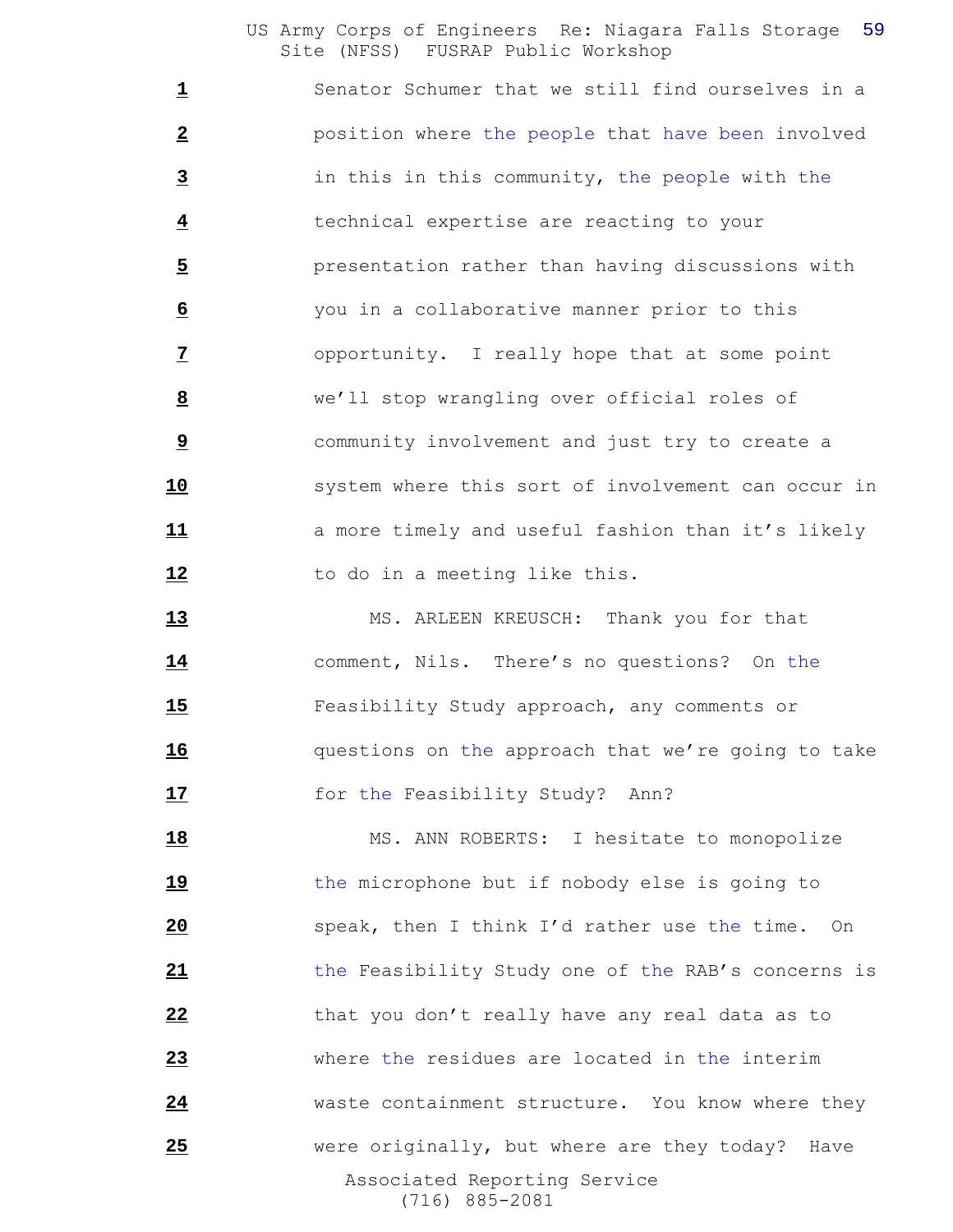things moved? And there seems to be a total absence of that sort of data, and I can appreciate that you are reluctant to breach the cap, but there doesn't seem to be any indirect information regarding the area to the south because, I assume because of the amount of metal in there, that won't allow some of your electromagnetic techniques to work. So it just seems illogical to me that you can be moving on to the Feasibility 10 Study when you don't have enough data.

 MS. MICHELLE RHODES: We do have, as you mentioned, some of the as builds of how exactly the Department of Energy put the waste into these former foundations that used to be part of the freshwater treatment plan of the LOOW.

 Associated Reporting Service (716) 885-2081 16 So as far as the movement goes, it was helpful to us for out look into the Feasibility Study to know that it wasn't just a pile of K-65 residue. It was actually contained within the building at the time of placement. So any shifting, settling likely occurred, the extent to which we don't know fully. However, in the Feasibility Study we're looking at alternatives to **address** the cell and the feasibility of implementing them and at this point we believe we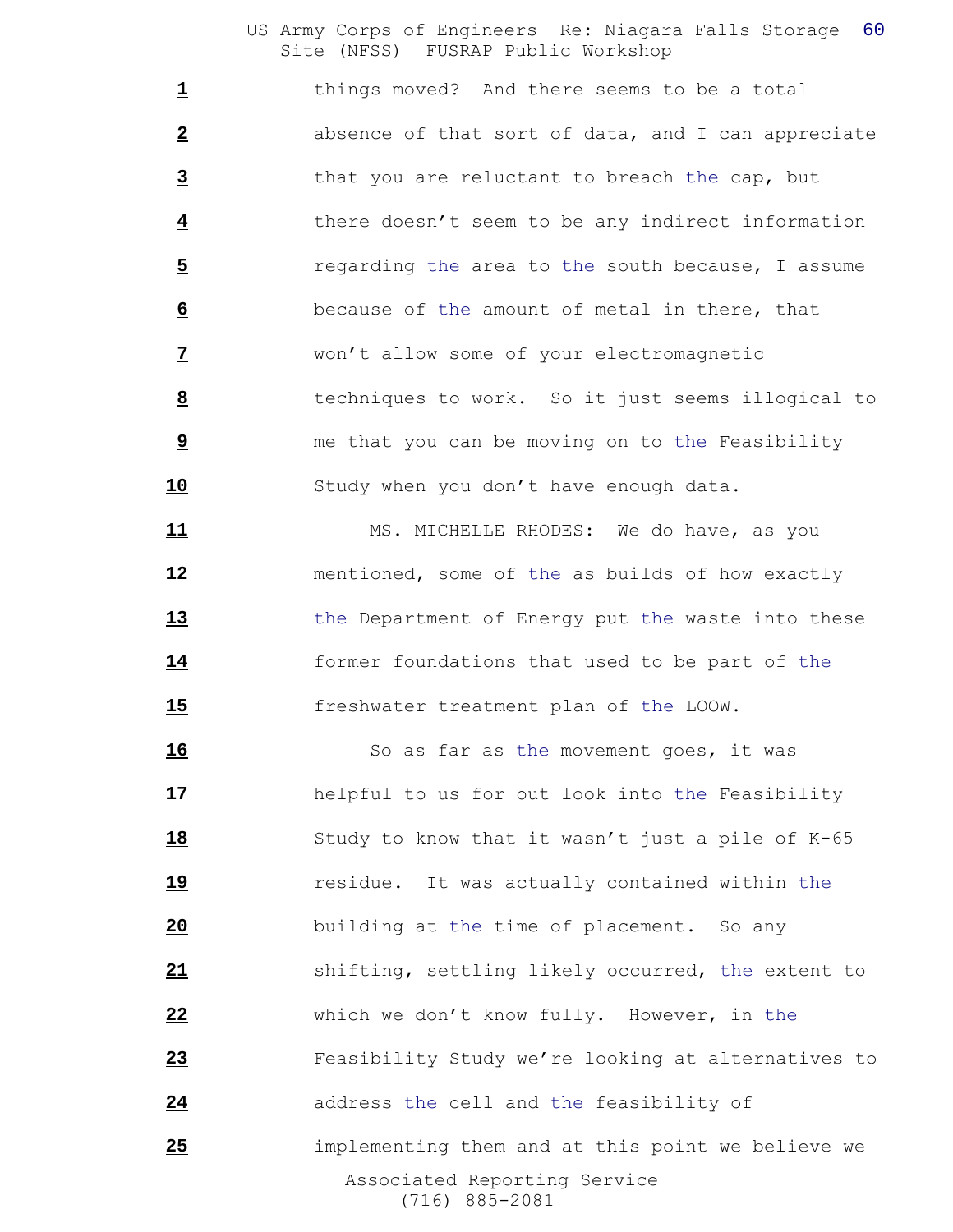do have enough information even though there will always be uncertainty associated with that. We know the general area in which they were placed. For example, you know, we're looking at a removal of the K-65 as one of our options. You know, we know the K-65 is buried within Building 411.

 **Are we going to just take one of the bays**  that we think the K-65 is located in? No. We would assume that we'd take the whole building and anything subsequent to that dig. Another one is a partial removal of the residues, so we would **12** remove the K-65 entirely and also some of the other residues on-site which are also stored within building foundations. One of them obviously is complete removal. So I think from at **16** least looking at the alternative sampling, we have what we need for the Feasibility Study.

 Associated Reporting Service (716) 885-2081 18 18 If you look at, say a removal option is **19** selected, would we have enough information for a design? No. In that case we would consider collecting more information from the cell. It would make more sense at that time to have more information for the actual design. But at this time when we're still in the planning phases, we believe that we do have enough information to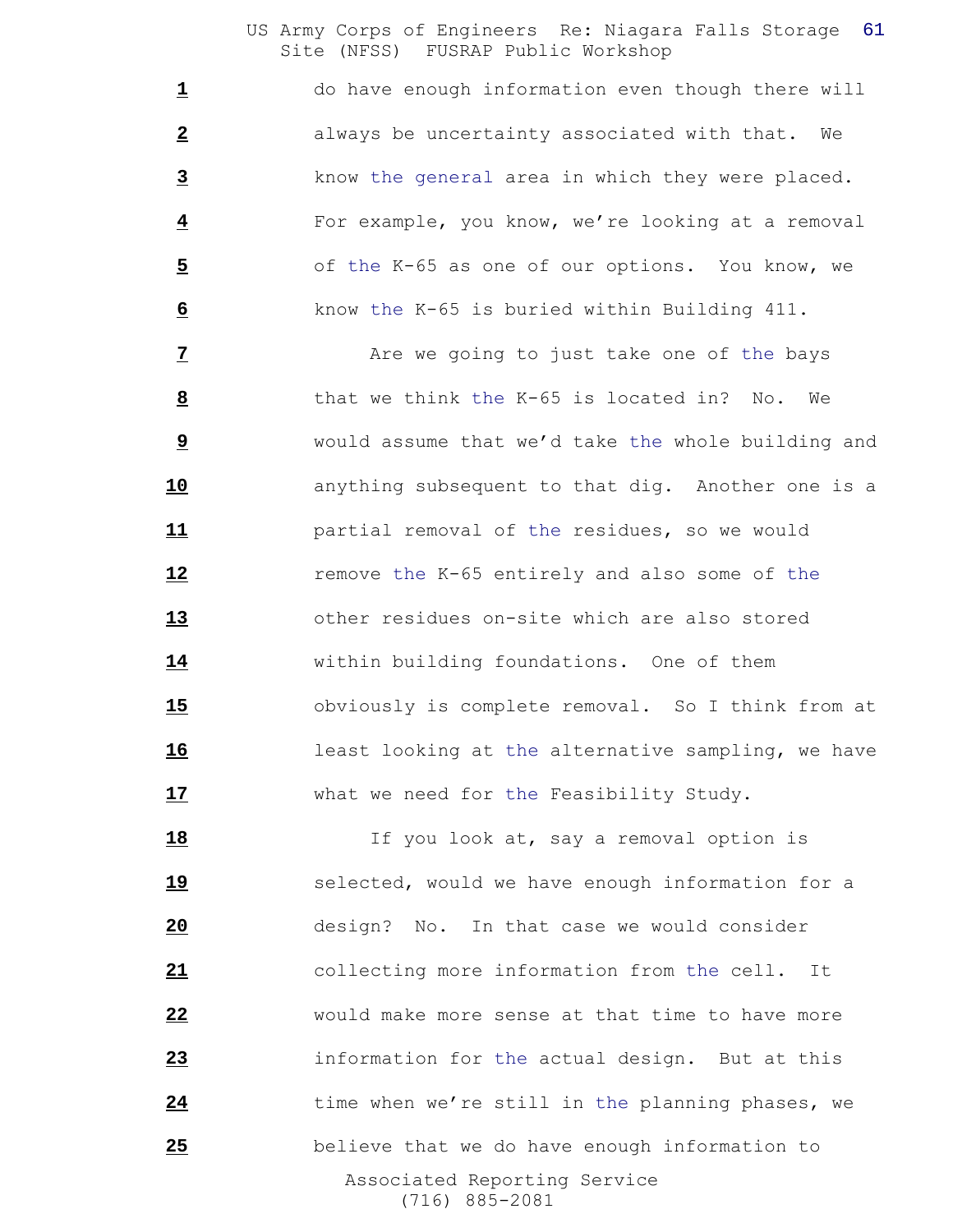proceed, although there is definitely uncertainty associated with it.

 Associated Reporting Service (716) 885-2081 MS. ARLEEN KREUSCH: Ann. Anyone else. MR. TOM PAPUDA: I think as somebody who has worked for the State overseeing these FUSRAP projects now for 10 plus years, I can tell you that we're fortunate with the Niagara Falls Storage Site in that we do have a certain amount of as-builts. On other projects we've always come 10 to the conclusion that you can sit there and **11** study it to death and then when you put the first bucket in the ground the rules usually end up changing somewhat. So I think we're pretty fortunate here, and like Michelle said, I mean, when the time comes, if they do choose to do any **16** removal, partial or full or whatever, that's when 17 the rubber's really going to hit the road and I 18 think that, you know, we can sit there and we can pontificate about this all night as far as where things are and all that, and it may come down to the day when we finally do get to put the bucket in the ground and do that. And it's going to be a major undertaking and I think that's where the focus is going to really have to be because that's going to be a significant project that nobody's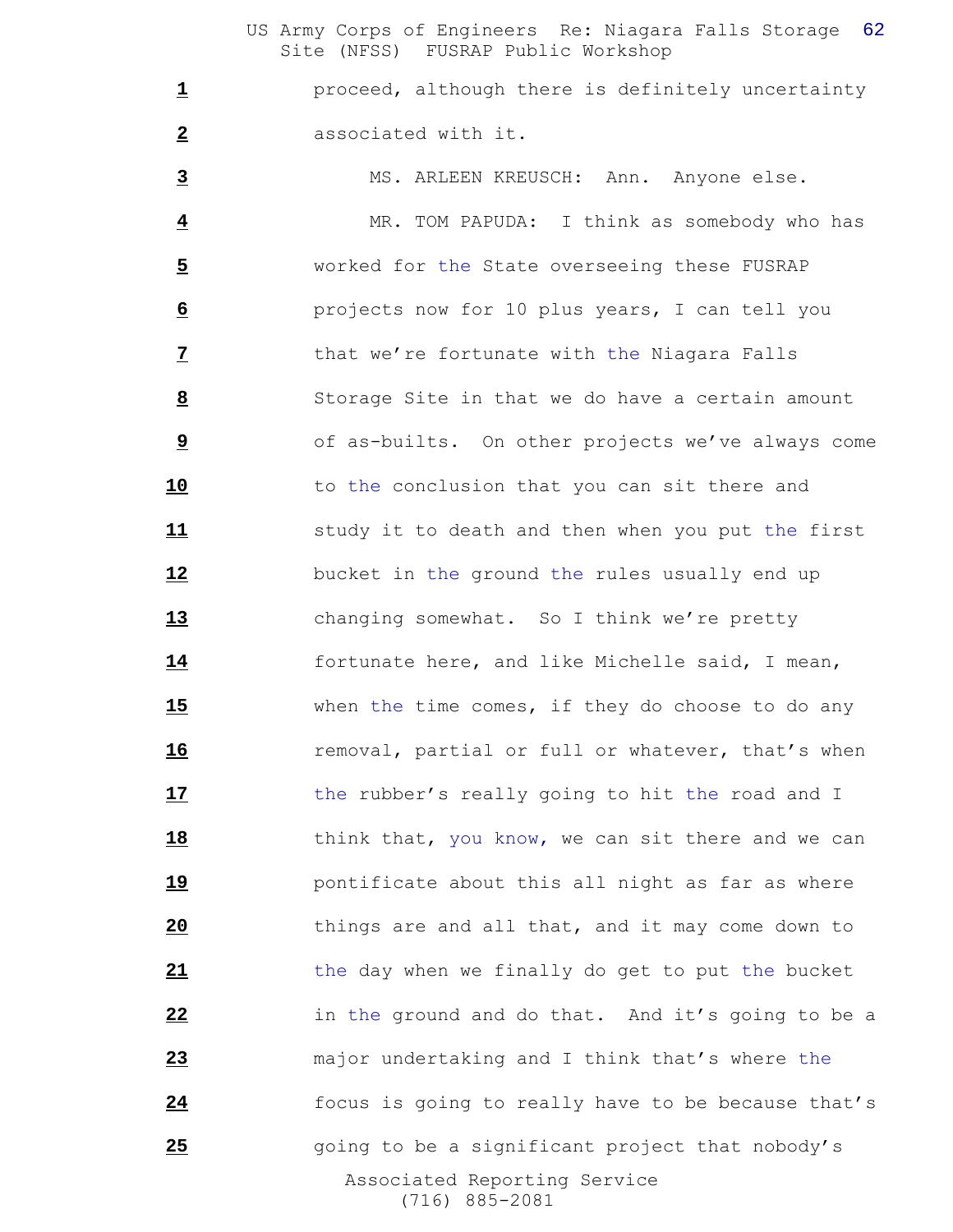undertaken other than pulling the materials out of Fernold. So this is not something that's going to be taken lightly I'm sure, and I'm sure the Corps can do a good job on it.

5 MS. ARLEEN KREUSCH: Thank you, Tom. Guy. MR. GUY ZACZEK: My name is Guy Zaczek. It goes along exactly what Tom said and what Michelle was talking about. There were five other sites **bush** that were built that were TNT sites. And the one thing that I found out about World War II, once you had a set of plans, they were cookie cutters. The same buildings you see in New York City are the same buildings you see in Boston, et cetera, et cetera. It sounds kind of like common sense, okay. There was a shortage of men. There really was. And men were draftsmen. So once you had one **17** set for TNTs they were going to just take those **18 prints** and kind of plop them however they could on 19 the land over and over again.

 Associated Reporting Service (716) 885-2081 I totally agree that when you dig in the ground you're going to find something different that was unique to the area, we went around the boulder. And we do have as-builts as such. Okay. But I think it would actually be more helpful to **25** see maybe the as-builts, if they exist, for some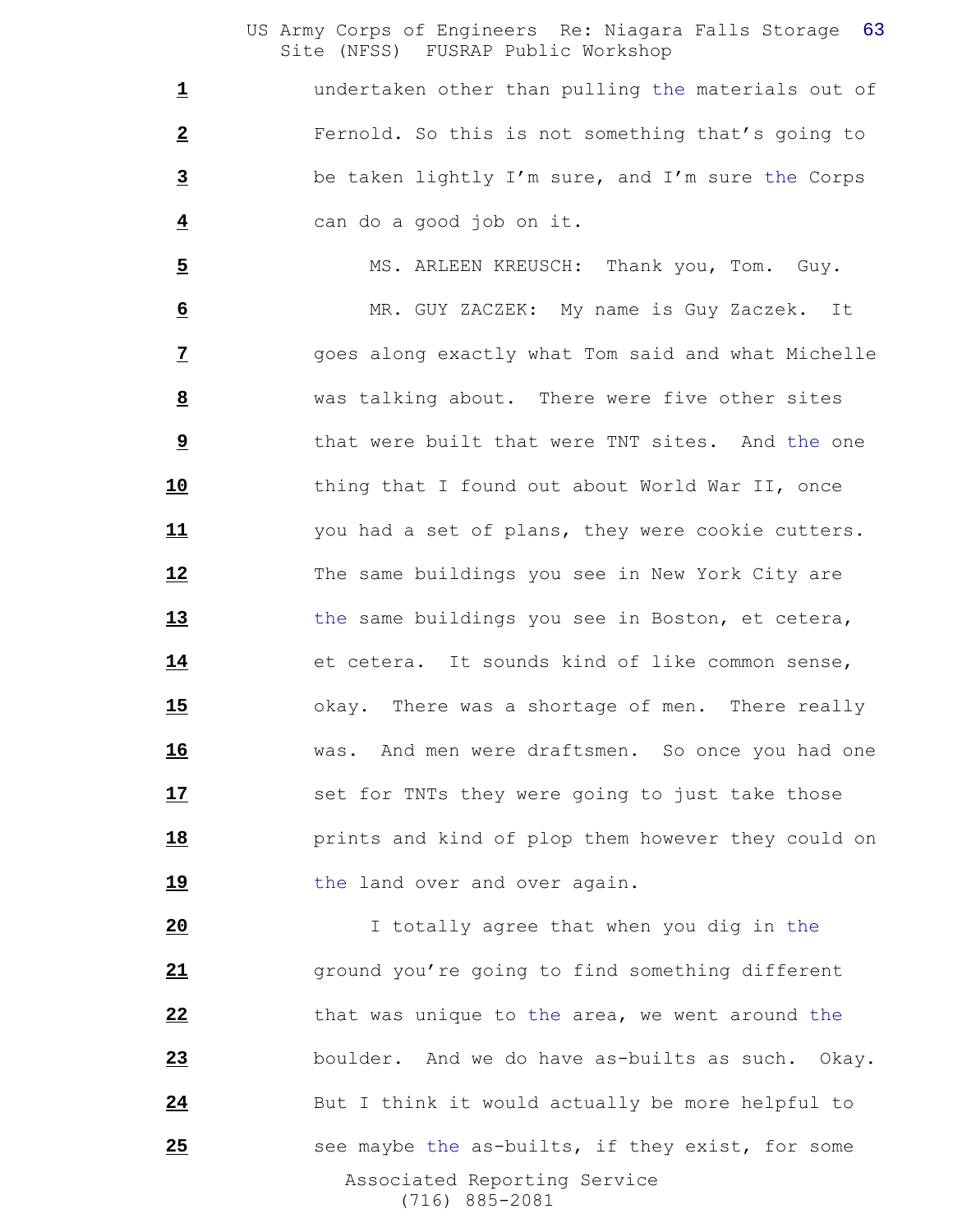1 of these other three or four sites, because it would give you a little bit more of a road plan. It would tell you why they're using a 42 inch pipe coming off the Niagara River, et cetera, et cetera. And potentially, okay, where they ran the fire pipes, okay, where they ran the potable water, et cetera, et cetera. So you have less of those surprises. Okay. Thank you.

 MS. ARLEEN KREUSCH: Thank you, Guy. Additional questions or comments? Nona McQuay.

 Associated Reporting Service (716) 885-2081 11 MS. NONA McQUAY: Yes. My name is Nona McQuay and I am on the LOOW RAB and have been since the inception with the US Army Corps of Engineers. When we look at the Feasibility Study I am assuming that costs of the alternatives will be considered, and it's very hard for me to understand how you can plan costs when you're looking at maybe running into surprises when you 19 do put that first bucket in the ground or whatever. In other words, if you can't characterize the waste containment site at this point in time, how can we come up with feasible alternatives, particularly costwise, because those of us in the community feel that it's going to come down to money in the end, and we don't want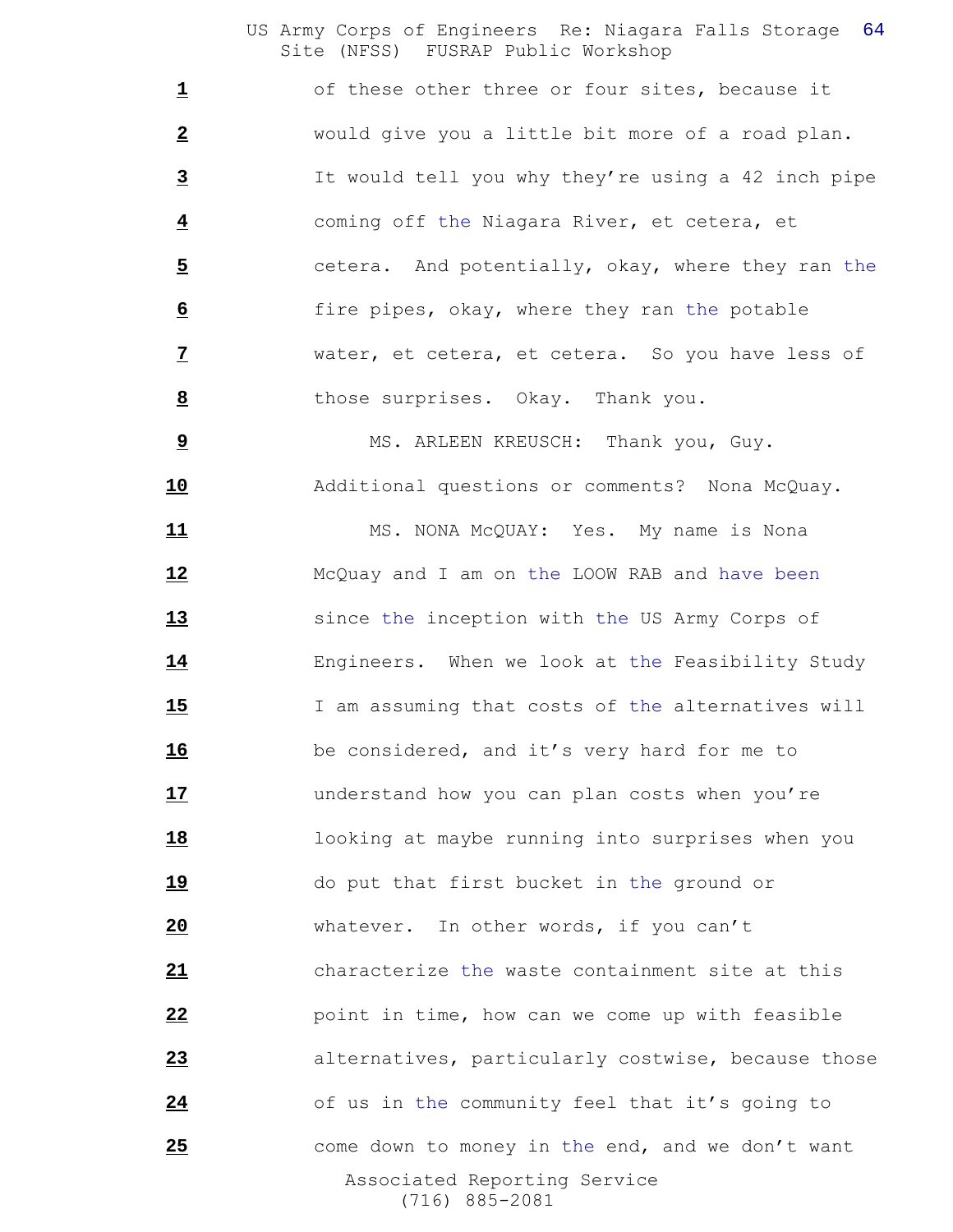1 to say, well, this cost could be an overrun of a huge magnitude because we don't know what we're getting into. Do you have any comments on how the Feasibility Study will cover that without characterizing the interim waste containment structure?

 MS. ARLEEN KREUSCH: Okay. Thank you. Joe, do you have enough tape to get the response to this? Okay. And then he's going to change tapes after Michelle responds.

11 MS. MICHELLE RHODES: Okay. Thank you for your comment. One of the things that we look at in the Feasibility Study is cost. The costs that **14** are in the Feasibility Study, however, are not very -- there are some assumptions that can be made. They're not as specific as costs for **17** remedial design. So basically we have to make some assumptions in our cost estimate in the Feasibility Study to account for a lot of the uncertainty. Just to mention, too, once we develop the alternatives for the Feasibility Study we are going to be screening them with the nine CERCLA criteria.

 Associated Reporting Service (716) 885-2081 The first is, you know, it has to be protective of human health and the environment.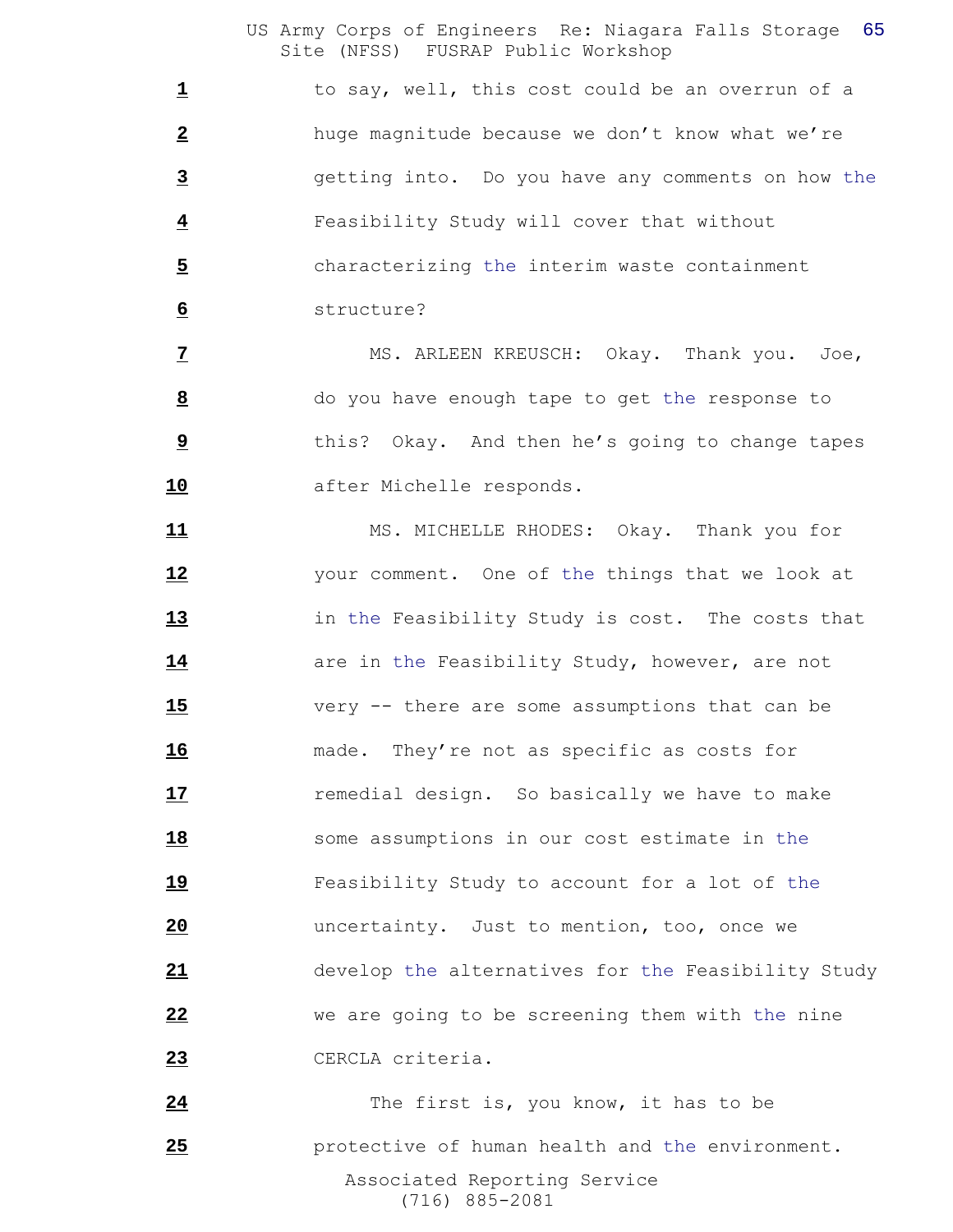Anything that is not is not considered past that screening point. The next is, it has to be protective of our applicable requirements. If it is not, it will not be considered any further. There's other weighing criteria of which cost is a consideration. Also, the long term effectiveness of the alternative being suggested, the short term effectiveness, is it even, are you able to implement it. And then also State and community acceptance. So cost is one of the factors we look at when screening these different alternatives in the Feasibility Study but they're also weighed by these other factors as well and obviously if it's not going to be protective of human health and the environment and not meet regulation it won't be considered. So the cost basically is a rough **17** estimate that is typically used in Feasibility Studies. The actual more detailed cost estimate would require, additional sampling is usually done during the remedial design phase. 21 MS. KAREN KEIL: (Inaudible). 22 MS. ARLEEN KREUSCH: Karen, we can't hear you. 24 DR. KAREN KEIL: The EPA, the quidelines

 Associated Reporting Service (716) 885-2081 underlying Feasibility Studies indicates that the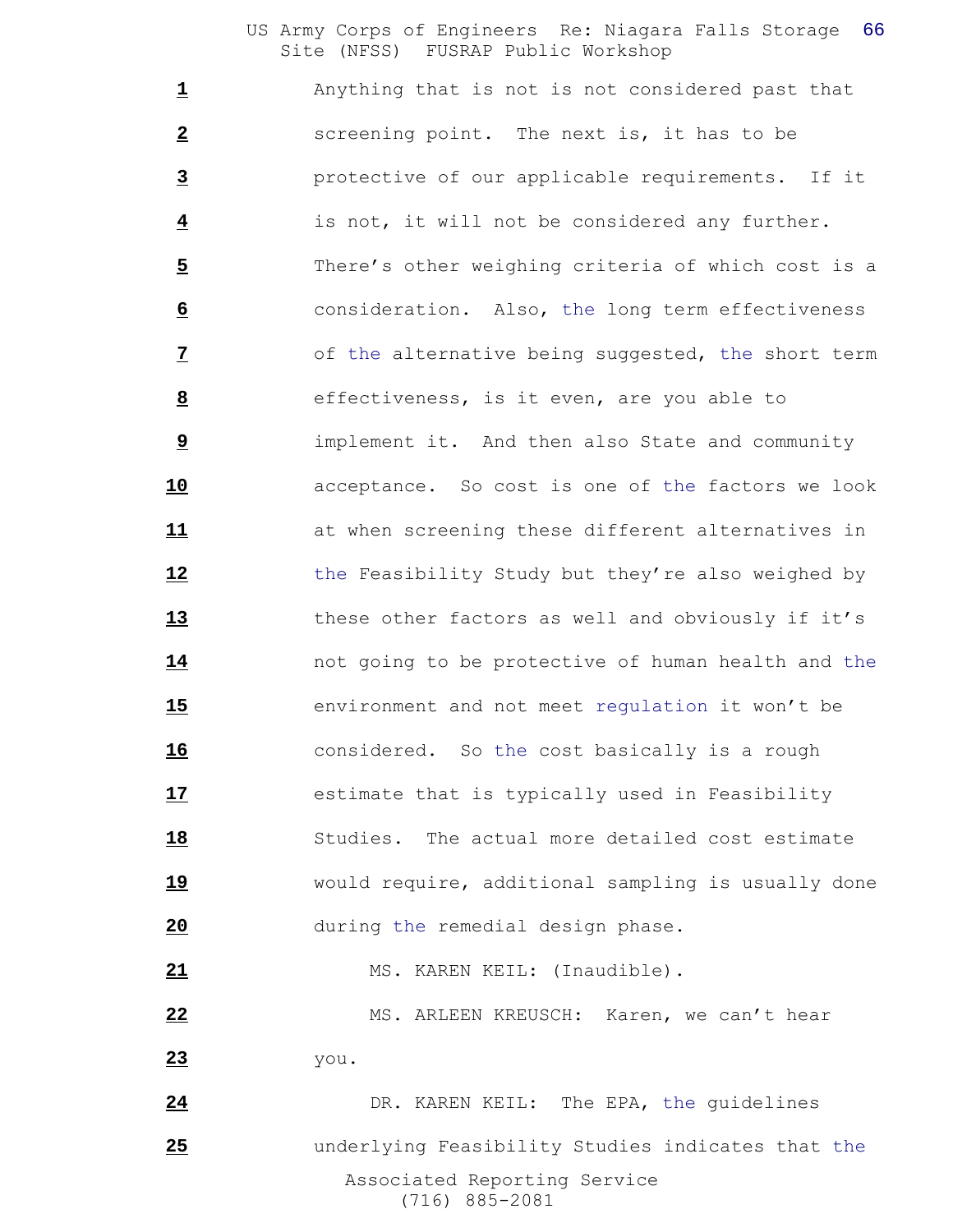costs only have to be accurate I think it's to within like 30% or 50% because it's expected to be an estimate, and really the purpose of the cost estimate in the F.S. is not to get an exact cost 5 that you use for design and planning, but it's more to get like a comparable cost, to compare costs across alternatives. So it's expected to have some kind of uncertainty associated with it. That's standard for a Feasibility Study.

 So you can compare, you know, towards magnitude, differences in costs. That would help **12** you weigh the alternatives.

 MS. ARLEEN KREUSCH: Okay. Joe needs to change his tape so I'm just going to pause everybody for a second while he --

(Off the record.)

17 MS. ARLEEN KREUSCH: Nona, did you have 18 additional follow-up for that one?

19 MS. NONA McQUAY: Just that it's not very reassuring to know that the final cost could, for complete removal of the IWCS could bloom because of lack of understanding as to whether that bathtub leaks.

 Associated Reporting Service (716) 885-2081 24 DR. KAREN KEIL: I mean, that's also a good **25** point. I'm not really the person in my office to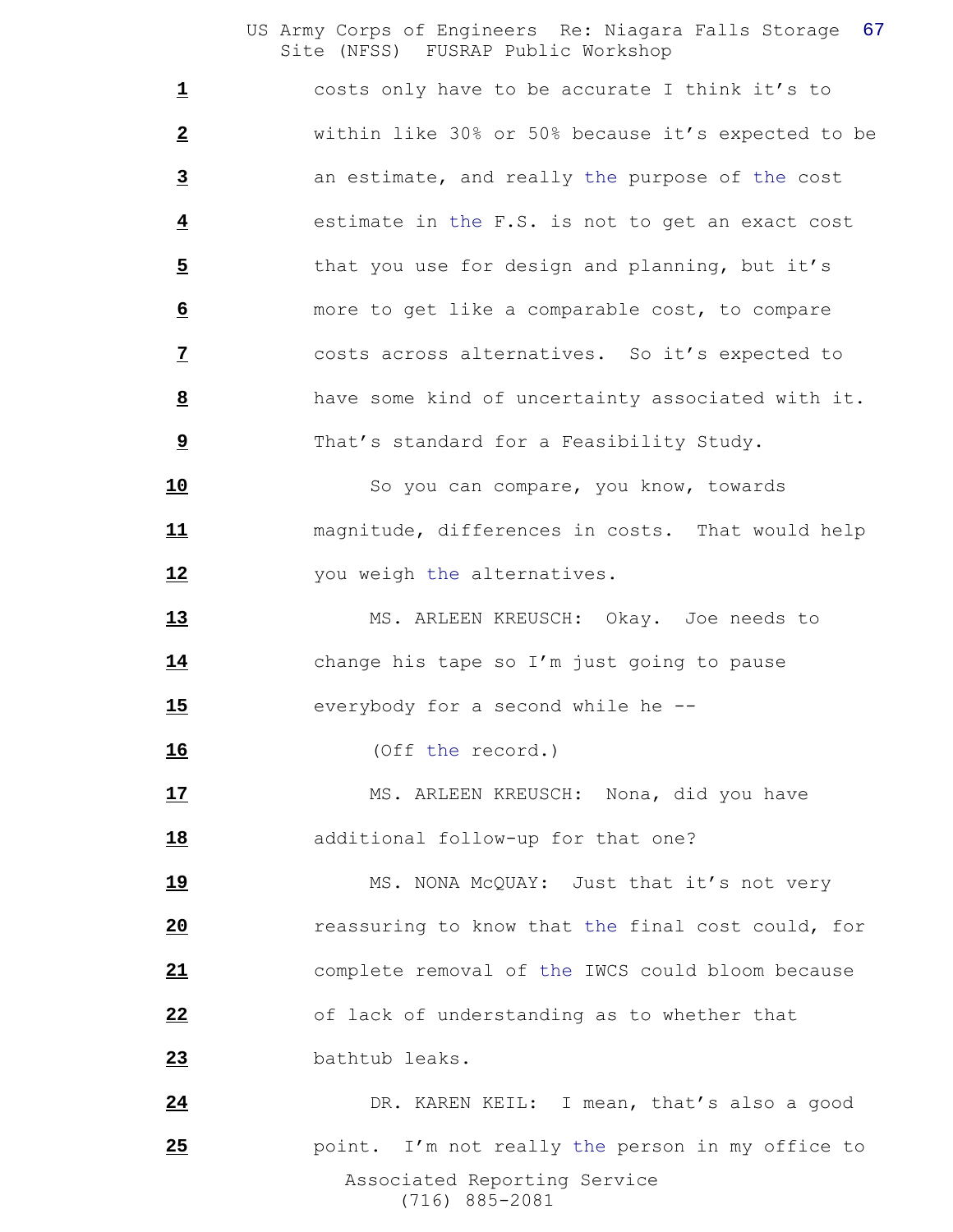discuss the cost estimating process. That's not my area of expertise. But I do want to point out that we have recently started doing our cost estimates a little differently where we look at uncertainties in each of the steps, you know, that we are looking at for the remedial action, and those uncertainties then are factored in to the overall cost. So when there is more uncertainty then the cost will grow to account for the uncertainty. So --

11 MS. MICHELLE RHODES: I guess to add about the cost perspective, Bill Kovaleski (sic) couldn't be here tonight, and the reason that he couldn't is because he's briefing the assistant secretary of the Army and Civil works on this **project to make them aware of the potential future**  cost impacts so that as far as planning purposes 18 they can be aware of what might be coming up. With our new approach in forwarding the Interim Waste Containment Structure as a priority, now once we get those Feasibility Study cost estimates, you know, Congress will get a range of possible costs associated with each alternative. It will be a good communication tool.

 Associated Reporting Service (716) 885-2081 Obviously our budget infuser ap is about \$140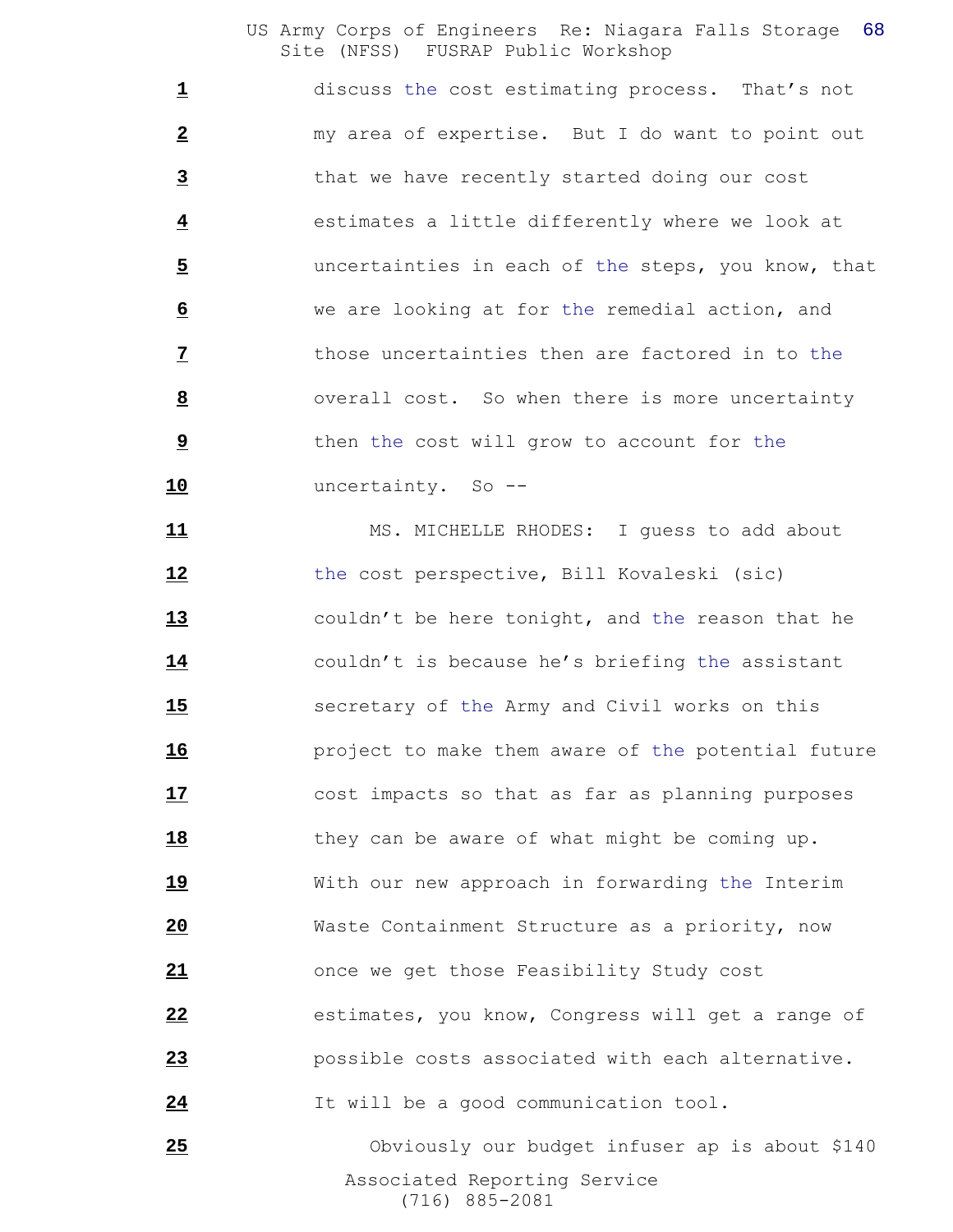million a year. Obviously not all that goes to the Buffalo District and certainly not all that is the Niagara Falls Storage Site but the, obviously we're all aware that complete removal costs would be in excess of that. So he is communicating way up front these issues. We're hoping that cost is **a** factor of the factors that we look at. So we're trying to look at this very, I guess neutrally and go through the process and let it work as it's intended.

 MS. ARLEEN KREUSCH: Thank you. Nona, does that answer further? Okay. Additional questions. 13 Ann, any further questions?

 MS. ANN ROBERTS: I apologize if I'm hogging the microphone, but could you put up the slide **that shows the different alternatives.** Was there a slide that --

18 MS. HALLIE SERAZIN: The one for the IWCS? 19 MS. ELLEN RAGER: I think you verbally went through that, Hallie. I'm not sure if there was a slide.

 Associated Reporting Service (716) 885-2081 MS. ANN ROBERTS: Maybe there isn't a slide. Did you say what the alternatives are? MS. HALLIE SERAZIN: Yeah, I think that I –- 25 MS. ANN ROBERTS: Did you say what the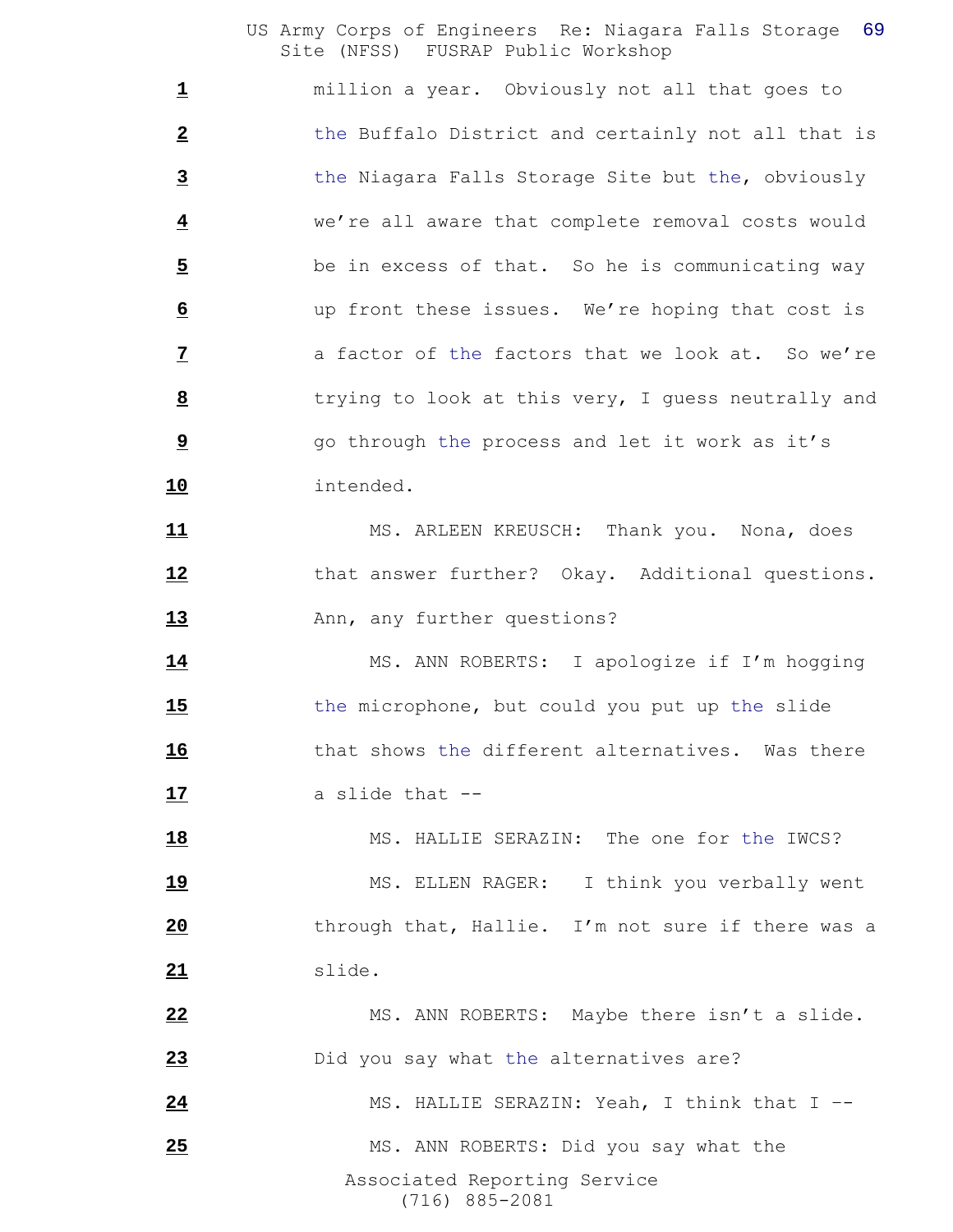US Army Corps of Engineers Re: Niagara Falls Storage 70 Site (NFSS) FUSRAP Public Workshop Associated Reporting Service (716) 885-2081 alternatives are for – MS. HALLIE SERAZIN: I did. I probably –- There is a whole list of proposed alternatives. MS. ANN ROBERTS: How many alternatives were there? MS. ARLEEN KREUSCH: Are they on a poster, I can go grab the poster. MS. HALLIE SERAZIN: They are on a poster. MS. ANN ROBERTS: Thank you. 10 MS. MICHELLE RHODES: You're not talking about the operable units. You're talking about 12 the alternatives. 13 MS. ANN ROBERTS: For the Interim Waste Containment Structure. 15 MS. MICHELLE RHODES: Okay. I don't think we have a poster on the alternatives. I think that **17** was something that we mentioned. 18 MS. ANN ROBERTS: Could somebody read them 19 out, because I can't see. Sorry. Thank you. MS. ARLEEN KREUSCH: Okay. For the Interim Waste Containment Structure the alternatives being considered are listed as removal of the entire Interim Waste Containment Structure contents with off-site disposal, removal of all residues except 25 the R-10 pile with off-site removal, removal of K-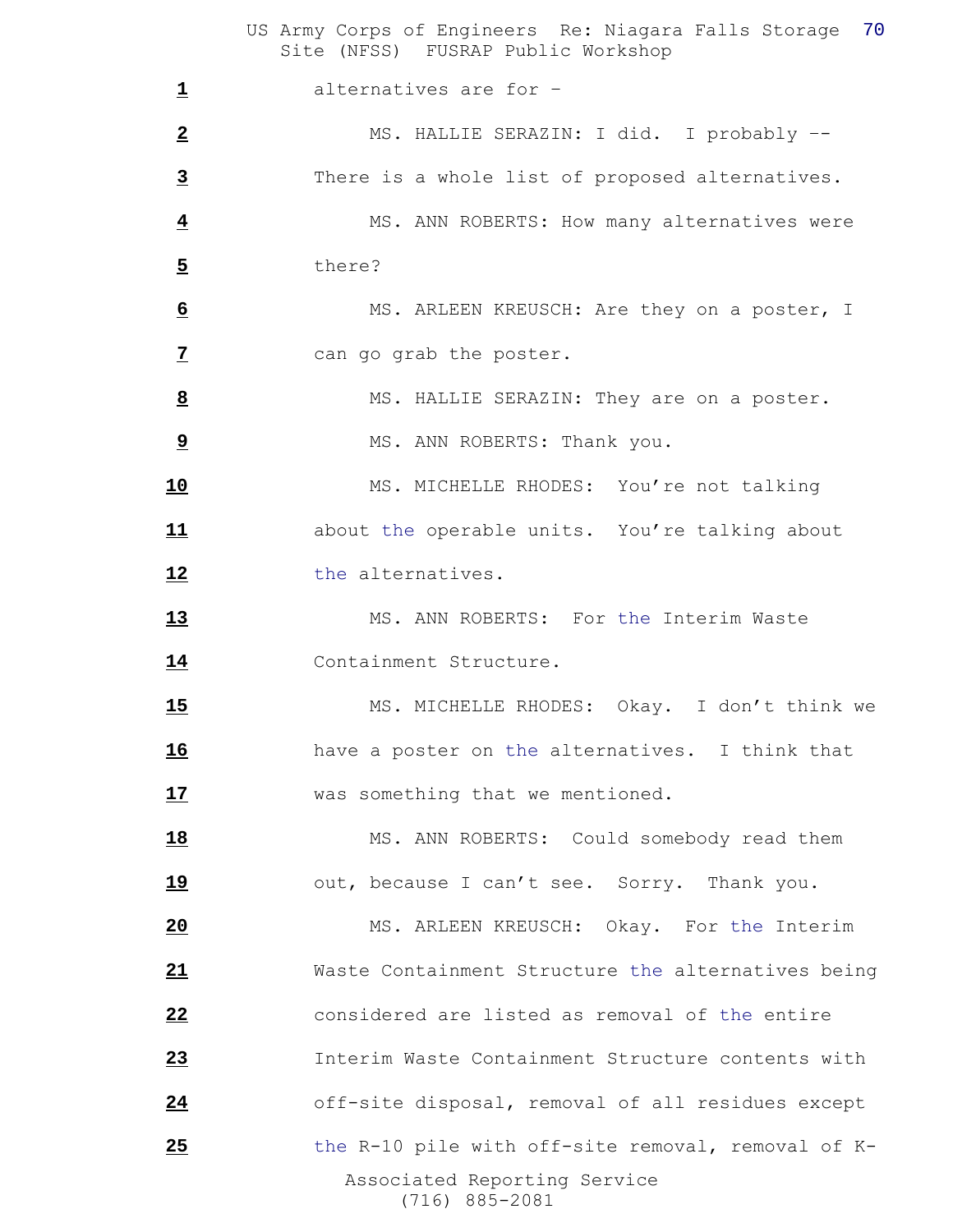65 residues with off-site disposal, removal of residues with placement in new on-site long term storage facility, limited action, which is elaborated further as enhance the current Interim Waste Containment Structure, no further action with site controls and maintenance. I'm guessing that means continued, right. No further action has the --

 MS. HALLIE SERAZIN: No further action is continuation of the maintenance and monitoring.

 MS. ARLEEN KREUSCH: And then the last one is no action, which is required under CERCLA.

13 MS. HALLIE SERAZIN: Right.

14 MS. ARLEEN KREUSCH: But you stated that that was not going to be --

 MS. HALLIE SERAZIN: It would not be applicable, correct.

18 MS. ARLEEN KREUSCH: Okay. Thank you, Hallie.

 Associated Reporting Service (716) 885-2081 MS. ANN ROBERTS: My question regarding that was, given the evaluation which has gone before by the National Academy of Sciences that says it's not safe to leave the K-65 in its present location, that really it is high level waste in 25 terms of its activity, and it should be removed to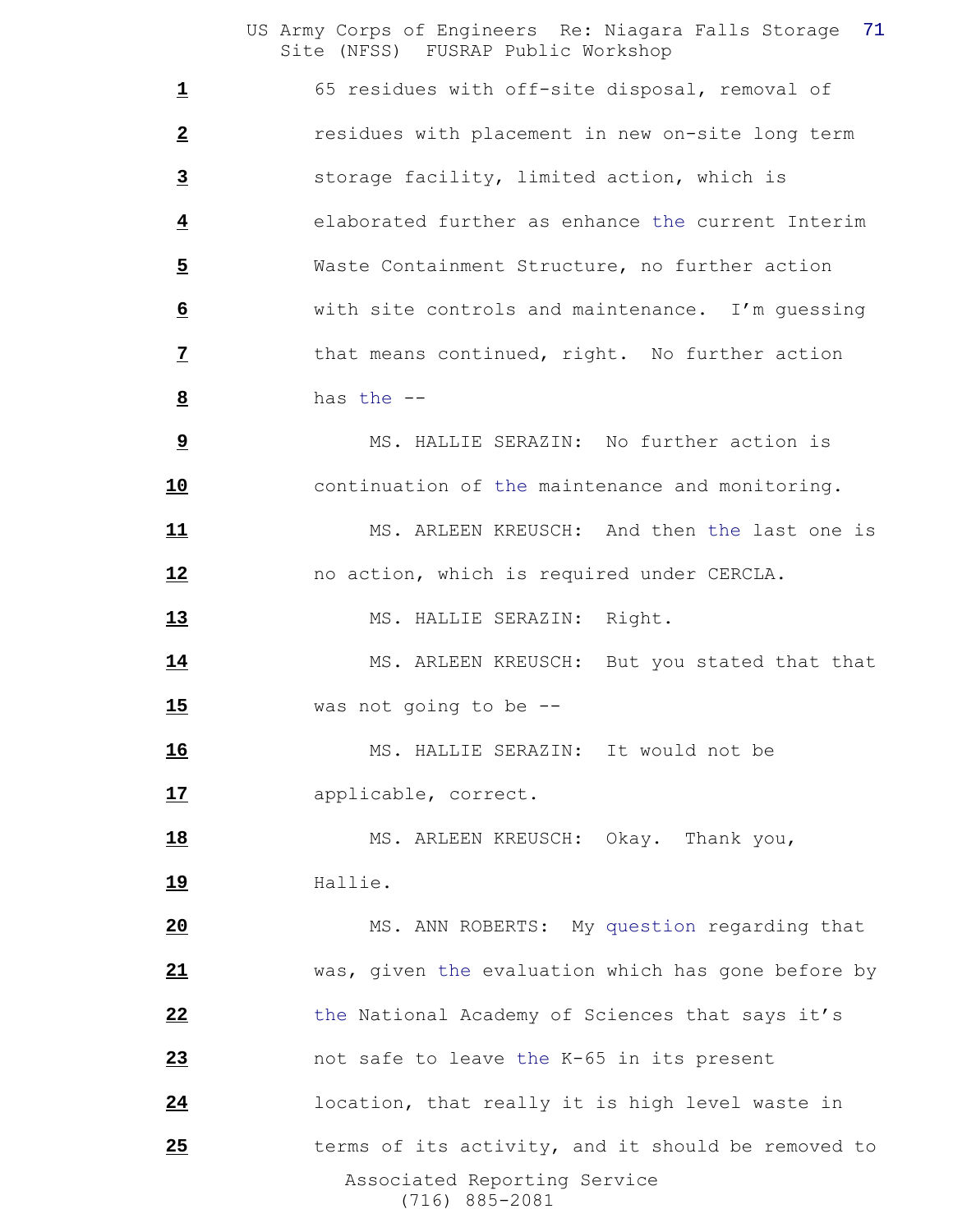some remote place. Why, why are you actually even considering the possibility of leaving it where it is, as an option?

 MR. TOM PAPUDA: I think -- this is Tom Papuda from DEC. I think in any remedial investigation regardless whether it's EPA or anybody, there's always going to be a myriad of proposed ideas for the actions that are going to take place on any given site.

 It's just to give you a range. It's not because they want to say that that's going to be 12 the one they're going to go for. It's just that you have to look at your range of options because **14** removing certain source terms may reduce the risk enough that if they go and look at it on a risk basis that maybe things will be okay. The K-65 being the hottest material that's in there has almost 600,000 picocuries per gram of radium in it. That's the major player in this. And that's why they have to look at it like that, because yeah, frankly, you know, right now Bill Kovaleski is briefing the deputy secretary or assistant secretary of the Army. It's going to be sticker shock. Let's be honest here.

 Associated Reporting Service (716) 885-2081 25 1 mean, we're talking about multiples of the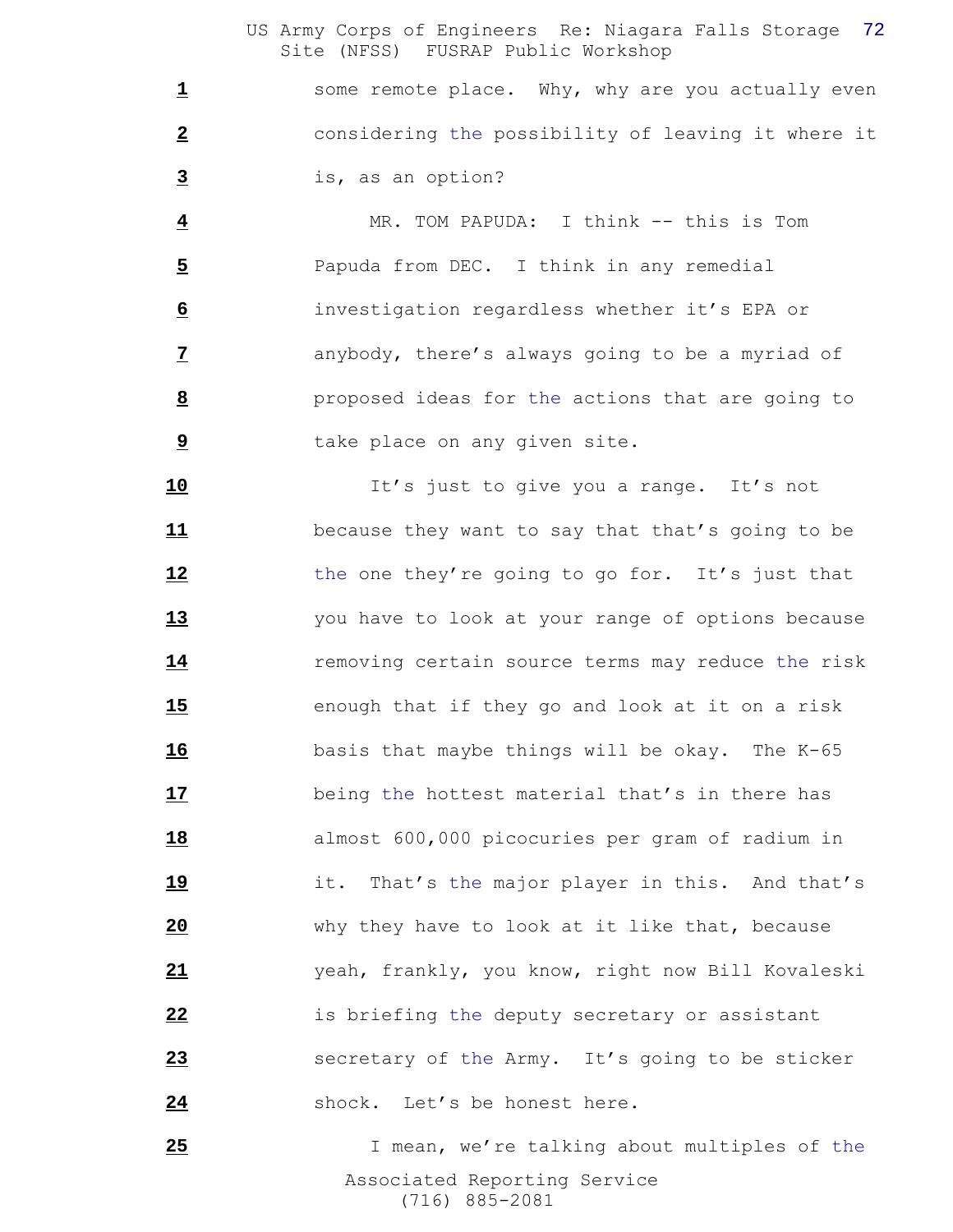**1** annual FUSRAP budget for the entire country. We're not just talking about a few million dollars here. We're not talking about the Linde project that's gone over \$100 million since it was started in the year 2000. We're talking about a major undertaking here. And yeah, there's going to be **1** sticker shock, so there has to be a range that the most logical, the most protective, and the most cost effective remedial design is the one that comes in the end. I mean, we have to be reasonable about this. You know, the numbers that **12 are being floated around and been floated around**  for years range into the billions. So take that in comparison to the \$140 million that Michelle said was the annual FUSRAP budget for the entire country. We're talking about a multiple year **17** project. We're probably talking about, it could **be, you know, depending on how money is 19** programmed, it could be a decade or more.

 Associated Reporting Service (716) 885-2081 We're talking about something that's not going to happen tomorrow either. We're talking about something that's going to be a long time in the making. There are a lot of FUSRAP sites out 24 there. The way the Corps programs money is already well in advance of, you know, this is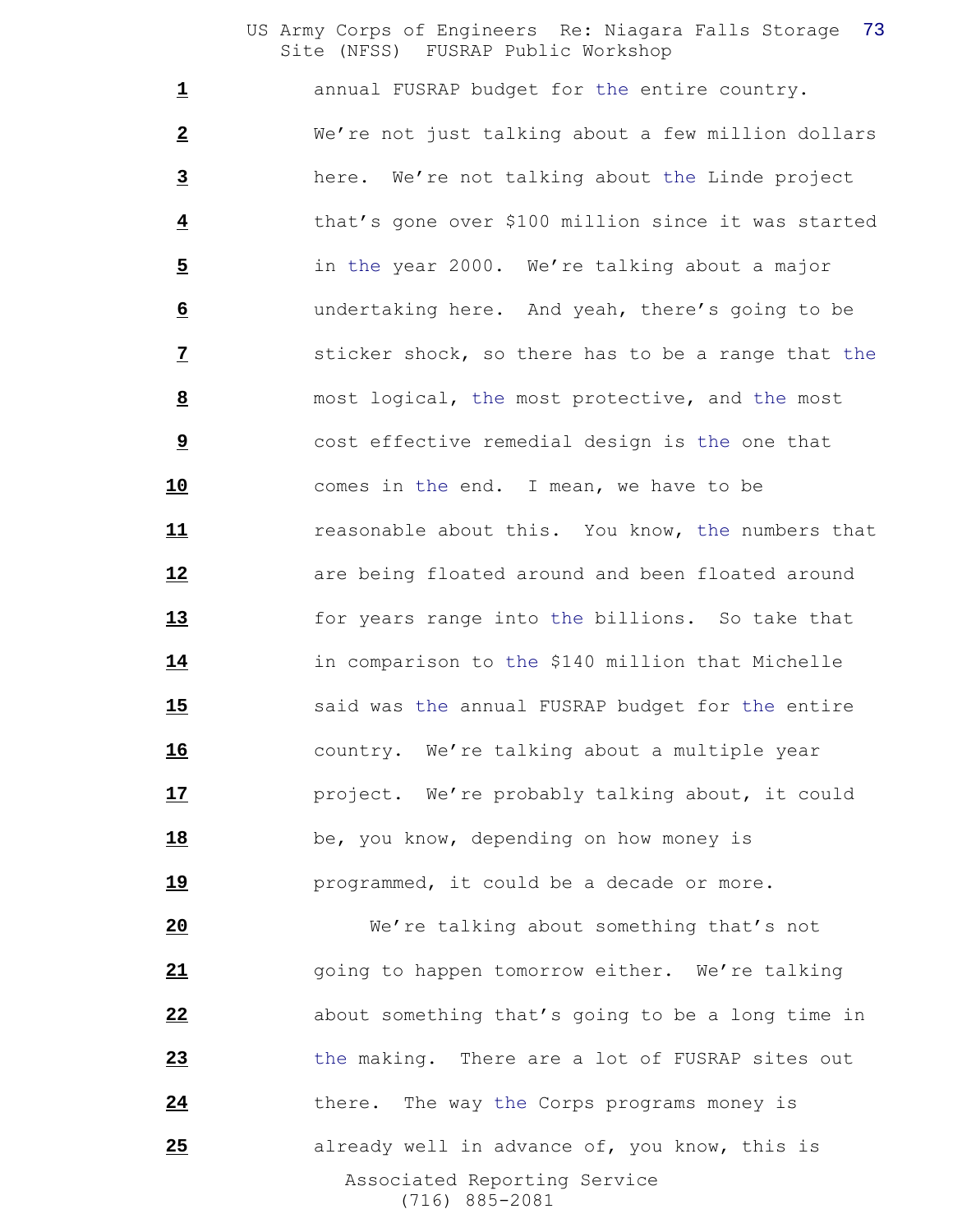someplace down the line. So we can't sit there and worry about whether or not they're going to sit there and thumb their nose at everybody and say, no, we're not going to take anything out of 5 there. Let's be realistic here. They have to look at all the options and that's what they're doing. It's not because they're playing favorites or they're doing it on purpose. This is the way the EPA and every other agency that does these remedial actions under CERCLA has to perform their duties. That's the way they're compelled to do it.

 Associated Reporting Service (716) 885-2081 13 MS. MICHELLE RHODES: I quess just to follow up, you mentioned the high level, and that will play off of our, we're doing an ARAR tech memo, so that's where we pick our ARARs which will sort of characterize what type of waste it is. So that will be part of our Feasibility Study tech memos which everybody will have an opportunity to comment on. The National Academy of Science's recommendation, that is our partial removal scenario. We do have a scenario that modeled after their recommendations. And I guess just, you know, to relay about the costs, if we weren't seriously looking at all these alternatives, you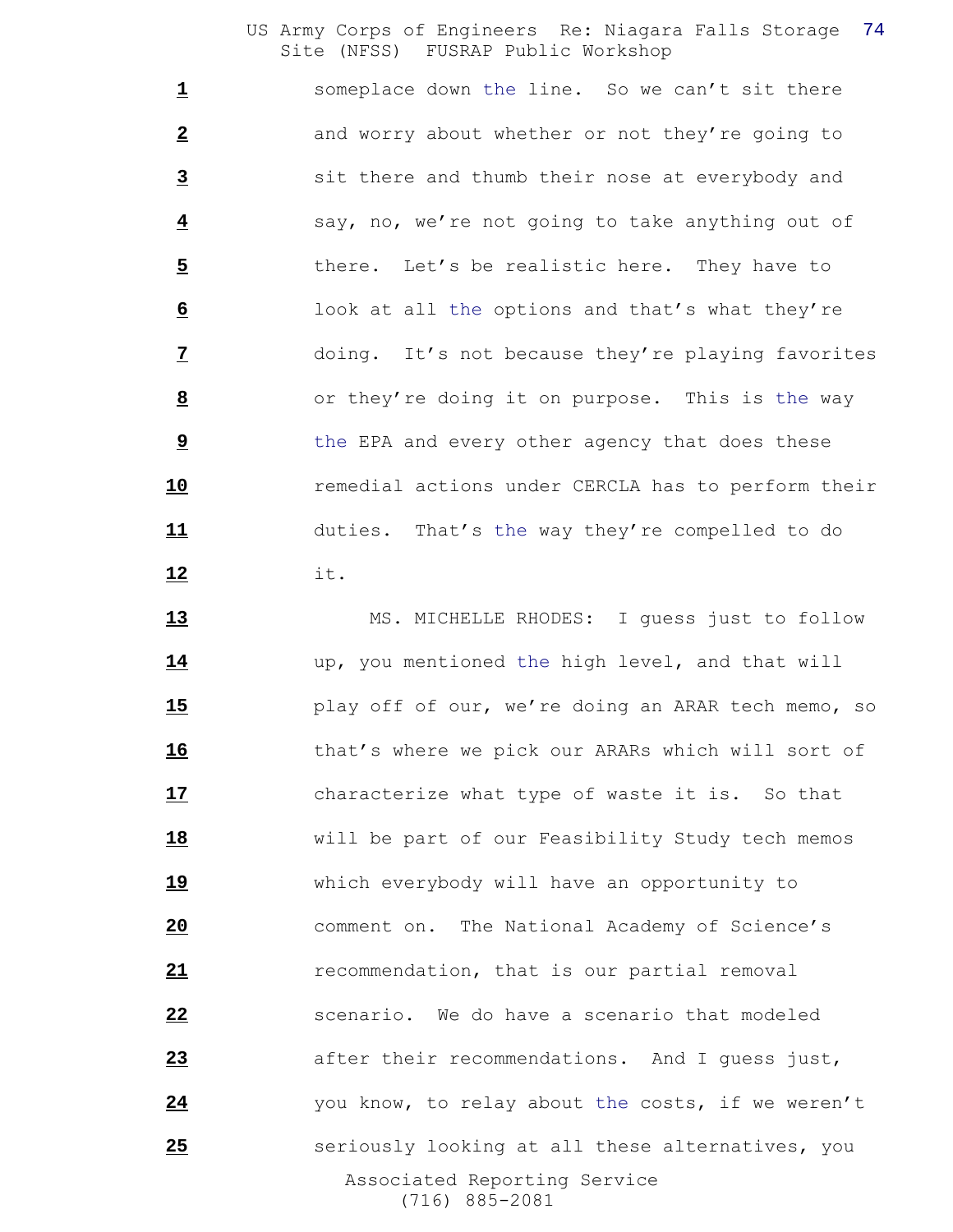know, Bill wouldn't be at the ASACW right now. I think that we need to communicate the full range of what we're looking at, and this Feasibility Study is going to be a communication tool, it really is.

 MS. ARLEEN KREUSCH: Thank you. Michelle, just for the audience, you used the ARAR acronym.

MS. MICHELLE RHODES: I'm sorry.

 MS. ARLEEN KREUSCH: And I'm not sure everybody know what that is. I know Hallie explained it a little bit in the presentation but you could -- could you just elaborate a little bit further on that.

14 MS. MICHELLE RHODES: It's applicable **15** relevant and appropriate requirements so basically you have a certain type of waste and there's certain regulations for different types of waste. 18 So it's trying to pick what regulation you would **19** apply to your waste stream.

 Associated Reporting Service (716) 885-2081 MS. ARLEEN KREUSCH: Thank you. Ann. MS. ANN ROBERTS: One final thing. The contents of the Interim Waste Containment Structure documented. There is also contained within that some material from prior cleanups on some of the vicinity properties. I seem to think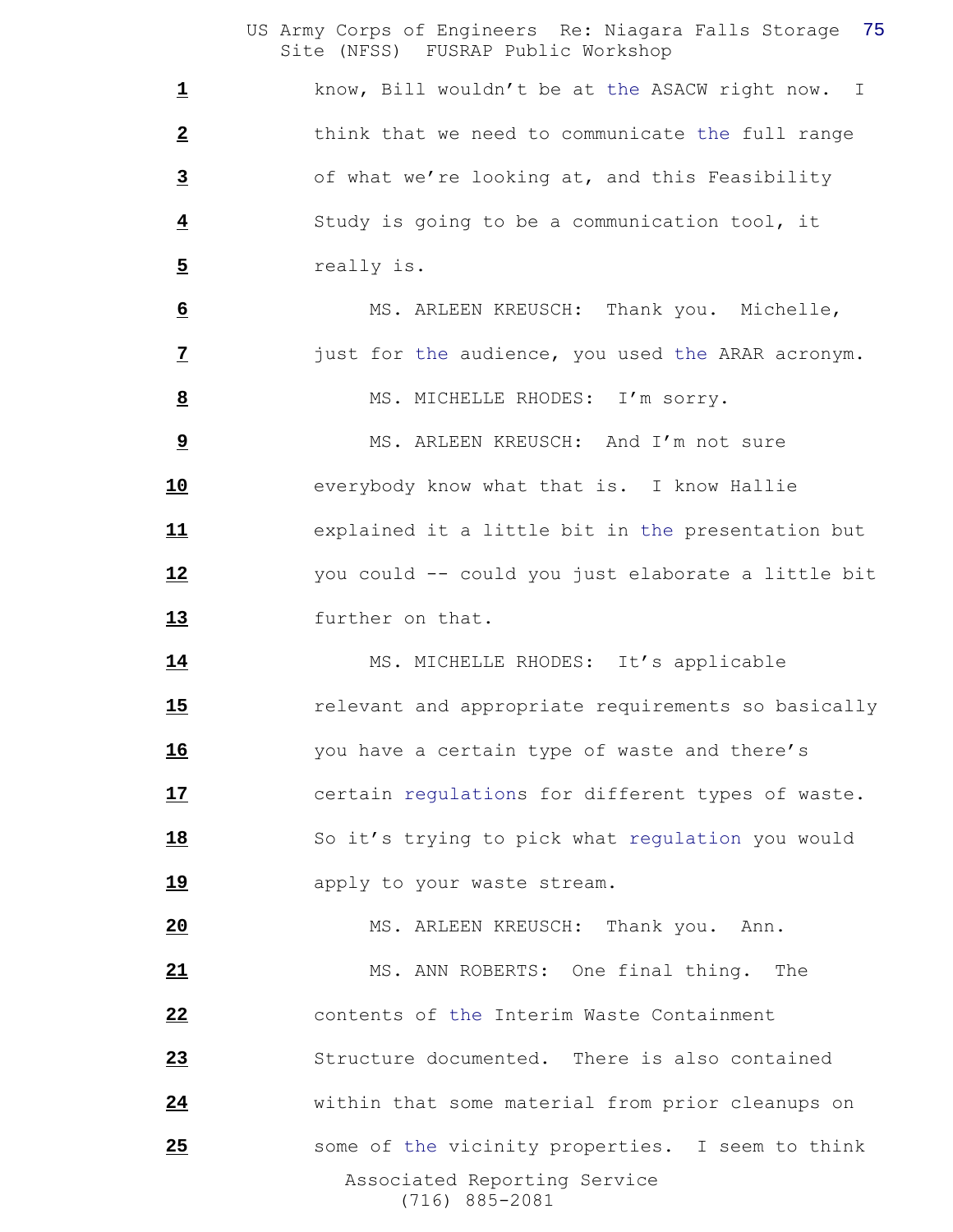1 that there were some materials actually placed within the Interim Waste Containment Structure as opposed to the R-10 pile from one of the prior cleanups. And it might have been the 1970s.

 But if that is the case, then are you concerned that the Interim Waste Containment Structure might also contain some of the KAPL waste and the contaminants which are very different from the uranium or extraction residues. This is going to be nuclear reprocessing waste.

11 MS. MICHELLE RHODES: That's a very good comment. The good thing is that with the KAPL waste, a lot of it was shipped back to Oakridge, but obviously we know that some of the waste was incinerated on site, so we do see remnant contamination associated with that. But the quantity of that with respect to the rest of the residues is very minimal. However, that is something that we're going to have to consider when we look at ARARs. You know, there's -- you know, you mentioned the high level waste.

 Associated Reporting Service (716) 885-2081 A lot of reactor waste is classified as high level waste. But a lot of the other residues may not have the same classification. So it's something to consider. I'm not sure it's going to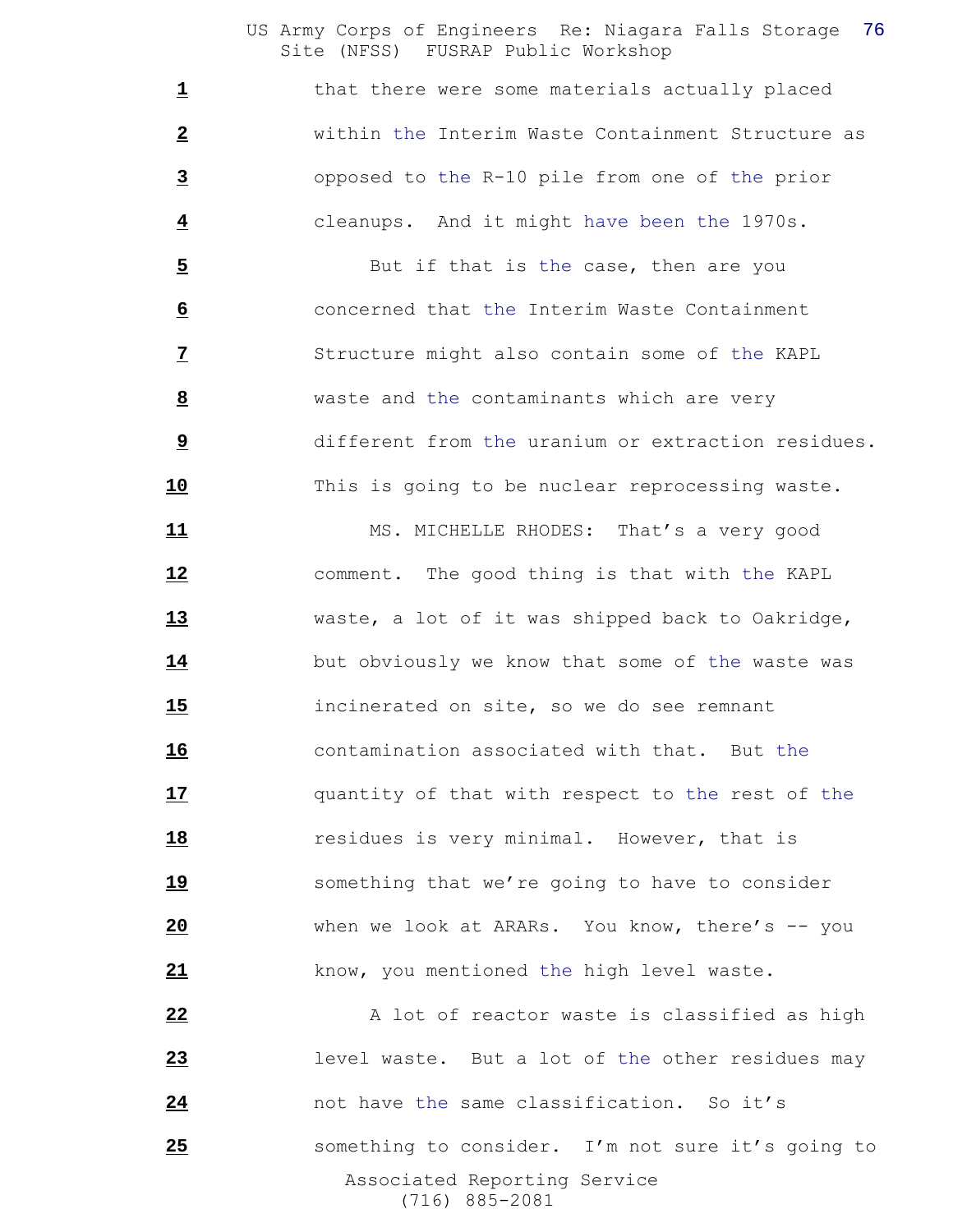be something that drives our ARAR but it definitely will impact our disposal. For example, Waste Control Specialists is a landfill in Andrews, Texas and Fernold, their K-65 is right now being temporarily stored there. They're creating a new cell for it and -- I just lost my train of thought. Oh, disposal. So they have certain, what's called WACs or waste acceptance **1 criteria.** So their cell is actually what's called an 11A2 cell. It's just a type of classification and one of the things that they do not like in 12 some of their low level cells, they don't want any detections of plutonium. So in cases like that, it might not be as much of an ARAR issue as it would be a disposal issue. We would need to ensure to them that on average, or a composite sample of what potentially could be removed would **18** not contain that. So I think that's something definitely we need to consider in our Feasibility Study. MS. ARLEEN KREUSCH: Thank you, Ann. Guy, you're looking like you had another note.

GUY ZACZEK: I'm glad I have her here.

24 MS. ARLEEN KREUSCH: Any other questions? Go ahead.

> Associated Reporting Service (716) 885-2081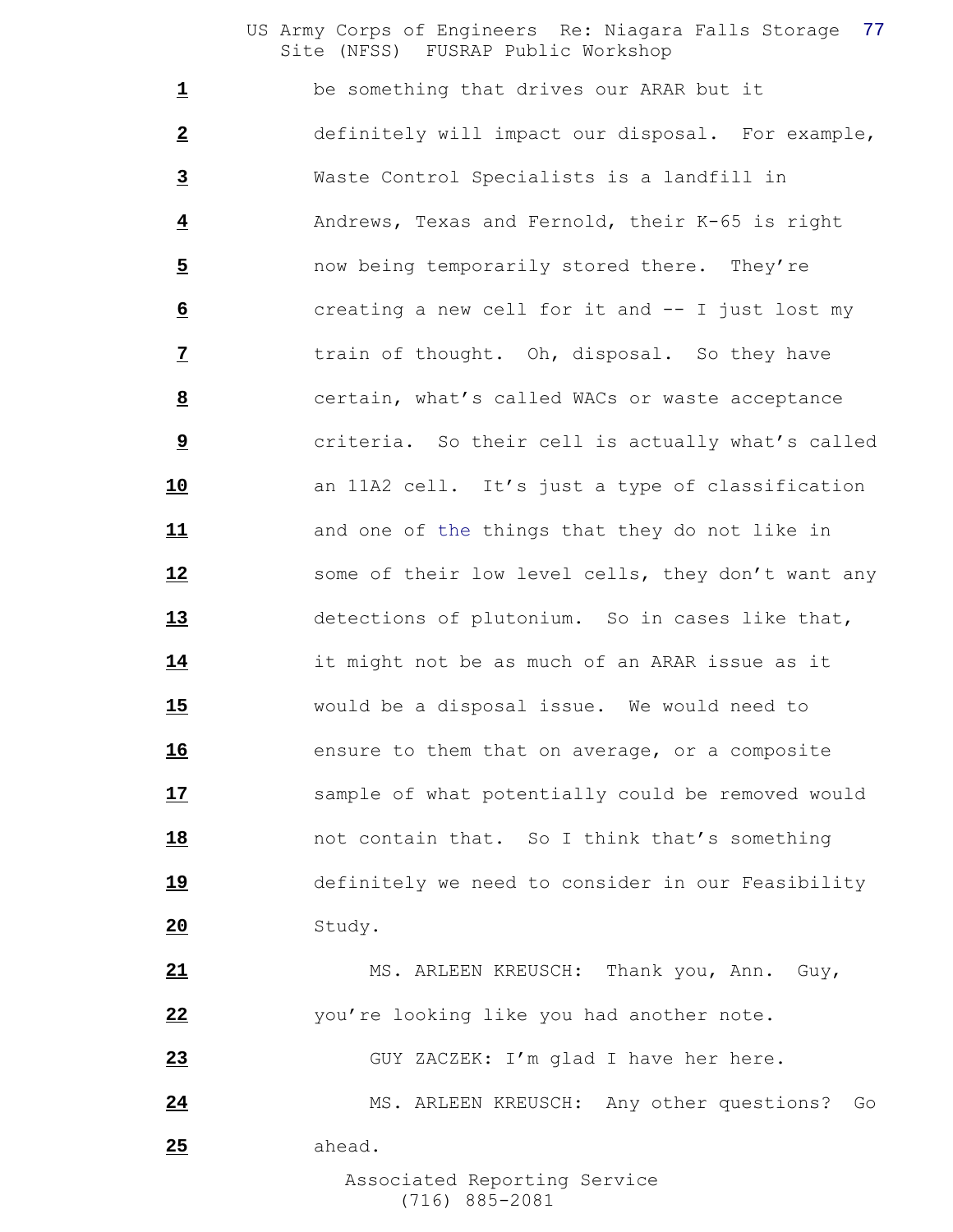1 MS. BONNIE GUCKIN: I just have one question. Bonnie Guckin. I'm just a resident of Youngstown. No specialties.

 MS. ARLEEN KREUSCH: Could you spell your last name so they can put it in the record.

 MS. BONNIE GUCKIN: G-U-C-K-I-N. When you talk about, let's say you do remove everything from the site and we talk about remote locations. Texas is also thrown out there, and you know, humans live there as well. Where would this waste **11** go? Would we just be giving it to someone else? I mean, I realize we as a community all think, oh, we've got to get it out of here. And I did talk to someone saying, would it be more of a risk to us as a community, to the people we would be dragging it through, let's say by rail, and where it would end up, would that be more of a risk than making a new containment site where it is?

 Associated Reporting Service (716) 885-2081 19 MS. MICHELLE RHODES: That's a good question. **As far as the transportation risk, you know, yes,**  transportation poses risk. I think the biggest **22 risk we've had as far as, we in general, in the**  waste transportation industry I guess you could say, is accidents, you know, spills. As far as where, that's one of the objectives of our waste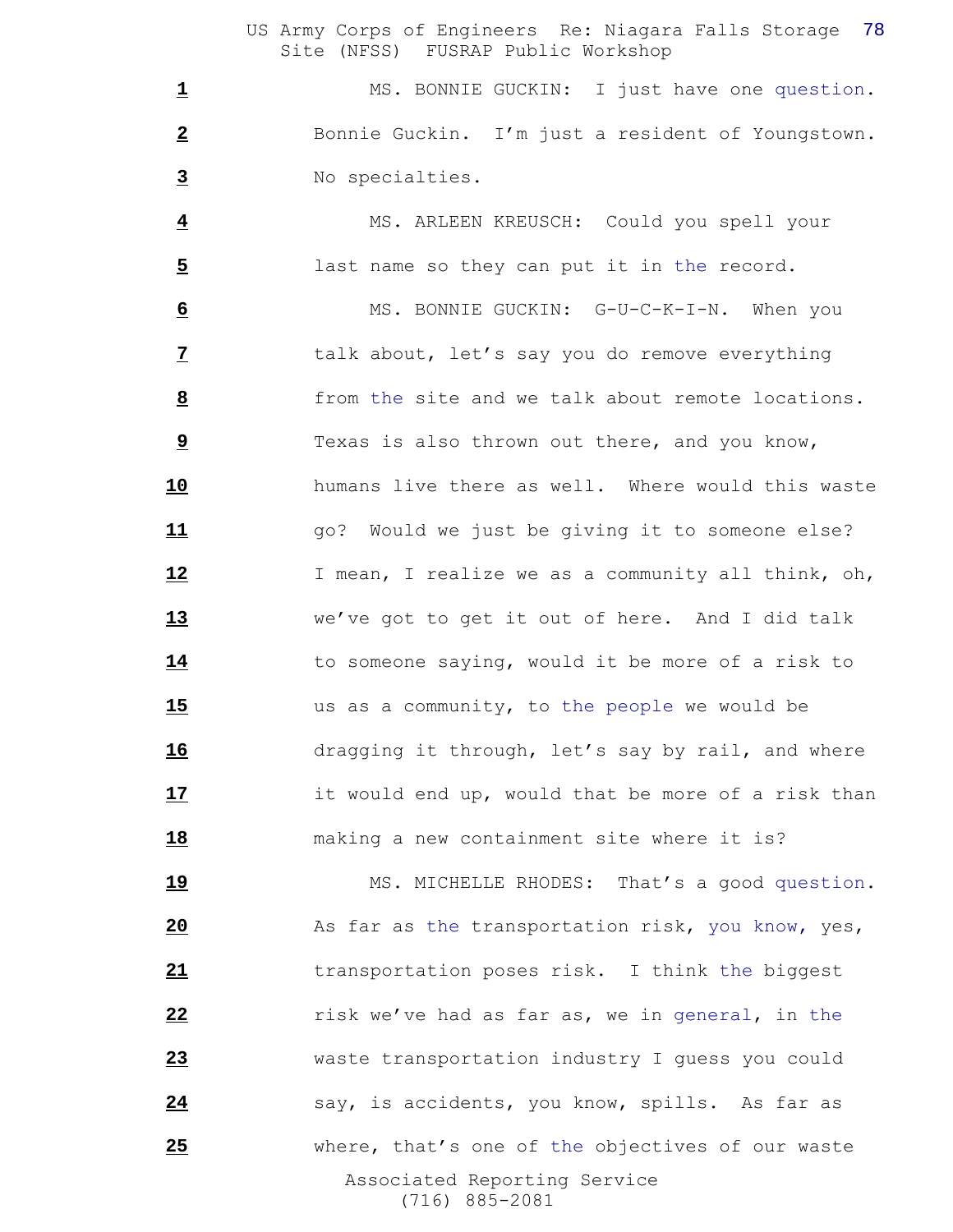disposal option Fernold lessons learned tech memo. Right now there currently is no landfill that can accept this type of waste. However, as Fernold is kind of progressing, they are likely to be permanently housed in the Waste Control Specialist landfill shortly. So that may be something that is feasible to us in the future. Also Energy Solutions, which is in Clive (sic), Utah has an 1182 cell that might be an option for us. The reason that we can't access it right now is the radium waste acceptance criteria is too low.

 We don't know if we could meet something like that. It's about 10,000 it's called picocuries per gram. The new facility in Andrews, Texas is 100,000 so it would just be a matter of them **16** amending their waste acceptance criteria, which has happened. It's not totally unlikely. So we definitely in this tech memo wanted to research a little more into maybe potential other available locations, document some of the limitations associated with their use, and that's sort of where we're headed with that tech memo. MR. TOM PAPUDA: I think the other thing,

24 too, is the Frenold waste was transported down to

WCS in very specialized engineered containers.

 Associated Reporting Service (716) 885-2081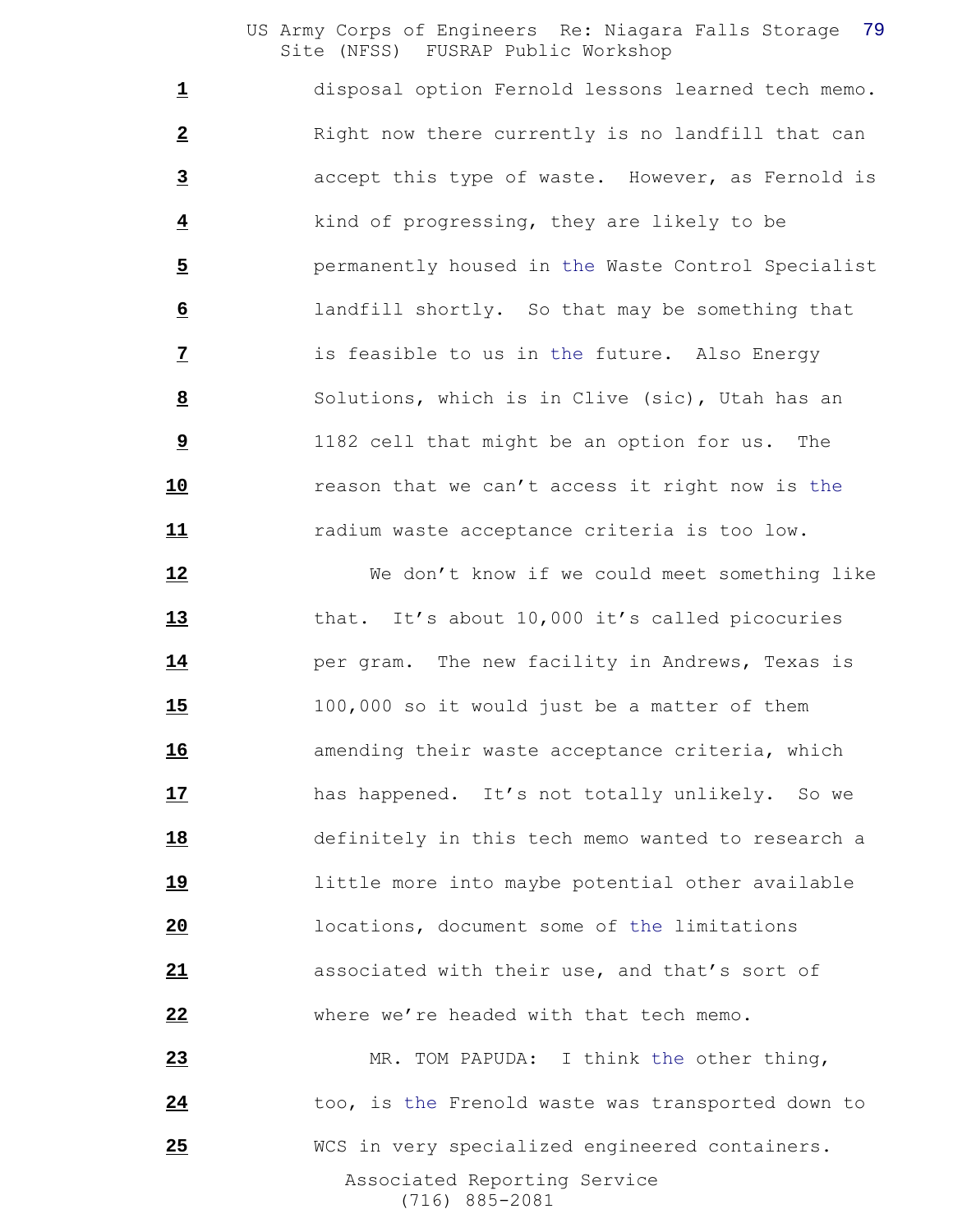This is not going to be a situation like we've **2** seen at Linde or at Ashland where they just throw it in rail cars and cover it up and run it down the road. This is going to be a very, very highly choreographed engineered endeavor. These containers, we got a presentation on a while back, are actually designed to reduce the dose, to mitigate radon release, all these sorts of things that are associated with this waste. So this is not something that's going to be like, even if like let's say they have to take it by truck to the nearest rail siding and load it on trains from 13 there, you know, if one of these containers goes 14 and rolls off or they get in an accident or something like that, there's probably not going to be any spillage. These things are designed purposely to contain this stuff under even catastrophic situations. They have to meet certain DOT requirements and all that in order to be used as specialized containers.

 Associated Reporting Service (716) 885-2081 There's certain requirements as part of DOT **22** regulations for the transport of radioactive materials, too. So this is not going to be something again that's going to just happen by the bucketful and thrown into a rail car or gondola or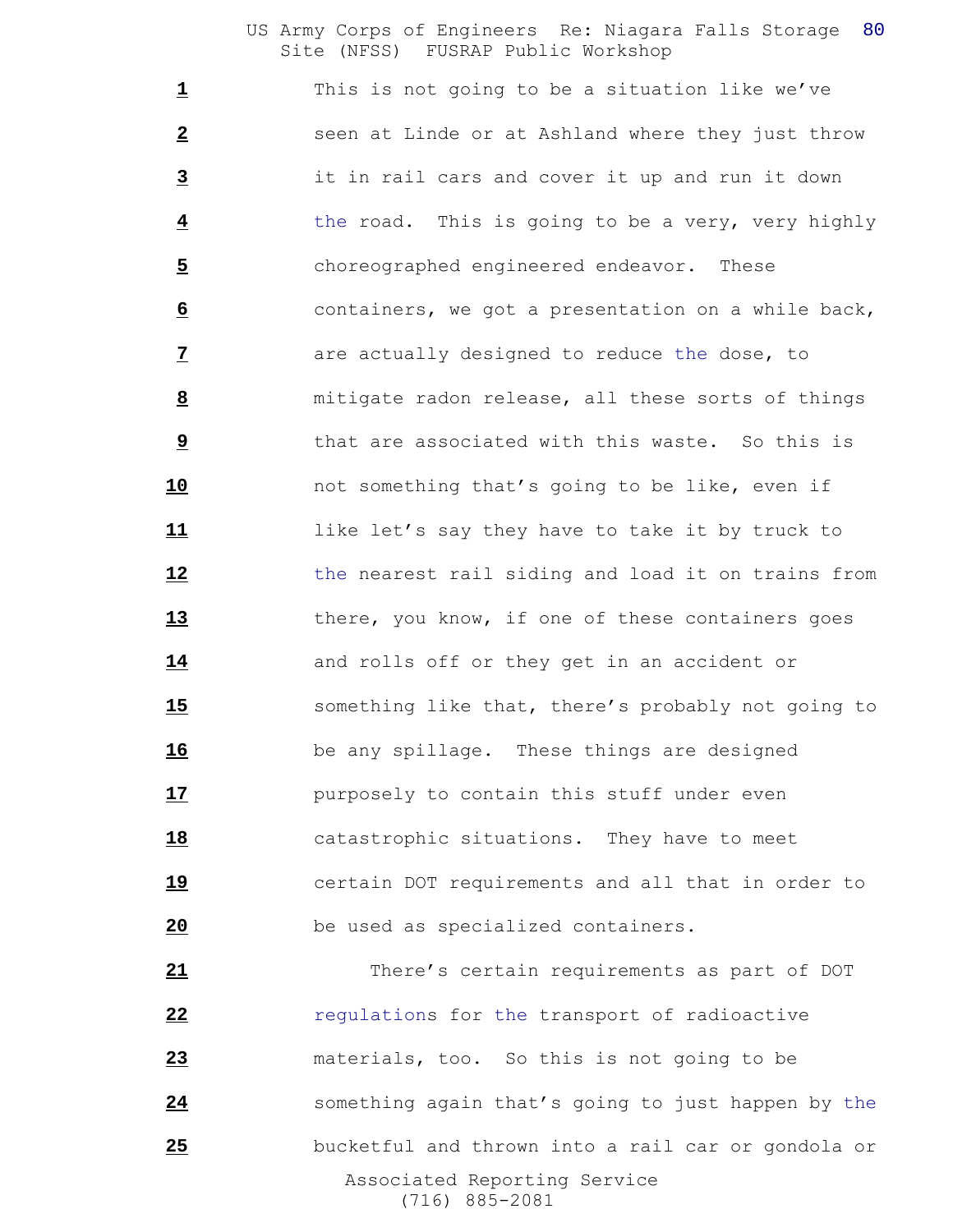1 anything like that. This is going to be really something that's going to be again, like I've said before, a major undertaking.

 But safety of the community during transport and the safety of the workers during it via whatever techniques may be employed if removal does happen is going to be something that's going to be really highly studied, I'm sure.

 MS. MICHELLE RHODES: Just one other point to make is, that's sort of why we have the Fernold lessons learned is to take advantage from what they learned. They did an incredible amount of testing that we could really take advantage of.

14 I mean, they developed these steel casks, these IP-2 containers. They shipped them two per truckload, and like you said, if there was an accident it would tumble off and you'd probably stick it back on and there wouldn't be a spill necessarily.

 Associated Reporting Service (716) 885-2081 One of the things we also did in our Feasibility Study process is ensure that some of the Frenold contractors who had direct experience with this waste were actually reviewing our tech 24 memos. So we're trying to capture as many lessons learned from them as far as the removal option as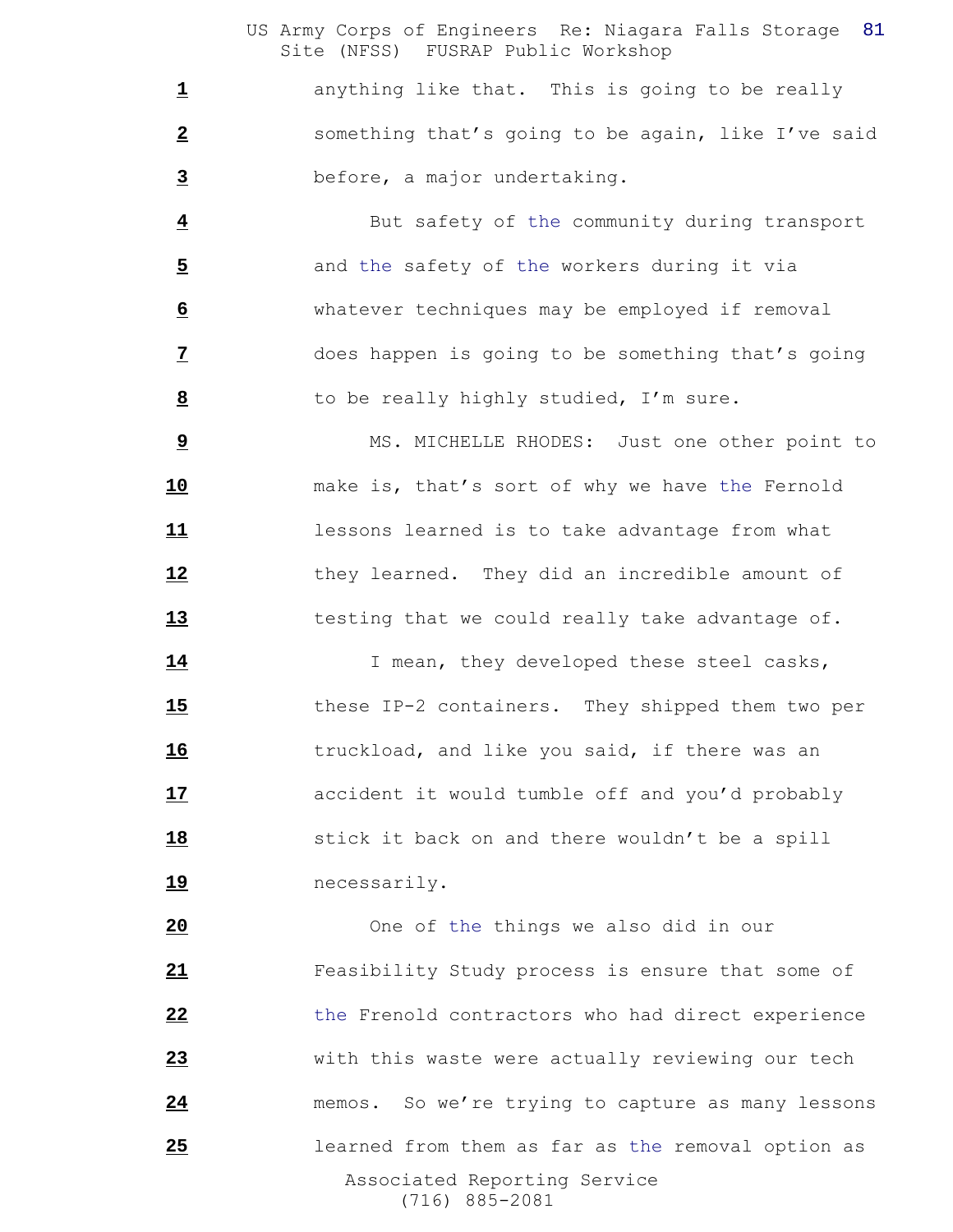we can.

 Associated Reporting Service (716) 885-2081 DR. KAREN KEIL: I want to add something to your -- can you put up the slide with the tech memos for the IWCS. So Michelle mentioned that when we look at choosing our remedial alternative in the F.S. we look at different we'll call them balancing criteria. One is short term risk. It's basically the short term impacts to human health and the environment during the remedial action itself. And that's why the first two things that we're going to study, we're going to develop a technical memorandum on are the radon assessment and the radiological exposure assessment. So we're going to look at potential for radon release when we open up the cap and how much radon can be released, can it expose the workers or the surrounding community, and then look at also other types of radiological exposure like from gamma radiation. So we're going to study those and look at what the short term risks are to the workers and the surrounding communities if we decide to open up the cap and remove the residues or other parts of the IWCS. So we will definitely take that into consideration. We weigh whether or not to remove it or shore it up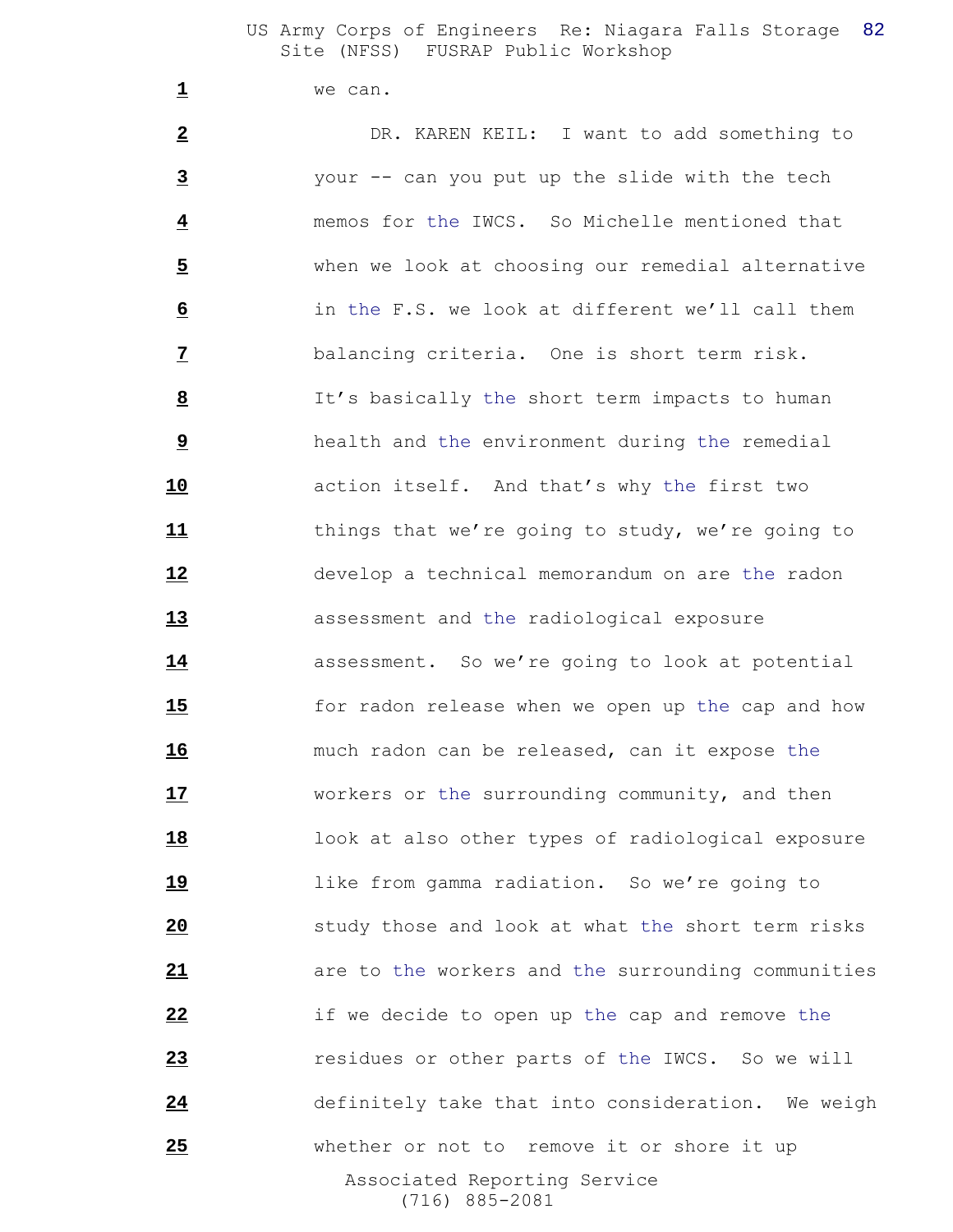somehow in place, make it more protected in place. MS. MICHELLE RHODES: I've seen it work quite well in the fact that we're, you know, obviously collecting more RI data so you may say, well, why have they started the Feasibility Study, they're not done with the RI yet. The first three tech memos are irrelevant to whatever data we collect as far as the RI Addendum. You know, the radon assessment is what it is. The dose is what it is. It's more dependent upon the actual waste material inside the cell than it is any kind of collection around it.

 MS. ARLEEN KREUSCH: Do you have a follow-up question?

15 MS. BONNIE GUCKIN: Just one other question. It's not always cynical. I'm not always -- if you did find, let's say you got a lot more scientific knowledge than I have, but let's say you do find for us to open this up would be more of a hazard to our small community than to leave it, would you possibly leave what's there there? I mean, has that ever happened? Obviously you've all worked on sites like these before, I'm assuming. Has it been more of a benefit to the

 Associated Reporting Service (716) 885-2081 community to leave something like this alone than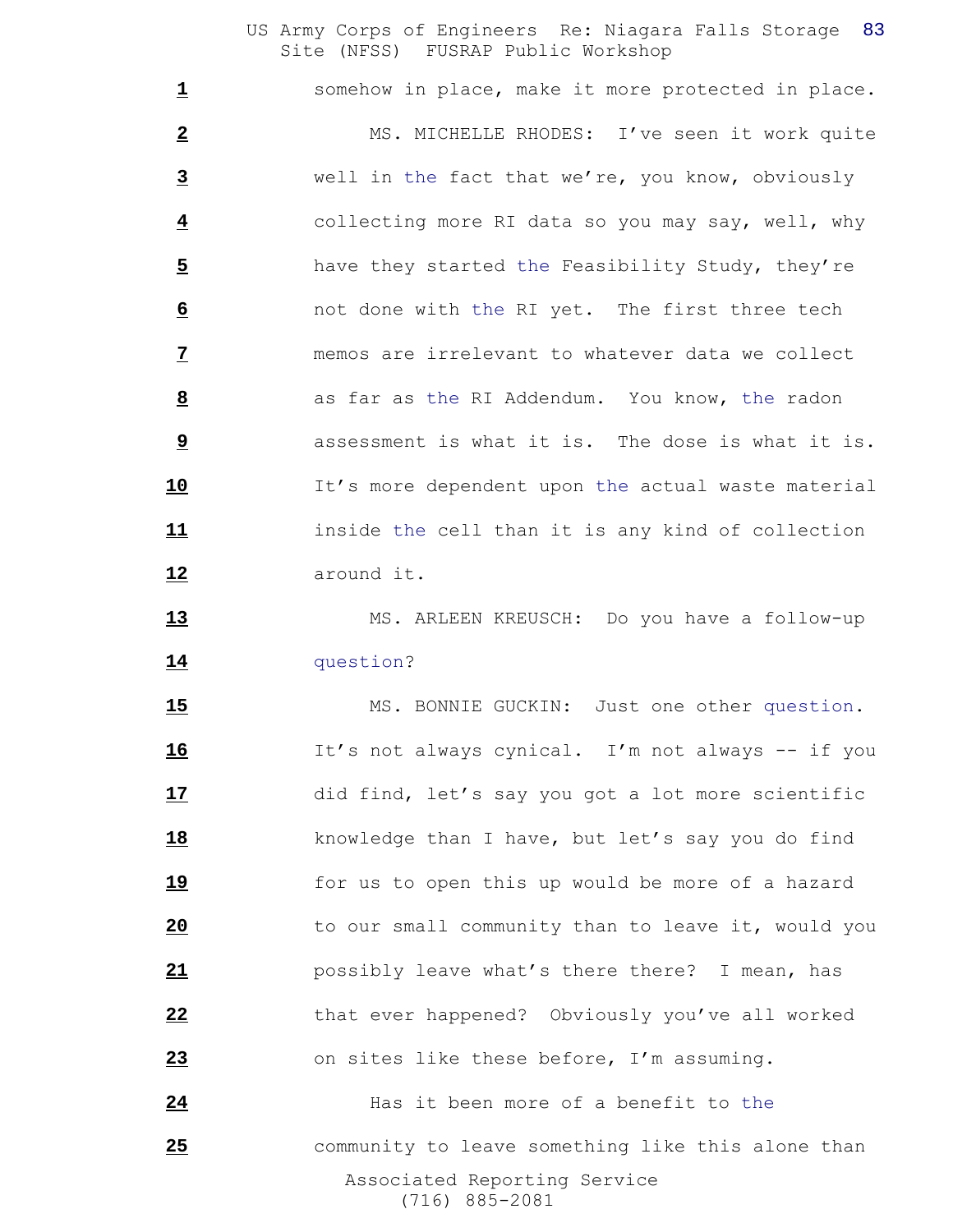to open it up?

 MS. MICHELLE RHODES: I think that's where community acceptance comes in as well. One good thing about, in looking at this is, it is going to **5** release radon when it's open. It is going to have **b** a dose associated with it. But we do what's called institutional controls.

 When Fernold took their waste out, they developed a -- they had it actually stored in an above ground silo. They created a structure **11** around it and they actually removed it robotically, and they had a radon abatement 13 system. So you can engineer around this.

 You know, it doesn't mean that if it's going 15 to release radon we're just leaving it there. It's an engineering problem. You just have to figure out in the design how you will address the risk associated with both the dose component and 19 the radon.

MS. BONNIE GUCKIN: Thank you.

 MS. ARLEEN KREUSCH: Additional questions. Nona.

 Associated Reporting Service (716) 885-2081 MS. NONA McQUAY: I'd just like to make a comment that those of us who have followed this **120** for some 30 years are not really just concerned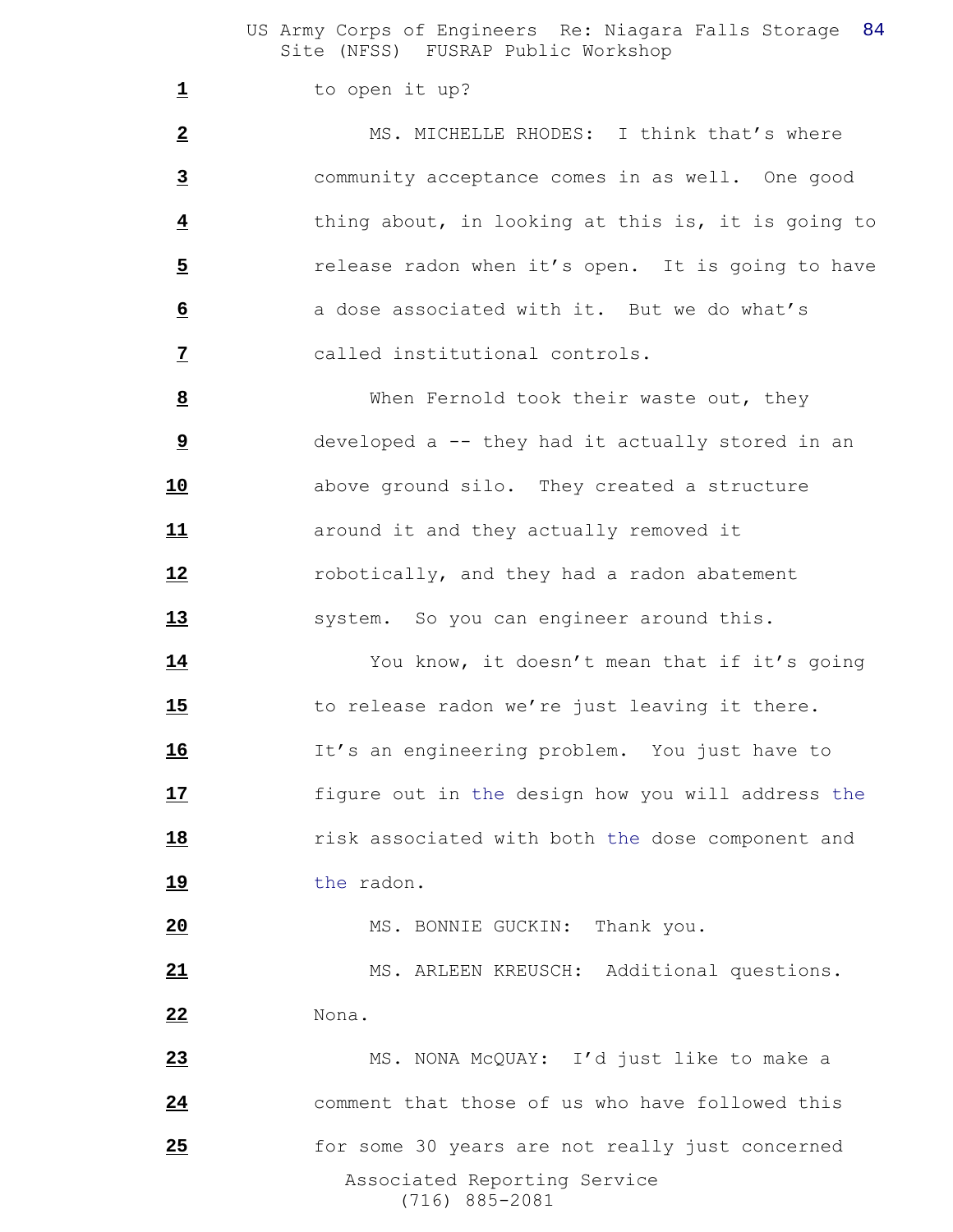about our small community, which is a small community, but we are poised on the end of New York State and our effluents affect the Great Lakes basin, which has millions and millions of people and a fifth of the world's drinking water. So it's not a small issue as to where these wastes go and whether they stay. They need to go away from such a large risk area. Thank you.

 MS. ARLEEN KREUSCH: Thank you. Additional questions or comments? Bill. Would you state your name just for the --

 MR. BILL CHOBOY: Bill Choboy, RAD member. I live in Youngstown. I'd just like to say thank you to the Corps for listening to our questions and answering graciously. I think you did a pretty good job. Ann has worked for years along with others on researching what's there and it hasn't been easy. She drove in here from Wisconsin to appear here tonight and the people in this community have been interested for a long time obviously in what we have here and we want to see it taken care of.

 Associated Reporting Service (716) 885-2081 23 And again, I appreciate the answers that were 24 given by a number of people tonight, but I don't like being lectured to as Mr. Papuda did. And I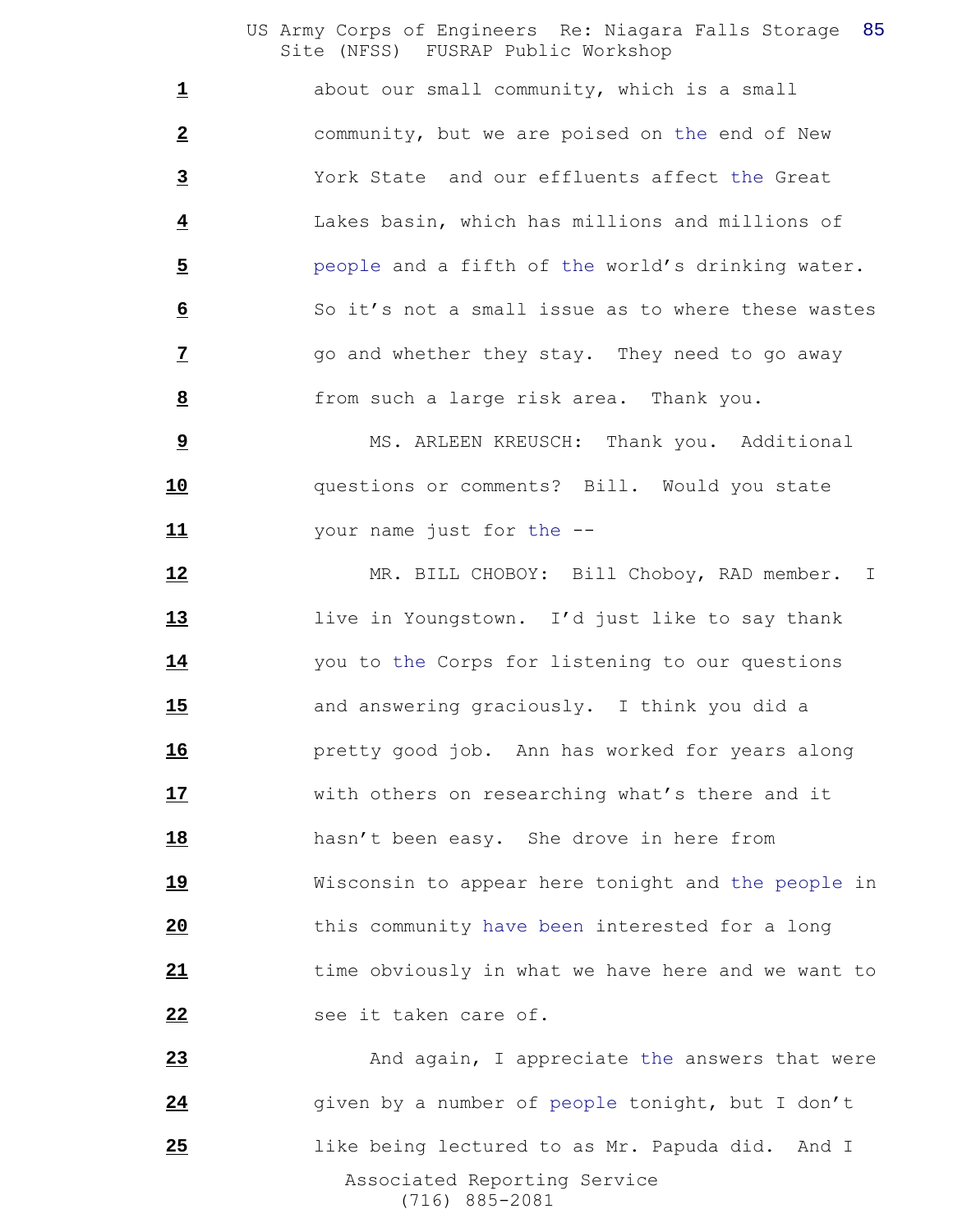don't think it's necessary. We have concerns and we've spent a lot of time and effort trying to research and work with the Corps of Engineers. We have a problem and we want to see it taken care of 5 and we don't appreciate being lectured to. And it's not the first time it's happened.

 MS. ARLEEN KREUSCH: Thank you. Any additional questions or comments? We do have comment cards in the back also if anyone wants to just put a question down on a comment card. There's a basket back there you can put them in and we will either write you a letter in response to your questions or comments or we will put the 14 answer up on the website. And if there -- I'm going to kind of do a going, going, gone.

 Is there anybody else that has anything else 17 that they would like to comment or question on **18** tonight for this evening on this site? Okay.

 Well, thank you very much for coming. **20** Remember that there's copies of the presentation, copies of the DVDs of the last meeting in March and the handouts are still all available. Thank you.

```
24 (Meeting concluded.)
```
 Associated Reporting Service (716) 885-2081